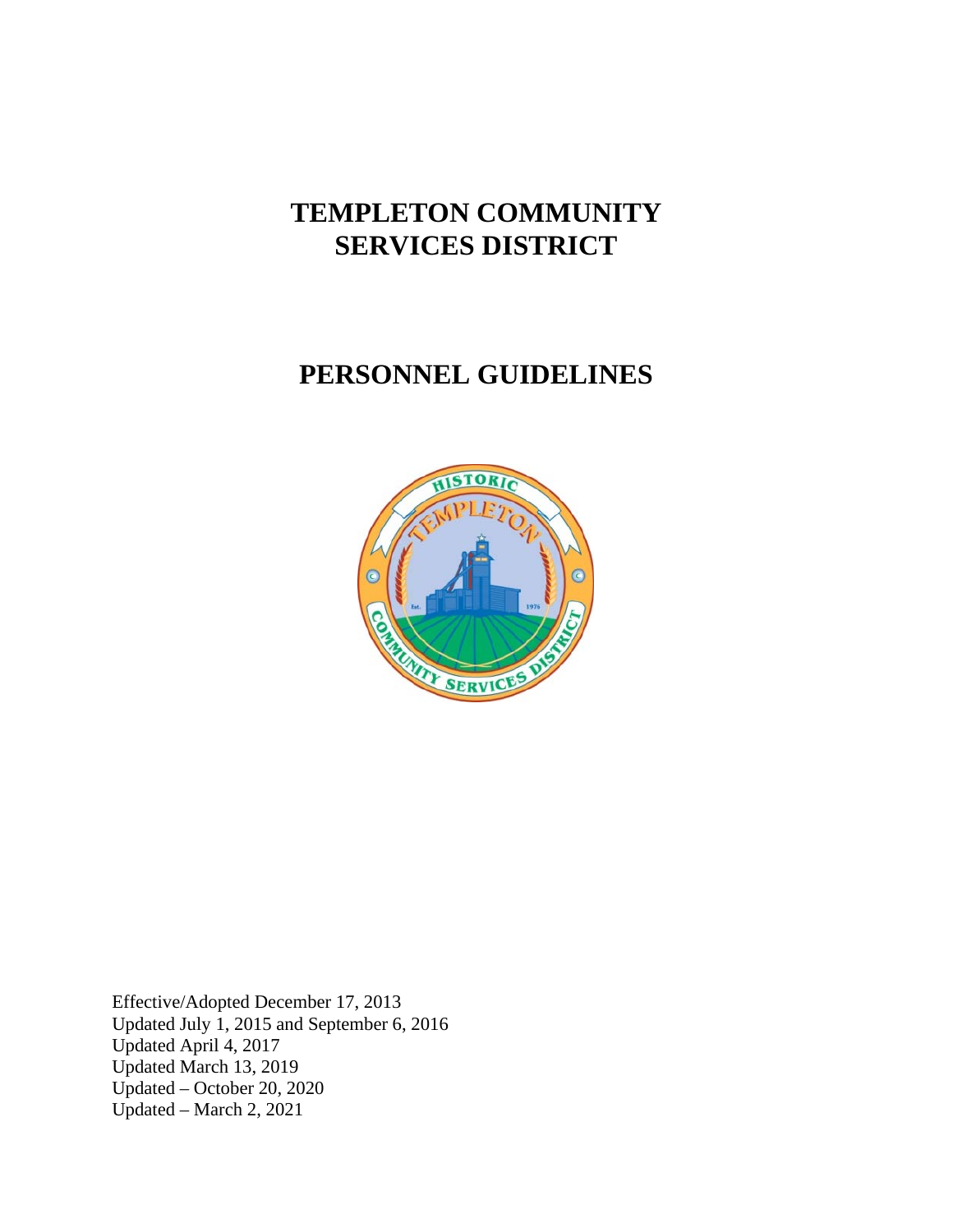# **TABLE OF CONTENTS**

| 1.0 |                      |
|-----|----------------------|
| 1.1 |                      |
| 1.2 |                      |
| 1.3 |                      |
| 2.0 |                      |
| 2.1 |                      |
| 2.2 |                      |
| 2.3 |                      |
| 2.4 |                      |
| 2.5 |                      |
| 2.6 |                      |
| 2.7 |                      |
| 3.0 |                      |
| 3.1 |                      |
| 3.2 |                      |
| 3.3 |                      |
| 3.4 | Meal/Break Time<br>6 |
| 3.5 |                      |
| 3.6 |                      |
| 3.7 |                      |
| 3.8 |                      |
| 3.9 |                      |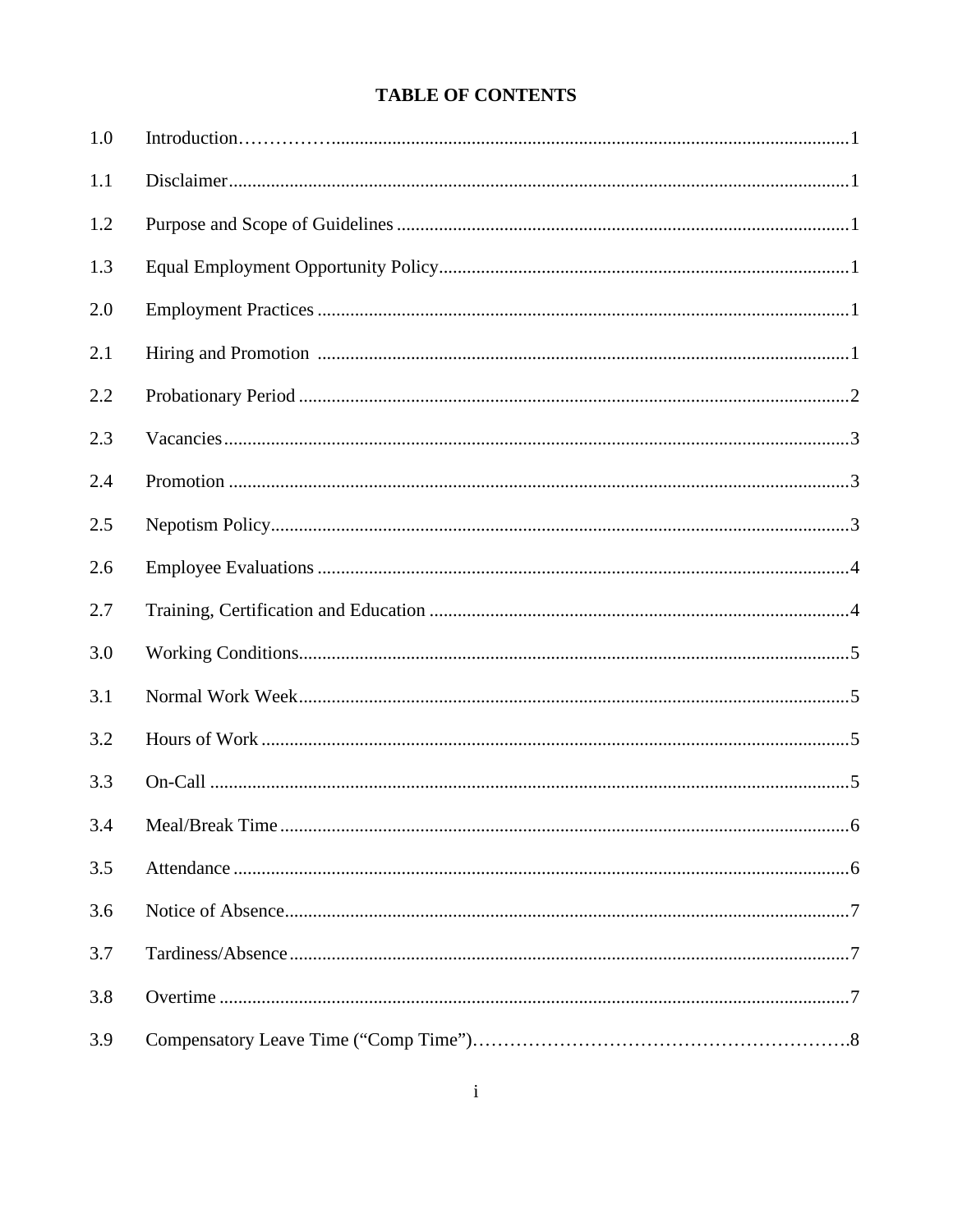| 3.10 |  |
|------|--|
| 3.11 |  |
| 3.12 |  |
| 3.13 |  |
| 3.14 |  |
| 3.15 |  |
| 4.0  |  |
| 4.1  |  |
| 4.2  |  |
| 4.3  |  |
| 4.4  |  |
| 4.5  |  |
| 4.6  |  |
| 4.7  |  |
| 4.8  |  |
| 4.9  |  |
|      |  |
| 4.11 |  |
| 4.12 |  |
| 4.13 |  |
| 4.14 |  |
| 5.0  |  |
| 5.1  |  |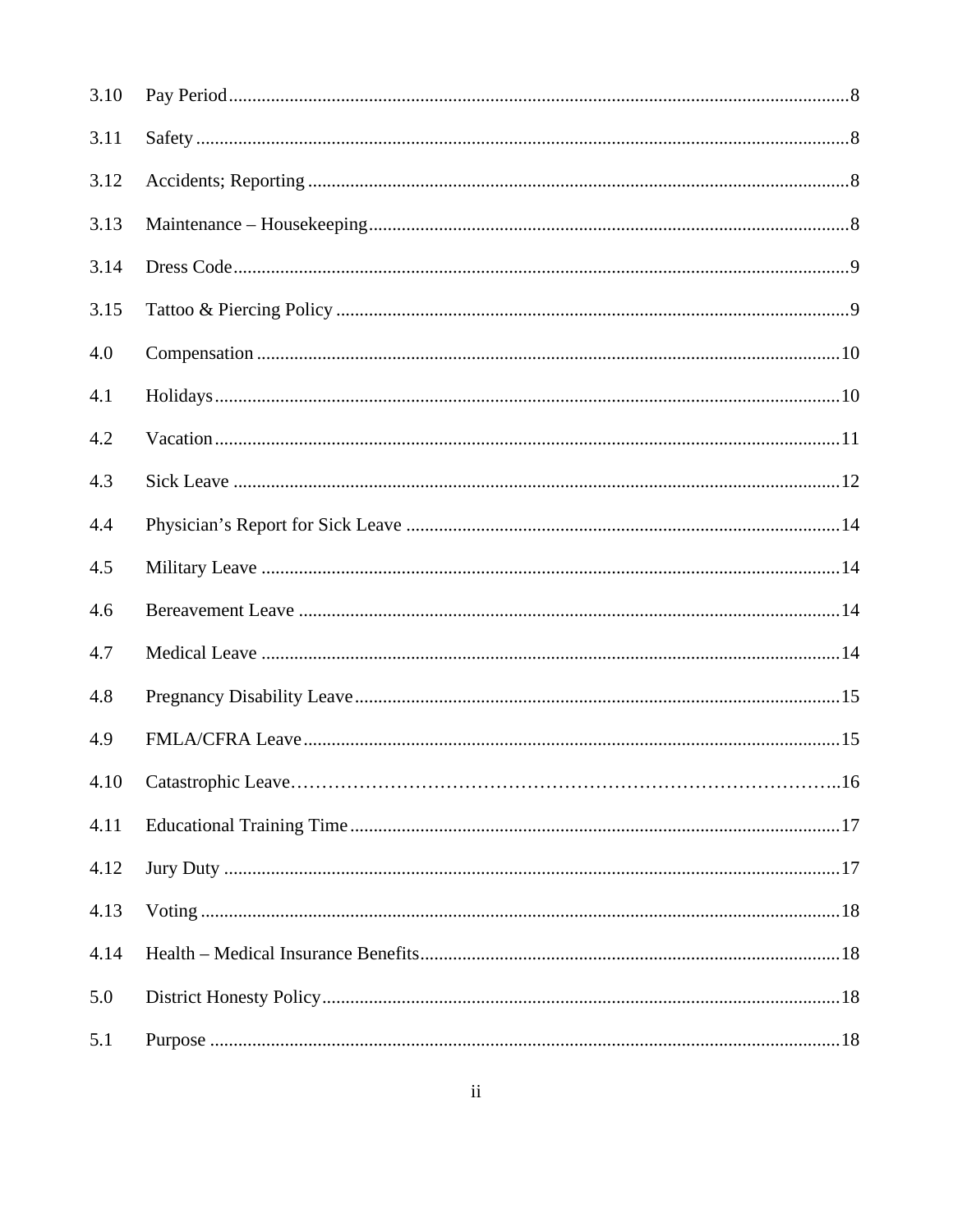| 5.2  |  |
|------|--|
| 5.3  |  |
| 5.4  |  |
| 5.5  |  |
| 5.6  |  |
| 6.0  |  |
| 6.1  |  |
| 6.2  |  |
| 7.0  |  |
| 7.1  |  |
| 7.2  |  |
| 7.3  |  |
| 7.4  |  |
| 7.5  |  |
| 7.6  |  |
| 8.0  |  |
| 9.0  |  |
| 9.1  |  |
| 9.2  |  |
| 9.3  |  |
| 9.4  |  |
| 9.5  |  |
| 10.0 |  |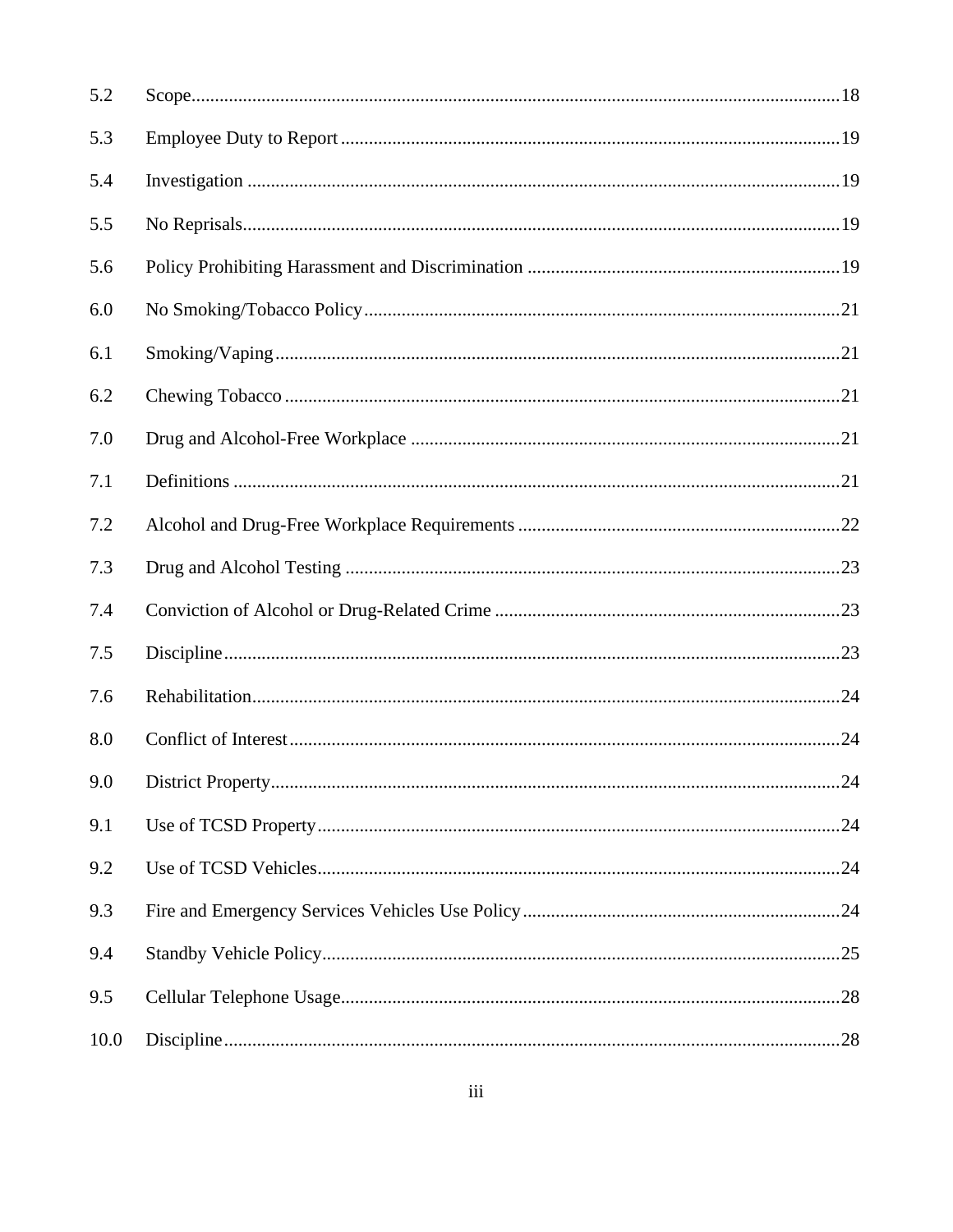| 10.1 |                                                                                 |  |
|------|---------------------------------------------------------------------------------|--|
| 10.2 |                                                                                 |  |
| 10.3 |                                                                                 |  |
| 10.4 |                                                                                 |  |
| 11.0 |                                                                                 |  |
| 11.1 |                                                                                 |  |
| 11.2 |                                                                                 |  |
| 12.0 |                                                                                 |  |
| 12.1 |                                                                                 |  |
| 12.2 |                                                                                 |  |
| 13.0 |                                                                                 |  |
| 13.1 |                                                                                 |  |
| 13.2 |                                                                                 |  |
| 13.3 |                                                                                 |  |
| 13.4 |                                                                                 |  |
| 13.5 |                                                                                 |  |
|      | 13.6 Retirement Health Benefits – Current Employees and Annuitants Hired before |  |
| 14.0 |                                                                                 |  |
| 14.1 |                                                                                 |  |
| 14.2 |                                                                                 |  |
| 15.0 |                                                                                 |  |
| 15.1 |                                                                                 |  |
| 15.2 |                                                                                 |  |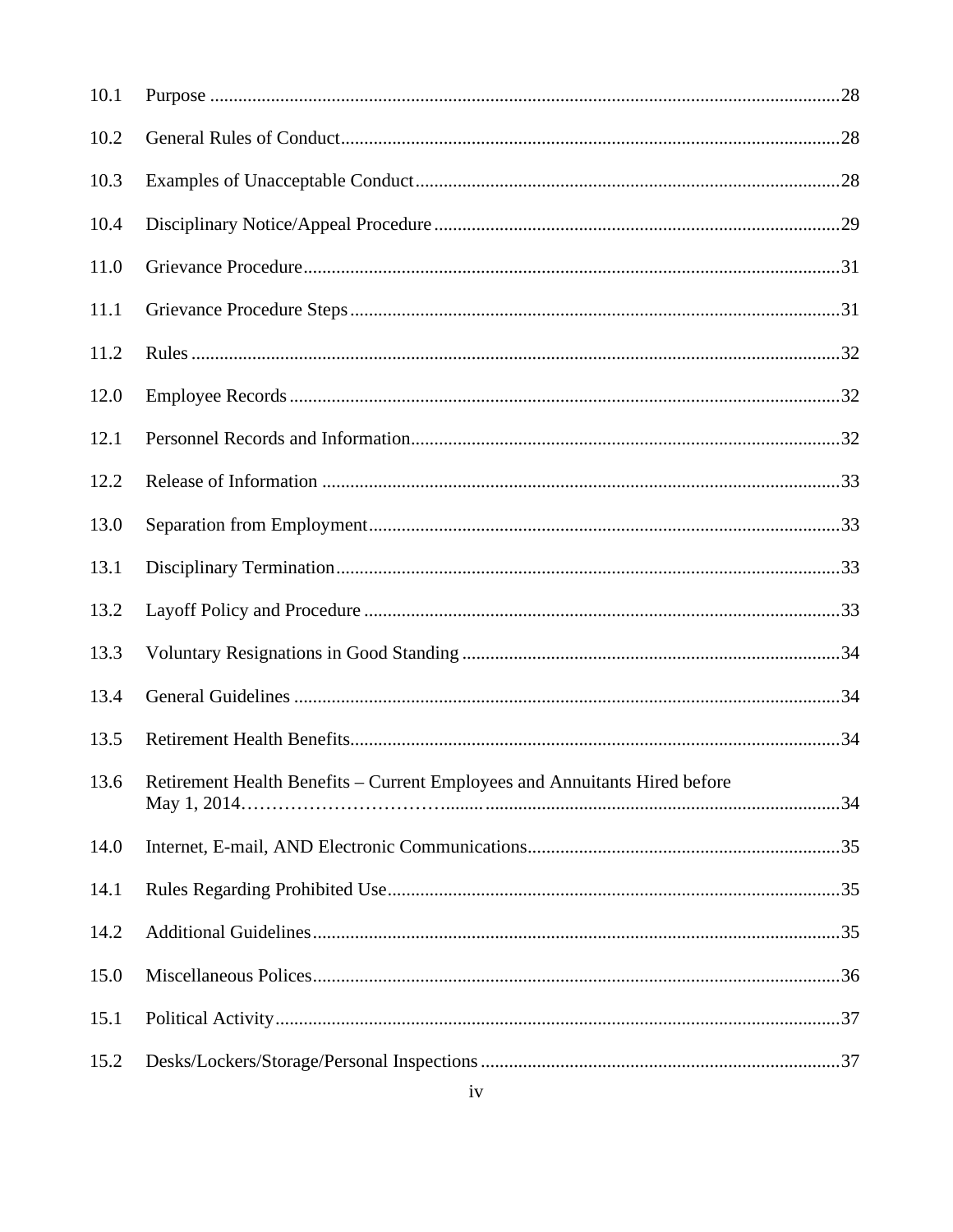| 15.4 |                                                                                     |  |
|------|-------------------------------------------------------------------------------------|--|
| 15.5 |                                                                                     |  |
| 15.6 |                                                                                     |  |
| 15.7 |                                                                                     |  |
| 16.0 | Disaster Response Reporting for Duty/Recall of Full Time & Part-time Employees (Not |  |
| 16.1 |                                                                                     |  |
| 16.2 |                                                                                     |  |
| 16.3 |                                                                                     |  |
|      |                                                                                     |  |
|      |                                                                                     |  |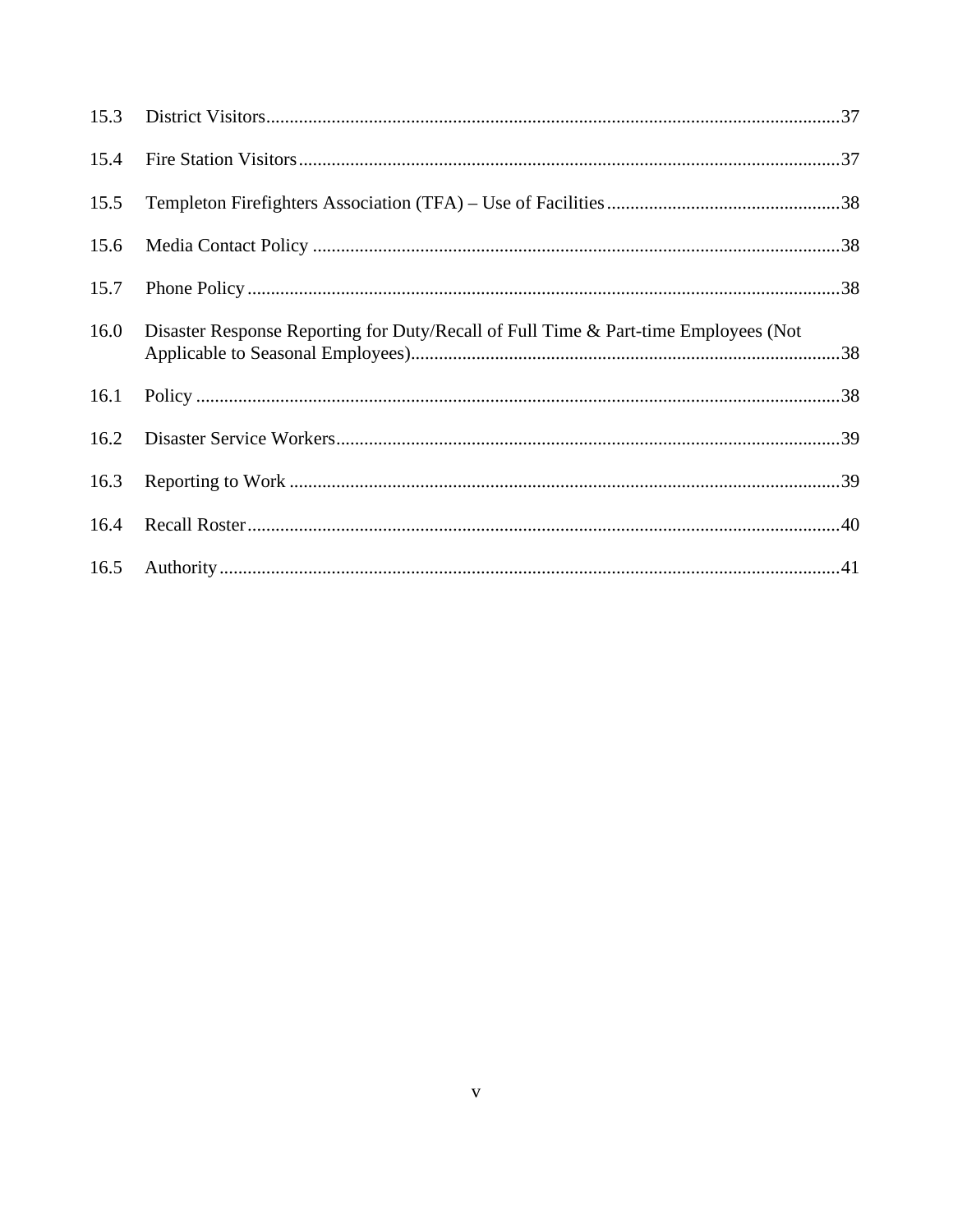# **Templeton Community Services District Personnel Guidelines**

## **1.0 Introduction**

The Templeton Community Services District (TCSD or District) expects every District employee to be thoroughly familiar with, and to comply with, these Personnel Guidelines.

## **1.1 Disclaimer**

The Guidelines do not represent a contract, nor should they be relied upon as binding, inflexible promises made by TCSD. TCSD reserves the right to change, add to, or rescind any of the guidelines at any time, as well as the right to determine their meaning, purposes, and effect.

Use this manual as a guideline of what you may expect from TCSD and what TCSD expects of you.

# **1.2 Purpose and Scope of Guidelines**

These Guidelines are intended to inform employees of TCSD's position on basic employment-related subjects. They are not all-inclusive, but address those general topics most likely to be of interest to employees in the course of ordinary, day-to-day operations of TCSD. The Guidelines are to be used as a reference by employees and supervisors.

These Guidelines apply to all employees of TCSD, except where otherwise stated.

An employee who fails to comply with one or more Guidelines may be subjected to discipline, up to and including termination.

# **1.3 Equal Employment Opportunity Policy**

TCSD's employment decisions are based on merit, qualifications, and the legitimate business-related needs of TCSD. TCSD does not discriminate against its employees or applicants because of race, color, religion, sex, pregnancy, national origin or citizenship, ancestry, age, marital status, registered domestic partner status, mental or physical disability, political affiliation, medical condition, sexual orientation, gender identity or gender expression, veteran status, genetic information, or any other basis protected by law. Equal employment opportunity is extended by the District to all persons in all aspects of the employer-employee relationship, including recruitment, hiring, training, promotion, discipline, layoff, and termination.

# **2.0 Employment Practices**

# 2.1 **Hiring and Promotion**

Decisions on employment are based upon an individual's qualifications for the applicable position as described below.

A. Selection of employees -- All persons considered for employment with TCSD shall be qualified to perform the duties of the position for which they are employed. Before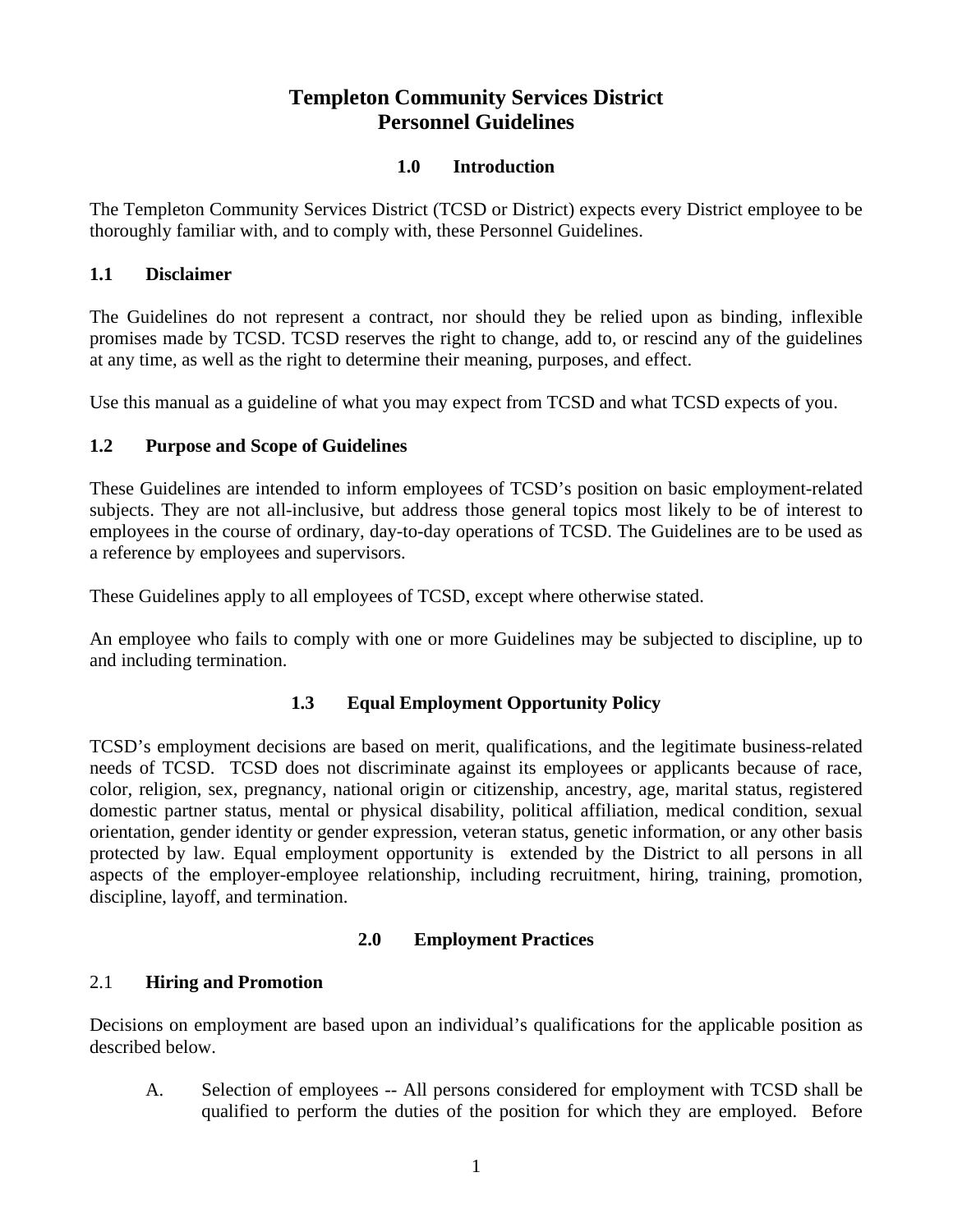reporting for their first day of work, employees may be required to undergo a medical examination, which confirms their ability to perform the essential functions of the job.

All employees shall be required to sign an Oath of Office pursuant to state law and/or a confidentiality statement. All employees must provide necessary documentation to prove identity and their right to work in the United States in accordance with Federal and State Immigration and Naturalization laws. Failure to provide such documentation will result in disqualification from selection and/ or immediate termination.

- B. Probationary Employees All TCSD employees are considered probationary employees from their date of hire until they complete 12 months of service with TCSD. Temporary employees who are later hired as regular TCSD employees shall begin their probationary period starting from their first day of regular, non-temporary employment. The General Manager in conjunction with the employee's supervisor, using their sole discretion, may elect to extend the probationary period for any employee up to an additional 12 months.
- C. Regular Part-time Employees with Benefits Employees who have served the required probationary period satisfactorily, and are regularly scheduled to work an established position on a year-round basis and were employed as of November 27, 2012, who are regularly scheduled to work between 21 -39 hours per week.
- D. Part-Time Employees Non-Benefitted Employees who, are not temporary employees, and are not limited to 1,000 hours. Employees may work an average of no more than 36-hours per week over the course of the year (maximum 1,872 hours per fiscal year). Part-Time Employees Non-benefitted are not eligible for any employee benefits, except as required by law. A Part-Time Non-benefitted employee may take time off without pay with the approval of the Supervisor
- E. Regular Full-time Employees Regular full-time employees are those who are regularly scheduled to work at least 40 hours per week, are not temporary employees, and who have successfully completed the probationary period.
- F. Temporary Employees Employees serving in a position in which the requirements of their services are temporary in nature are temporary employees. A temporary employee shall not work more than 1,000 hours in a fiscal year. This classification includes, but is not limited to, personnel employed for the following: seasonal workloads and emergency extra workloads. Temporary employees are not eligible for any employee benefits, except as required by law. A temporary employee may take time off without pay with the approval of the Supervisor and shall be permitted to take time off for TCSD-recognized holidays without pay.

## 2.2 **Probationary Period**

The purpose of the probationary period is to give TCSD and the new employee the opportunity to determine whether employment relationship suits both parties. During the probationary period, TCSD evaluates the employee's job performance, and it is expected that the employee will use this time period to determine whether the District employment is satisfactory to her/him. Generally, near the completion of the 12-month introductory period, the supervisor conducts a written performance evaluation to ascertain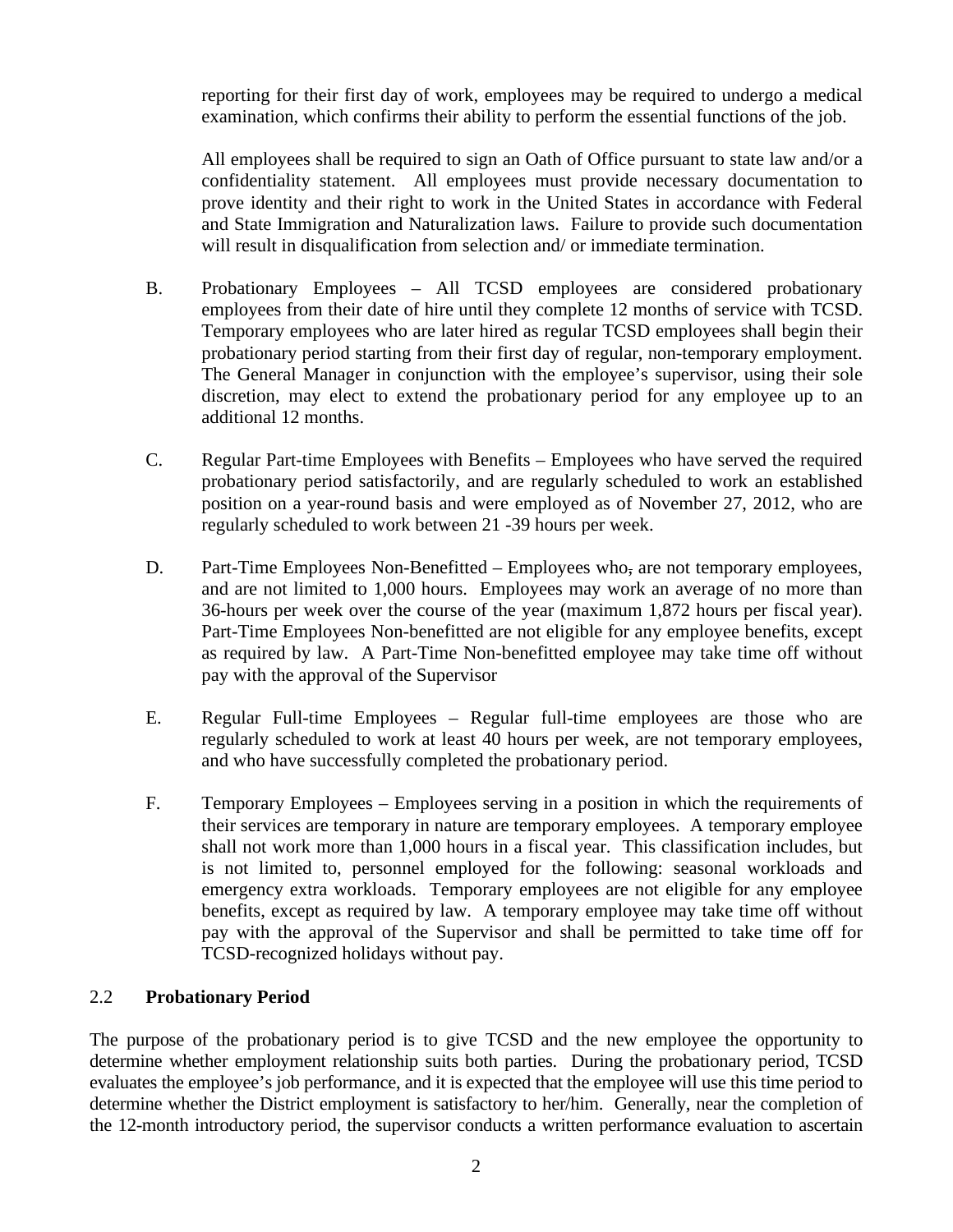the advisability of continued employment on a regular basis. However, written evaluations may be done at any time during the probationary period if determined to be necessary by the Supervisor or the General Manager.

Regardless of whether the supervisor completes a written performance evaluation, the District retains the right to terminate employment for any reason, or no reason, during the probationary period.

New employees hired for regular positions serve a probationary period of 12 months, commencing with their first day of employment. The General Manager, in conjunction with the employee's supervisor, may extend the probationary period one or more times if, in his or her sole and absolute discretion, it is determined that such an extension is appropriate. The status of regular employment following the probationary period shall only occur after a successful evaluation has taken place, and only if confirmed in writing by the District.

## 2.3 **Vacancies**

Employees of TCSD are encouraged to apply for any vacant positions for which they are qualified. TCSD awards vacant positions to the applicants who are best suited to meet the needs of the TCSD, regardless of whether the applicant is a current TCSD employee or not. If a vacancy is awarded to a current regular employee, that employee shall serve a 6-month probationary period in that position. Within 30 days of the move to the vacant position, the employee may return to their previous position with written notice to and approval by the General Manager.

## 2.4 **Promotion**

A promotion is the advancement of an employee to a position that carries more responsibility and, when warranted, a higher salary. All regular employees of TCSD are eligible to apply and be considered for promotions for which they are qualified. An employee who is promoted shall serve a 12-month probationary period in his or her new position.

## 2.5 **Nepotism Policy**

## a. Definitions

The following definitions apply to this Policy:

- 1. "Relative" means spouse, registered domestic partner, child, step-child, parent, grandparent, grandchild, brother, sister, half-brother, half-sister, aunt, uncle, cousin, niece, nephew, or in-laws of those enumerated by marriage or domestic partnership.
- 2. "Spouse" means two persons who have a valid marriage or two people who are registered domestic partners.
- 3. "Supervisory relationship" means one in which one employee exercises the right to control, direct, reward, or punish another by virtue of the duties and responsibilities assigned to his or her District appointment.
- b. Policy as to Relatives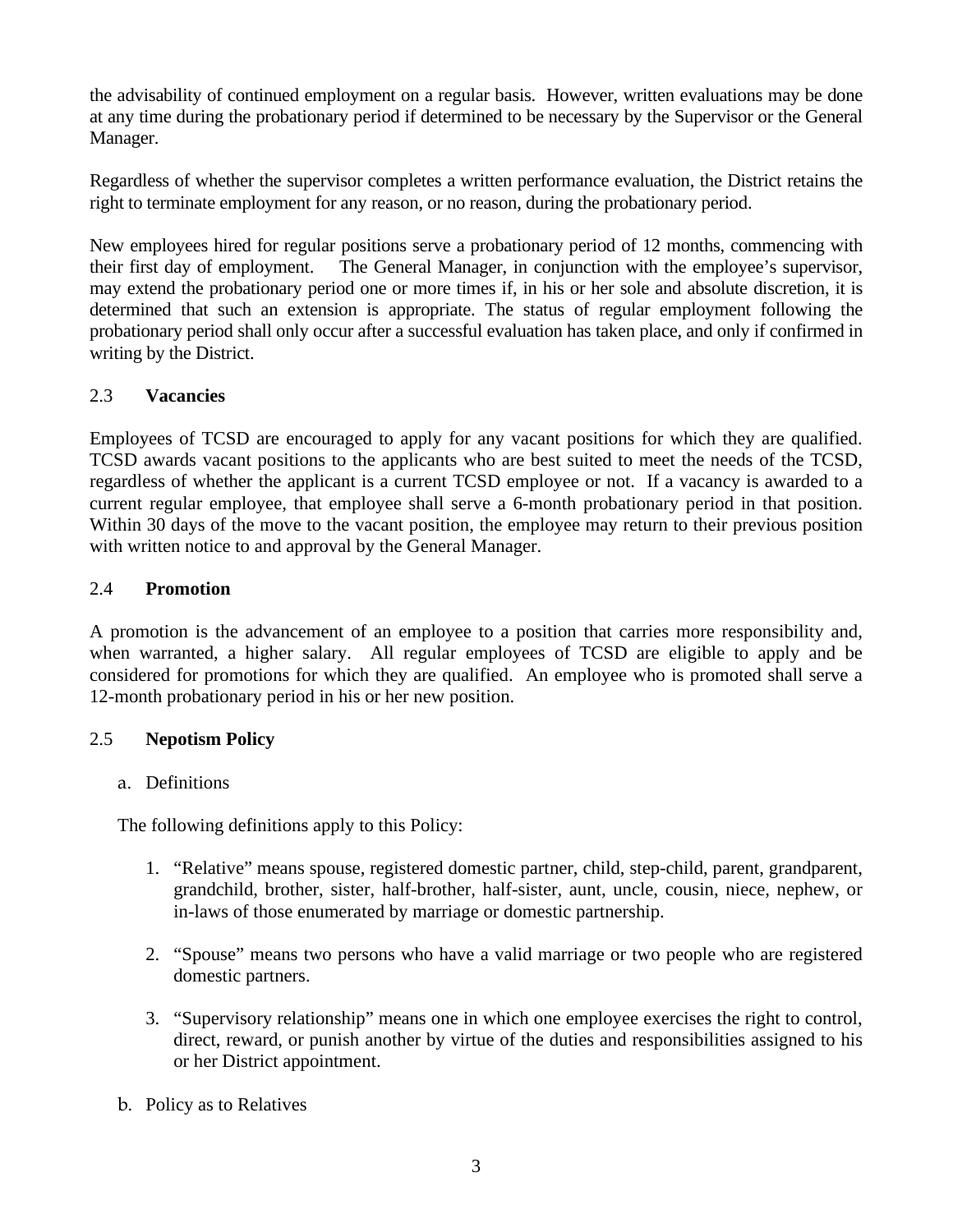A Department Head has discretion not to appoint, promote or transfer a person to a position within the same department in which the person's Relative already holds a position, when such employment would result in any of the following:

- 1. A direct or indirect supervisory relationship;
- 2. The two employees having job duties which require performance of shared duties on the same or related work assignment;
- 3. Both employees having the same immediate supervisor; or
- 4. A potential for creating an adverse impact on supervision, safety, security, morale, or efficiency that is greater for Relatives than for unrelated persons.
- C. Policy as to Employees Who Become Spouses or Domestic Partners
- 1. If two District employees who work in the same department become spouses or domestic partners, the department head has discretion to transfer one of the employees to a similar position in another department. Although the wishes of the employees in question will be given consideration, the department directors retain sole discretion to determine which employee is to be transferred based upon District needs, operations, or efficiency. Notwithstanding any provision in these Policies, any such transfer that results in a salary reduction is not disciplinary and is not subject to any grievance or appeal.
- 2. If continuing employment of both employees cannot be accommodated in a manner that department head finds to be consistent with the District's interest in the promotion of safety, security, morale, and efficiency, then the department head retains sole discretion to separate one employee from District employment. Absent the voluntary resignation of one employee, the less senior employee will be separated. Notwithstanding any provision in these Policies, any such separation is not considered to be disciplinary and is not subject to any grievance or appeal.

# 2.6 **Employee Evaluations**

In order to provide employees with information concerning their employment progress and to identify areas to improve job performance, the employee's supervisor will conduct formal written employee evaluations at least once per year.

# 2.7 **Training, Certification and Education**

It's the employee's responsibility to maintain all appropriate/required licenses and certificates. If an employee loses a required license or certificate, he/she may be subject to discipline that includes demotion or termination. (See Section 10)

TCSD supports education and training programs that improve the skills, qualifications, performance, and proficiency of TCSD employees. In addition, some of the positions within TCSD require employees to possess certifications. It is each employee's responsibility to maintain state-mandated certificates or credentials necessary to the employee's job assignment. TCSD generally covers class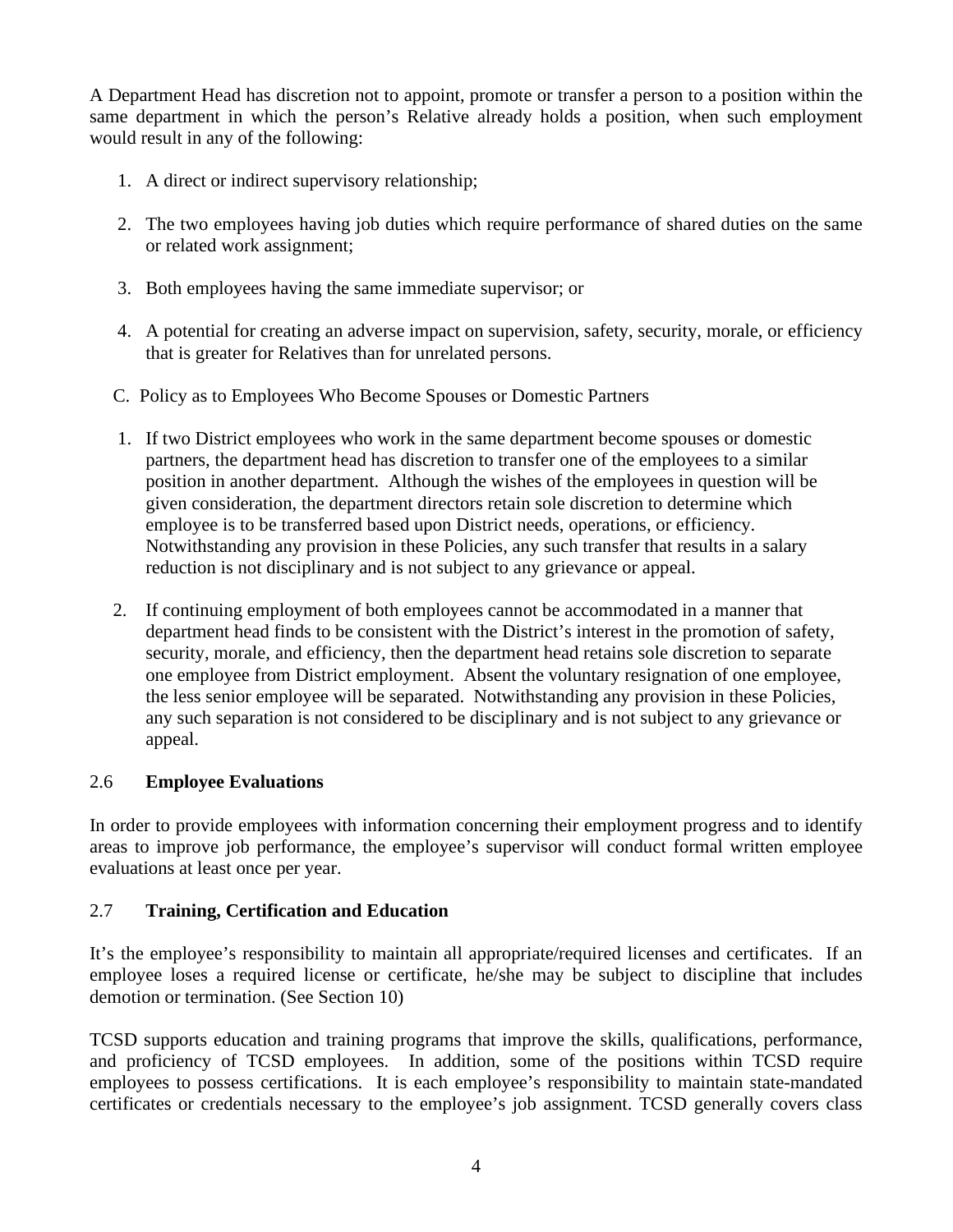costs of required education and tests upfront. If an employee fails a test required for certification then they will generally be responsible for all costs to re-take the tests.

Where the District requires the employee to take training and/or where the employee is required by his/her position to maintain certification, employees should submit a training/certification request to TCSD.

## **3.0 Working Conditions**

## 3.1 **Normal Work Schedule**

The normal workweek is forty (40) hours for all non-exempt full-time employees, ordinarily to be worked in five (5) eight-hour shifts, unless otherwise directed. The workweek is defined as 12:01 A.M. Saturday through Friday Midnight except for those personnel working an alternative work week schedule.

For all non-exempt Fire suppression employees, a regular work week shall average 56 hours. Employees in the Fire Engineer classification shall have irregular work hours. For non-exempt Fire and Emergency Services personnel, the work period is defined as Saturday at 8:00 a.m. through 7:59 a.m., 28-days later.

Due to the nature of the service, we provide the public, non-exempt personnel may be required to work overtime, which may include weekend duty along with days which are longer than eight hours in length.

## 3.2 **Hours of Work**

Normal Office hours of TCSD, and the normal work schedule for administrative office staff, are 8:00 am until 5:00 pm, Monday through Friday. The normal schedule for the utility staff is Monday through Friday from 7:00 am until 3:30 pm. Employees working a 9/80 schedule will have either every other Monday, Wednesday, or Friday off. For employees working a 9/80 work schedule, each employee's designated FLSA work week (168 hours in length) shall begin exactly four hours after the start of his/her eight-hour shift on the day of the week that corresponds with the employee's alternating regular day off.

Operations employees and office staff may be assigned other work hours from time to time as determined by the department head and/or the General Manager to best cover the operational needs of TCSD and its customers. Employees shall report "ready" to work at the start of their shift, and work until the shift ends.

Non-exempt Fire suppression employees shall have their work hours set by the Fire Chief.

# 3.3 **On-Call**

A schedule is maintained by the Utilities Department Head whereby Operations employees may be assigned, on a rotational basis, to be "on-call" on weekends, holidays and other times not considered regular hours of work for TCSD employees.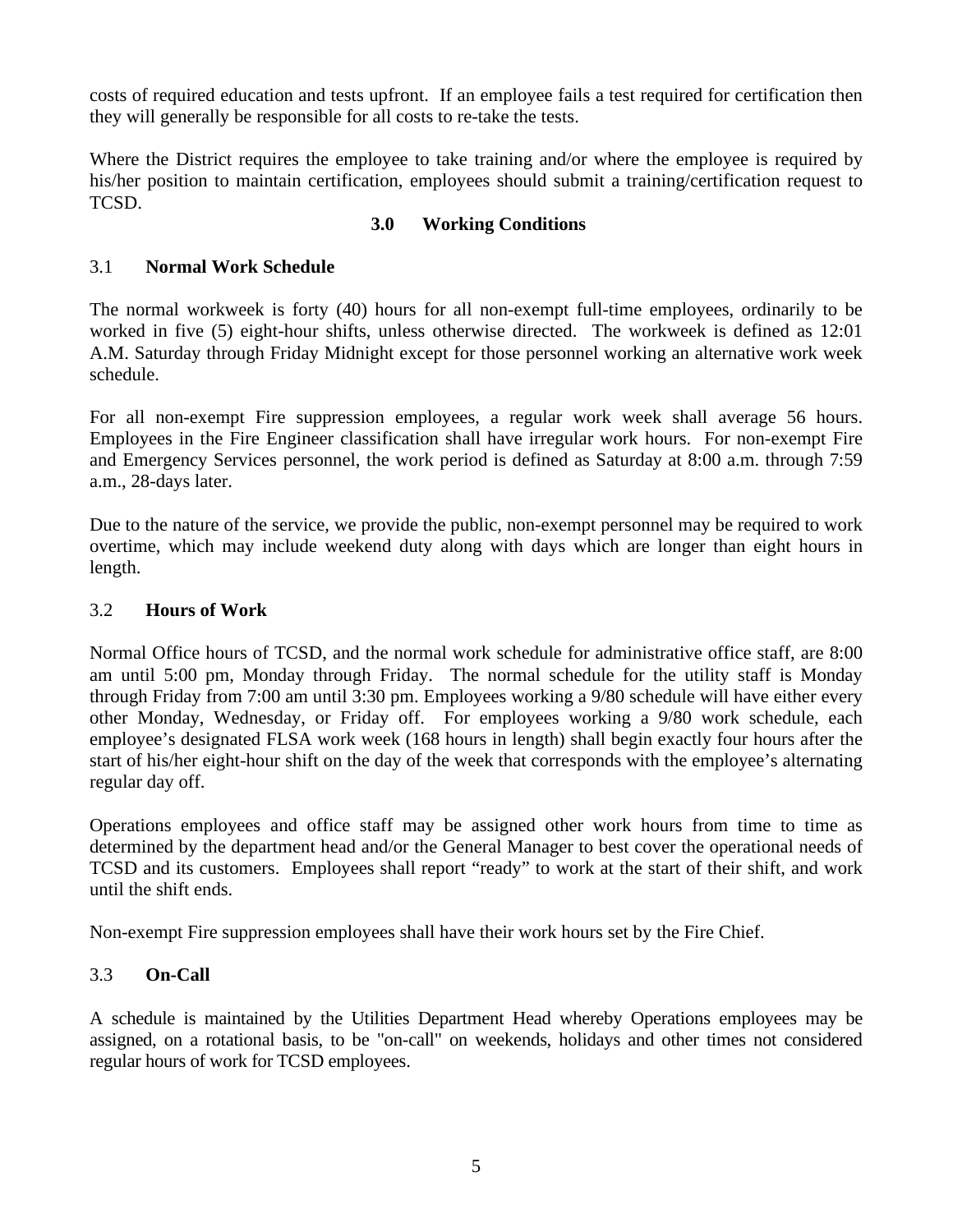Weekdays: On-Call/Weekend Duty employees are paid one (1) hour at their base Over Time (OT) rate for each weekday they are on call. If they are called back into work, they will also be paid for actual time worked with a one hour minimum at the OT rate.

Holidays and Weekends: On-Call employees receive three (3) hours pay per day at their OT rate for each holiday or weekend day they are assigned to on-call duty during the winter months and four (4) hours pay per day at the OT rate during the summer (from April 1 to September  $30<sup>th</sup>$ ). If an employee works more than these minimum hours, they shall be paid for their time worked over the minimum at the OT rate. If they are called back into work, (outside of the normal weekend duty shift times) they will also be paid the actual time worked during the call out with a one hour minimum at the OT rate.

When an employee is on-call, s/he shall be provided a District cell phone and/or tablet computer which will provide notification to the employee on-call in the event of an emergency repair/maintenance work need. The on-call employee is required to keep the cell phone and/or tablet computer in his/her possession during the entire on-call period of time. Notification of an emergency repair/maintenance work need may also be given orally, in person or telephonically, by the General Manager or Utilities Supervisor.

When an employee is assigned on-call duty, s/he shall be free to utilize his/her time as desired, but must be able to respond within 30 minutes to any District facility. This will enable the on-call employee time to return to work in the event of an emergency call. On-Call employees need to remain unimpaired and able to perform all duties when on-call.

Call Backs: Any full-time Utility employee not on call and he/she is called back to work, the employee will receive one (1) hour of Call Back Pay (1 hour of base pay at straight time) plus pay for their hours worked (at straight or OT rate depending on whether they have worked over 40 hours in the week).

All other full-time employees not on call and if he/she is called back to work, the employee will receive one (1) hour minimum.

## 3.4 **Meal/Break Time**

Non-exempt administrative office staff is provided with a one-hour unpaid break for lunch. Nonexempt utility staff is provided a thirty-minute unpaid meal period. Meal periods begin at the time the employee is scheduled off-work, and not when the employee ultimately arrives at his/her meal destination.

In addition to the scheduled unpaid lunch break, non-exempt employees are entitled to one paid fifteen-minute break for each 4-hour period worked (normally one break in the morning and one in the afternoon), as scheduled by your supervisor considering work requirements. Break periods may not be combined into a single longer break period. TCSD vehicles shall not be used during paid breaks.

Non-exempt fire personnel do not have designated meal or break times and are paid through their entire shift. They will take breaks and meals (breakfast/lunch/dinner) when time is available.

## 3.5 **Attendance**

Regular attendance by all employees is important to the successful operation of TCSD. Employees are expected to maintain a good attendance record and to report promptly for work in accordance with assigned work schedules.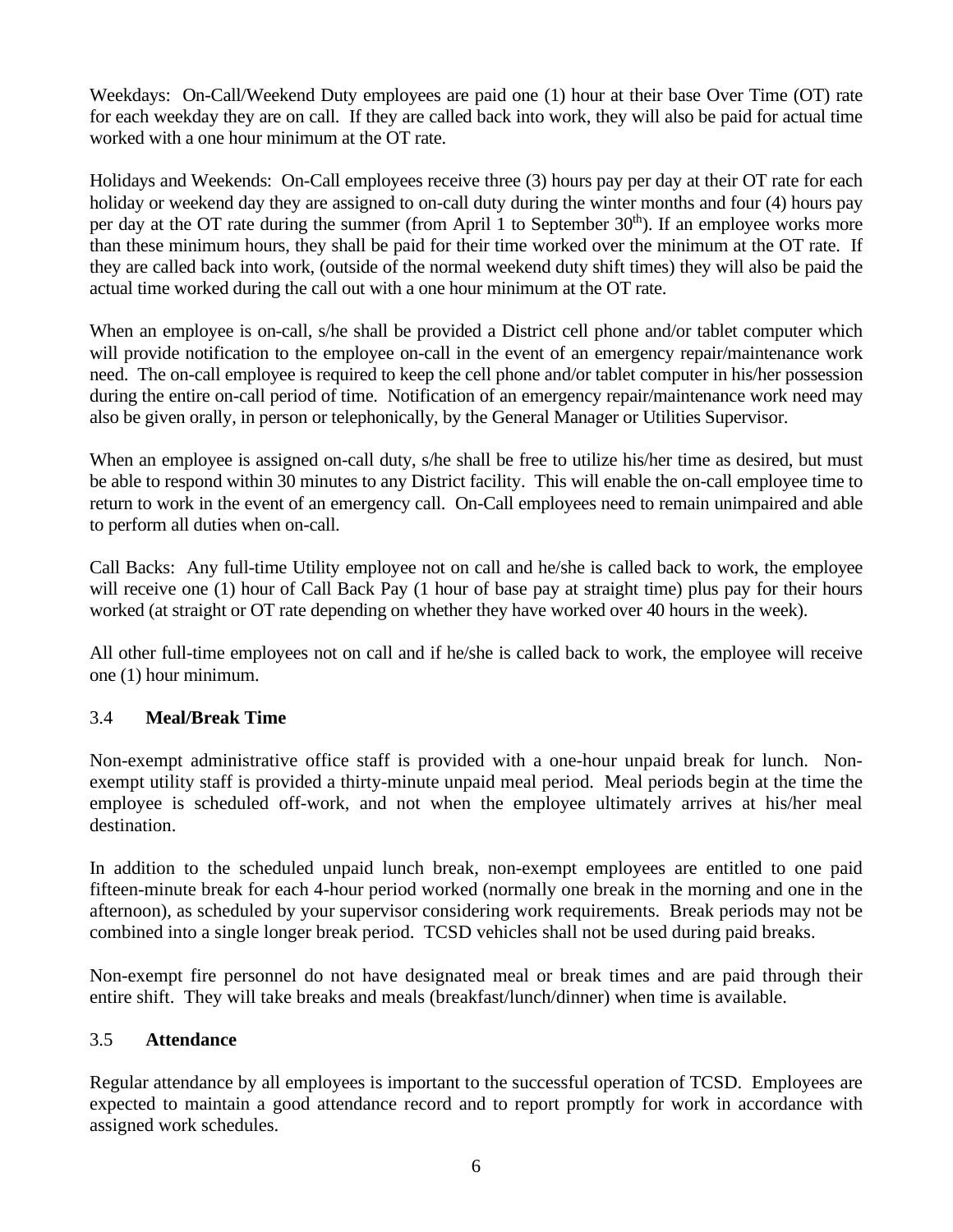#### 3.6 **Notice of Absence**

Employees who must be absent from work are expected to notify their supervisor or General Manager, either directly or by a recorded message, as soon as possible but not later than the beginning of their assigned shift. The employee shall provide the general reason for, and the probable duration, of the absence.

Fire and Emergency Services employees shall notify the on-duty Fire Captain as soon as possible but no later than 2-hours before the beginning of their assigned shift.

#### 3.7 **Tardiness/Absence**

Employees are expected to report for their work shifts on time. Excessive or repeated tardiness is not tolerated.

Fire personnel are expected to show-up and be ready for duty to relieve personnel coming off-duty at their assigned shift start time.

If an employee is absent more than three working days for any reason without notifying the employer, the employee may be considered to have voluntarily resigned.

#### 3*.*8 **Overtime**

Overtime shall not be worked without prior approval by the Supervisor or in his or her absence the General Manager.

Non-exempt employees receive overtime compensation for hours actually worked, *excluding any time off for, e.g., absence, paid leave, holidays or compensatory time,* in excess of forty (40) hours during the work week (212 hours per 28-day work cycle for Fire and Emergency Services).

In addition, on-call personnel receive overtime pay under the circumstances described in the "On-Call" policy.

When a non-exempt (except Fire and Emergency Services) employee's hours worked exceed forty (40) hours in a work week: the employee will receive overtime pay at the rate of one and one-half  $(1 \frac{1}{2})$ times the regular rate of pay per FLSA guidelines, unless the employee has chosen to receive compensatory time for such work.

Fire and Emergency Services non-exempt employees receive overtime in accordance with the special laws concerning such employees based on a 28-day work cycle.

Section 7(k) of the FLSA provides that employees engaged in fire protection may be paid overtime on a "work period" basis. A "work period" may be from 7 consecutive days to 28 consecutive days in length. For work periods of at least 7 but less than 28 days, overtime pay is required when the number of hours worked exceeds the number of hours that bears the same relationship to 212 (fire) as the number of days in the work period bears to 28. For example, fire protection personnel are due overtime under such a plan after 212 hours worked during a 28-day work period.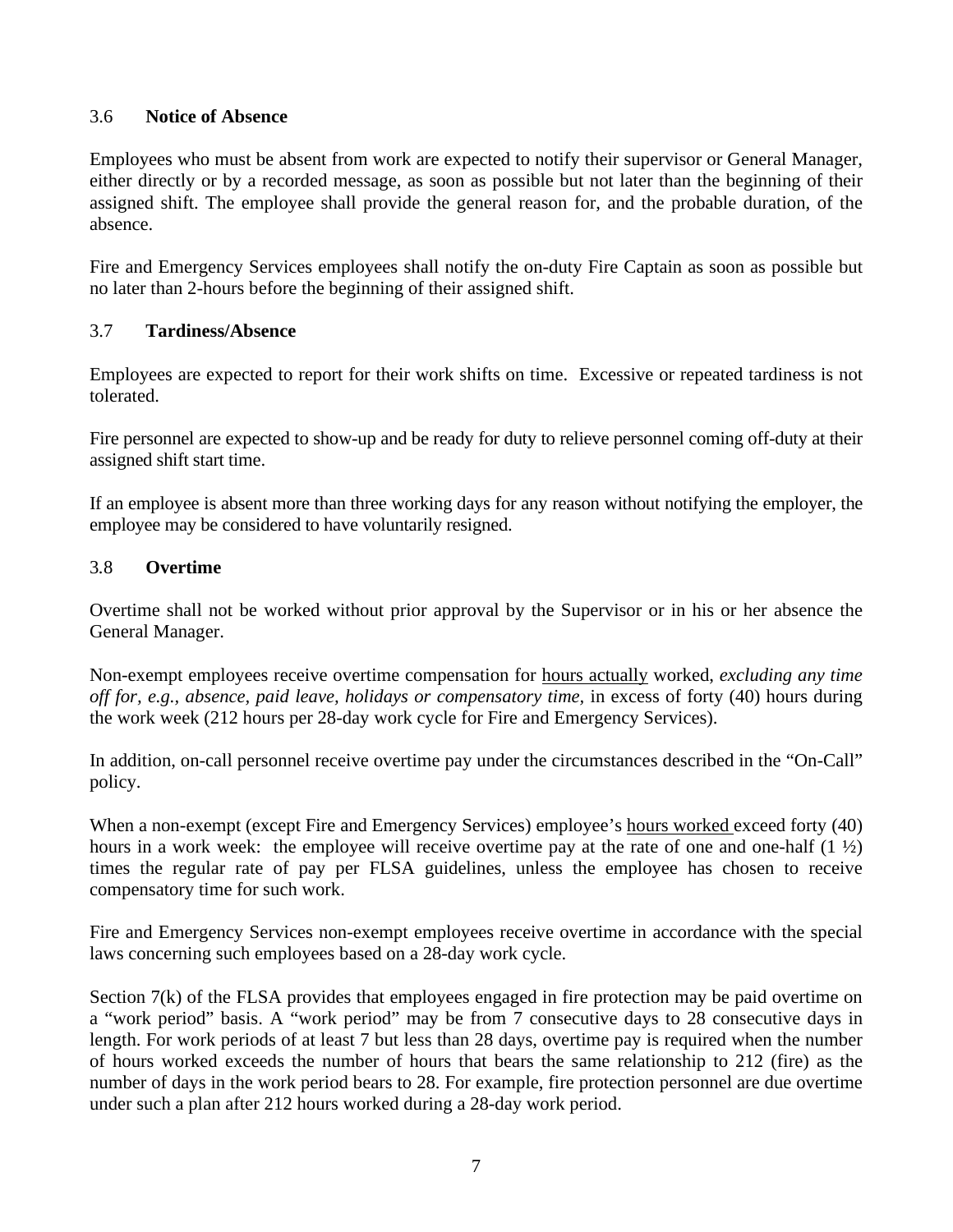28........................................................................................................212

The California Public Employee's Retirement System (CalPERS) requires that certain compensation listed in the California Code of Regulations (CCR) Section 571 (a) be included as reportable compensation to CalPERS, CCR Section 571 (b) was amended to ensure greater transparency and disclosure of special compensation items in written labor policies. TCSD has identified two of the CCR Section 571 (a) listed (FLSA Premium Pay and Holiday Pay for Non-Exempt Fire Suppression Personnel) items to be applicable to certain designated job classifications within TCSD.

## 3.9 **Compensatory Leave Time ("Comp Time")**

Employees may elect to receive compensatory leave time in lieu of monetary compensation for overtime hours worked. Compensatory leave time is paid time off recorded at one and one-half  $(1/2)$ paid hours off for each overtime hour worked.

Employees may accrue up to a maximum of two hundred forty (240) hours of compensatory leave at any time. Comp time is not cashed out except at the employee's termination.

An employee may use comp time in the same pay period that it is earned.

# 3.10 **Pay Period**

The TCSD payday is generally every other Thursday for the two-week pay period ending the previous Friday.

# 3.11 **Safety**

TCSD has safety rules with which employees are expected to comply. It is the responsibility of each employee to learn and observe all applicable safety practices, policies, directives, or procedures. In addition, each employee is responsible for maintaining a safe work environment. Safety-related questions, or reports of any unsafe working conditions, real or potential, should be directed to the General Manager.

# 3.12 **Accidents; Reporting**

Any work-related accident, or other accident occurring on the worksite, involving employees or other persons shall be reported to the General Manager, or his designee. Such reports must be made immediately following the accident, and in no event more than 24 hours following the accident on forms provided by the District. Employees are covered for employment-related injury or illness by the California Worker's Compensation Act. Under the Act, failure to report or delays in reporting a workrelated injury or illness may result in a loss of benefits.

# 3.13 **Maintenance – Housekeeping**

Each employee is responsible for the condition and maintenance of the equipment s/he uses on the job. The employee should report to the department supervisor or the General Manager any equipment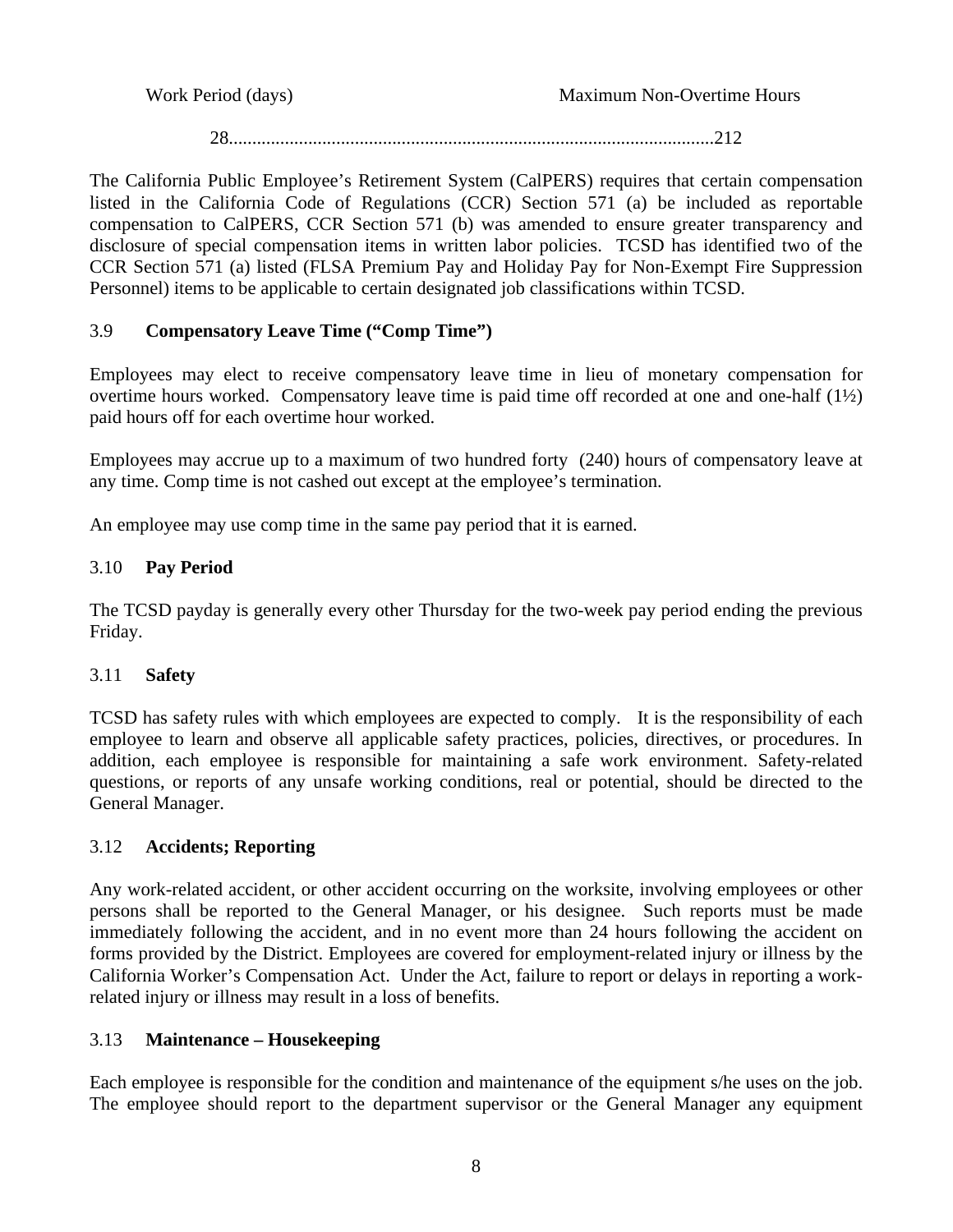which is damaged, worn, or in need of maintenance. Employees should direct any safety concerns regarding the use of equipment to the supervisor.

Cleanliness and orderliness are important to the operation and safety of TCSD. Employees are responsible for keeping their work areas clean and orderly.

#### 3.14 **Dress Code**

All Utility, Fire and Parks and Recreation employees that are required to wear uniforms shall wear the appropriate uniform for their work area. Employees are permitted to wear the uniform only during their work hours and/or work time and/or traveling to and from work or while representing the District.

Utility employees may be reimbursed up to \$250 per fiscal year to cover the cost of uniforms, protective clothing and footwear that employees are required to wear to perform TCSD work.

Neatness, cleanliness, and good personal hygiene are expected of all TCSD employees while working. Employees should dress appropriately, in good taste, and according to the requirements of her or his position.

Employee uniforms remain the property of TCSD and must be returned at the termination of employment with TCSD, or otherwise when requested.

The Fire Chief has the authority to modify the Department's Dress Code as deemed appropriate.

#### 3.15 **Tattoo and Piercing Policy**

Employees of the District are expected to project a professional appearance while at work. Towards that end, employees are expected to comply with the following rules:

#### Tattoos:

- 1. No tattoos are allowed anywhere on the head, face or neck.
- 2. Any visible tattoos cannot be obscene, sexually explicit, or otherwise violate the District's policy against unlawful harassment or discrimination. Extremist, and/or gang-related tattoos are also not permitted.
- 3. Visible tattoos may not be larger than 4 to 6 inches.
- 4. Any non-conforming tattoos must be covered with clothing or a bandage while at work, or must be removed.
- 5. If an employee has a question about the tattoo policy, s/he should raise it with their supervisor.

#### Piercing:

- 1. No objects, articles, jewelry or ornamentation of any kind shall be attached to or through the skin if visible on any body part (including the tongue or any part of the mouth) except that an employee may wear two sets (i.e., four holes total) of reasonable-sized (i.e., small and professional-looking) earrings in the ear lobes.
- 2. Any non-conforming piercing shall be removed, covered with a bandage, or replaced with a clear, plastic spacer while the employee is working.
- 3. If an employee has a question about the piercing policy, the matter should be raised with their supervisor.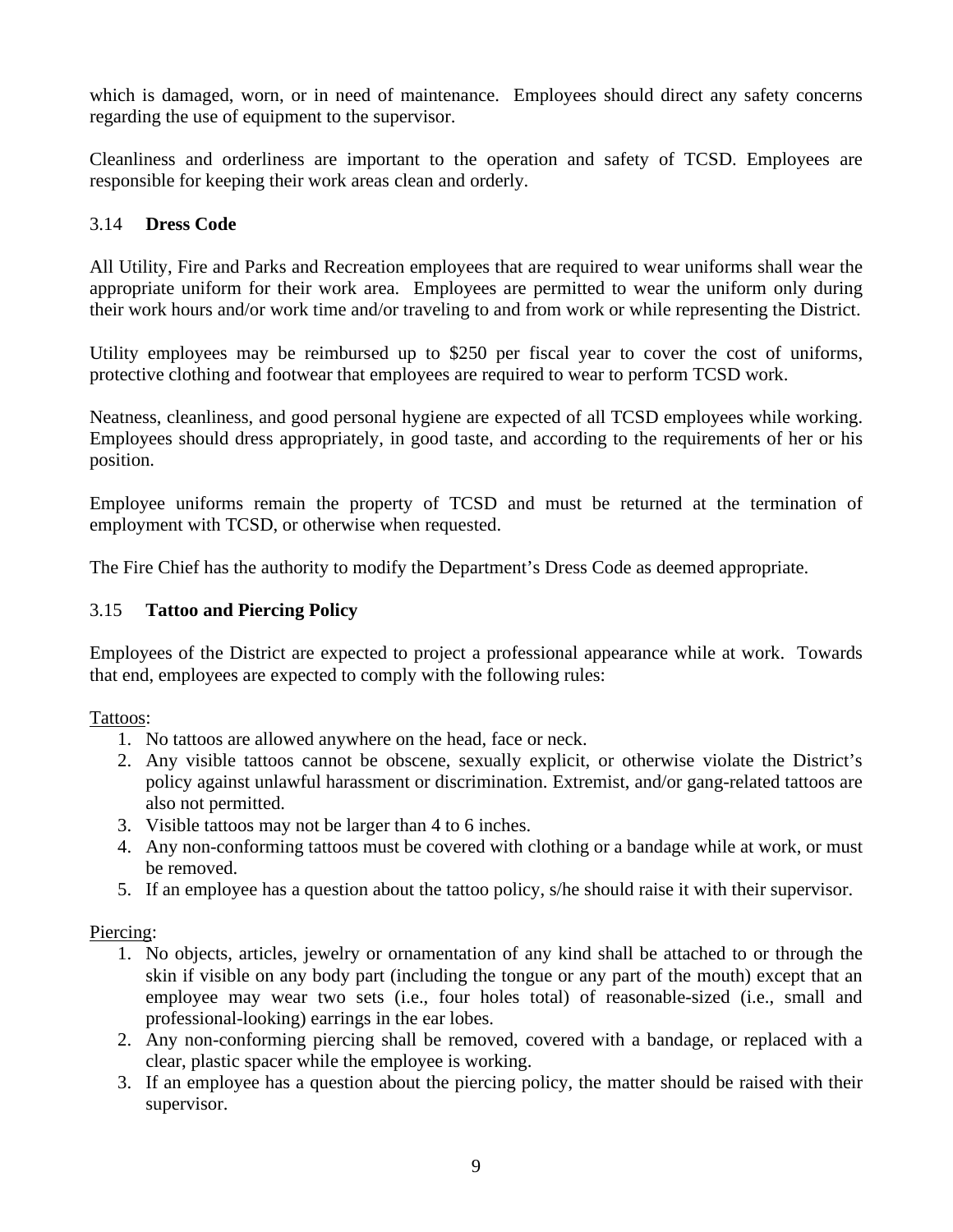## **4.0 Compensation**

## 4.1 **Holidays**

Full-time TCSD employees (except for non-exempt Fire and Emergency Services employees), both regular and probationary, are paid for the following TCSD Holidays whether or not they are scheduled to actually work on that holiday. Full-time employees receive eight (8) hours of holiday pay at straight time on the observed holiday. Temporary and part-time employees are not eligible for holiday pay.

TCSD generally recognizes the following twelve and a half (12.5) days as paid holidays:

|                            | Floating Holiday (April 1st for Non-exempt Fire & Emergency Services Employees) |
|----------------------------|---------------------------------------------------------------------------------|
| New Year's Day             | <b>Thanksgiving Day</b>                                                         |
|                            | Friday Following Thanksgiving                                                   |
| Martin Luther King Jr. Day | Veterans' Day                                                                   |
| Presidents' Day            | Christmas Eve                                                                   |
| <b>Memorial Day</b>        | Christmas Day                                                                   |
| <b>Independence Day</b>    | $\frac{1}{2}$ Day New Year's Eve                                                |
| Labor Day                  |                                                                                 |
|                            |                                                                                 |

The Floating Holiday is credited to each regular full-time employee (except non-exempt Fire and Emergency Services employees) on July  $1<sup>st</sup>$  of each fiscal year, to be used at the employee's discretion in the manner similar to vacation time. Employees may bank only one Floating Holiday day during any fiscal year. Accordingly, the Floating Holiday hours need to be used in the year granted in order for the employee to receive an additional Floating Holiday at the beginning of a new fiscal year. Eligible employees hired after July  $1<sup>st</sup>$  will not be credited with a Floating Holiday until the following July  $1<sup>st</sup>$ .

If a District-paid holiday falls on a Saturday, eligible employees are generally given the preceding Friday off. If a District-paid holiday falls on a Sunday, employees are generally given the following Monday off. If the day of holiday observance falls during an employee's vacation period, and falls on a day the employee is regularly scheduled to work (but for his/her vacation), that day shall be considered as a paid holiday and not vacation time.

Holiday Pay for Non-Exempt Fire and Emergency Services Employees (Full-Time) – Special Compensation

This type of compensation applies to job classifications that are normally required to work on approved TCSD holidays because they are assigned to specific positions that require scheduled staffing without regard to designated holidays. Job classifications identified as required to be scheduled without regard to holiday are as follows:

Full-time, non-exempt Fire and Emergency Services employees shall be paid eight (8) hours (4 hours for New Year's Eve) for each holiday falling in a pay period. Employees who are permanently assigned a 56-hour work week shall be paid 11.2 (1.4 x 8 hours) hours for each holiday (5.6 hours for New Year's Eve). The Floating Holiday shall be treated as if it were a holiday on April 1 of each year. When an employee in one of the identified job classifications is normally scheduled to work on a TCSD approved holiday, the employee will be compensated with holiday pay and the actual number of hours worked on the holiday at their base hourly pay rate. The sum total of this compensation will be reported to CalPERS in the applicable reporting period.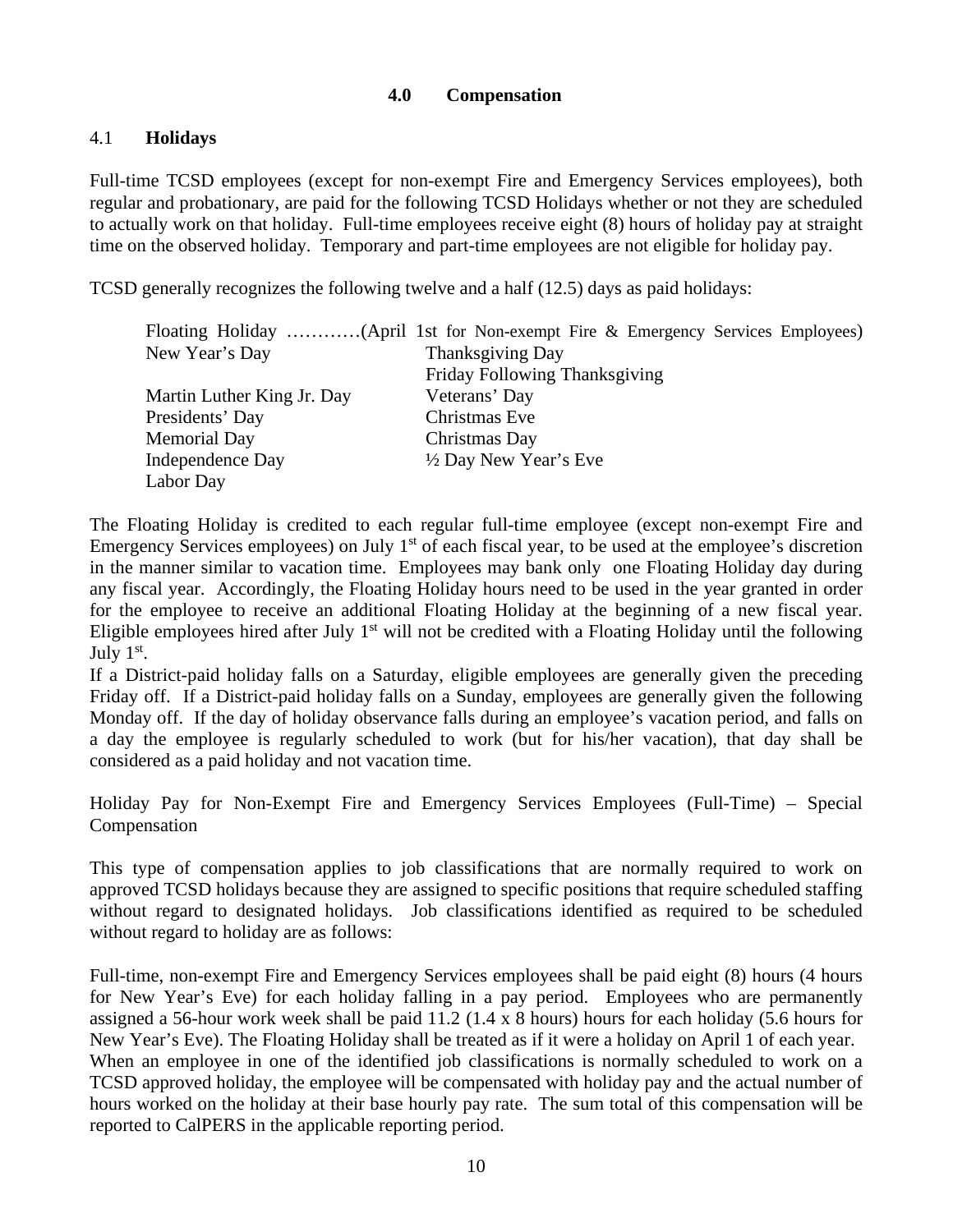The California Public Employee's Retirement System (CalPERS) requires that certain compensation listed in the California Code of Regulations (CCR) Section 571 (a) be included as reportable compensation to CalPERS, CCR Section 571 (b) was amended to ensure greater transparency and disclosure of special compensation items in written labor policies. TCSD has identified two of the CCR Section 571 (a) listed (FLSA Premium Pay and Holiday Pay for Non-Exempt Fire Suppression Personnel) items to be applicable to certain designated job classifications within TCSD.

#### 4.2 **Vacation**

Full-time benefitted TCSD employees, both regular and probationary, are eligible for vacation benefits. Employees are encouraged to use their accrued paid vacation time because taking time off can enhance productivity.

Employees must complete six months of employment prior to using any accrued vacation benefits. Employees shall not accrue vacation time during any period of unpaid absence from work.

Employees accrue vacation benefits beginning the first pay period of employment in accordance with the following schedule, which is based on bi-weekly pay periods of eighty (80) hours (i.e., based on a full-time schedule):

| <b>YEARS</b>      | <b>VACATION BENEFIT</b> | *ACCRUAL 56-HR.  | <b>WEEKS</b>    | <b>ACCRUAL</b> | *ACCRUAL CAP |
|-------------------|-------------------------|------------------|-----------------|----------------|--------------|
| <b>OF SERVICE</b> | PER PAY PERIOD          | <b>EMPLOYEES</b> | <b>PER YEAR</b> | <b>CAP</b>     | 56 HOUR EMP. |
| $00 - 04$ Years   | 3.08 Hours              | 4.31 Hours       | 2 Weeks         | 160 Hours      | 224 Hours    |
| $05 - 14$ Years   | 4.62 Hours              | 6.47 Hours       | 3 Weeks         | 240 Hours      | 336 Hours    |
| 15, plus Years    | 6.15 Hours              | 8.61 Hours       | 4 Weeks         | 320 Hours      | 448 Hours    |

\*56-hour employees are non-exempt Fire and Emergency Services employees who are permanently assigned to a 56-hour work week.

Accrual of vacation is limited (maximum) to the above schedule, regardless of the hours worked in a pay period. In other words, if an employee works more than their regular hours during a pay period, the employee's vacation accrual is not increased.

However, if an employee starts employment in the middle of a pay period, vacation accrual is prorated during the pay period beginning on the day the employee starts work.

If an employee takes time off without pay for one day or less the employee's vacation accrual is not prorated.

At termination of employment for any reason, TCSD shall compensate the employee for her or his unused, accrued vacation time at the employee's then-current straight time rate of pay.

TCSD does not require an employee to take vacation time during periods of illness. However, the employee may elect to take vacation time in case of extended illness where paid sick leave, if any, has been exhausted.

Vacations may be taken at any time during the year upon advance approval of the employee's supervisor and the General Manager. An employee may use their paid vacation time in the same period that it is earned.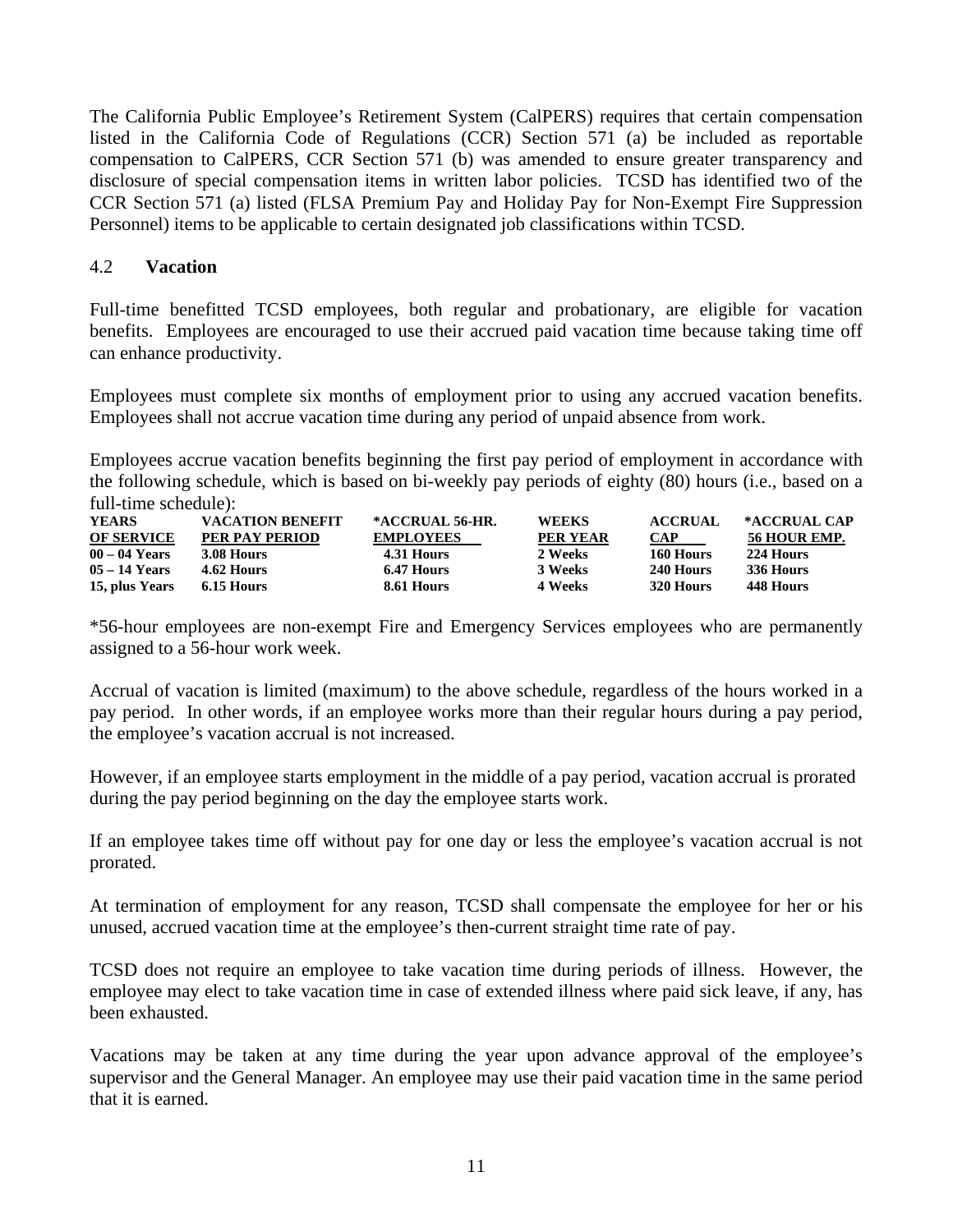Vacation Benefit Cap: Employees are encouraged to use their vacation benefits. No employee shall be eligible to accrue more than a maximum of two times her or his annual entitlement to vacation pay at one time. Once an employee reaches this cap, the employee will cease accruing any additional vacation pay. When the employee uses enough vacation pay to fall below the cap, the employee will start accruing vacation pay again.

| <b>YEARS</b>      | <b>VACATION BENEFIT</b> | *ACCRUAL 56-HR.  | <b>WEEKS</b>    | <b>ACCRUAL</b> | *ACCRUAL CAP |
|-------------------|-------------------------|------------------|-----------------|----------------|--------------|
| <b>OF SERVICE</b> | PER PAY PERIOD          | <b>EMPLOYEES</b> | <b>PER YEAR</b> | <b>CAP</b>     | 56 HOUR EMP. |
| $00 - 04$ Years   | 3.08 Hours              | 4.31 Hours       | 2 Weeks         | 160 Hours      | 224 Hours    |
| $05 - 14$ Years   | 4.62 Hours              | 6.47 Hours       | 3 Weeks         | 240 Hours      | 336 Hours    |
| 15, plus Years    | 6.15 Hours              | 8.61 Hours       | 4 Weeks         | 320 Hours      | 448 Hours    |

\*56-hour employees are non-exempt Fire and Emergency Services employees who are permanently assigned to a 56-hour work week.

1. Vacation cash-out: An employee may cash-out up to 80-hours of vacation each fiscal year provided that the employee has at least 80-hours of vacation available after any cash-out. Employees who are on a permanent 56-hour work week can cash-out up to 112 hours, provided that the employee has at least 112 hours of vacation available after the cash-out.

#### 4.3 **Sick Leave**

This policy shall apply to all employees.

Sick leave is defined as absence of work due to illness or non-industrial injury; diagnosis, care or treatment of an existing health condition of, or preventive care for, an employee or an employee's family member and, for an employee who is a victim of domestic violence, sexual assault, or stalking to engage in protected activities, such as obtaining a restraining order, seeking medical attention or psychological counseling, or participating in safety planning.

Full time employees may also use sick leave in connection with the death of an immediate relative. (See Bereavement Leave – Section 4.6, below)

Family member means any of the following:

- A. A child, which for purposes of this policy means a biological, adopted, or foster child, stepchild, legal ward, or a child to whom the employee stands loco parentis. This definition of a child is applicable regardless of age or dependency status.
- B. A biological, adoptive or foster parent, stepparent, or legal guardian of an employee or the employee's spouse or registered domestic partner, or a person who stood loco parentis when the employee was a minor child.
- C. A spouse.
- D. A registered domestic partner.
- E. A grandparent.
- F. A grandchild.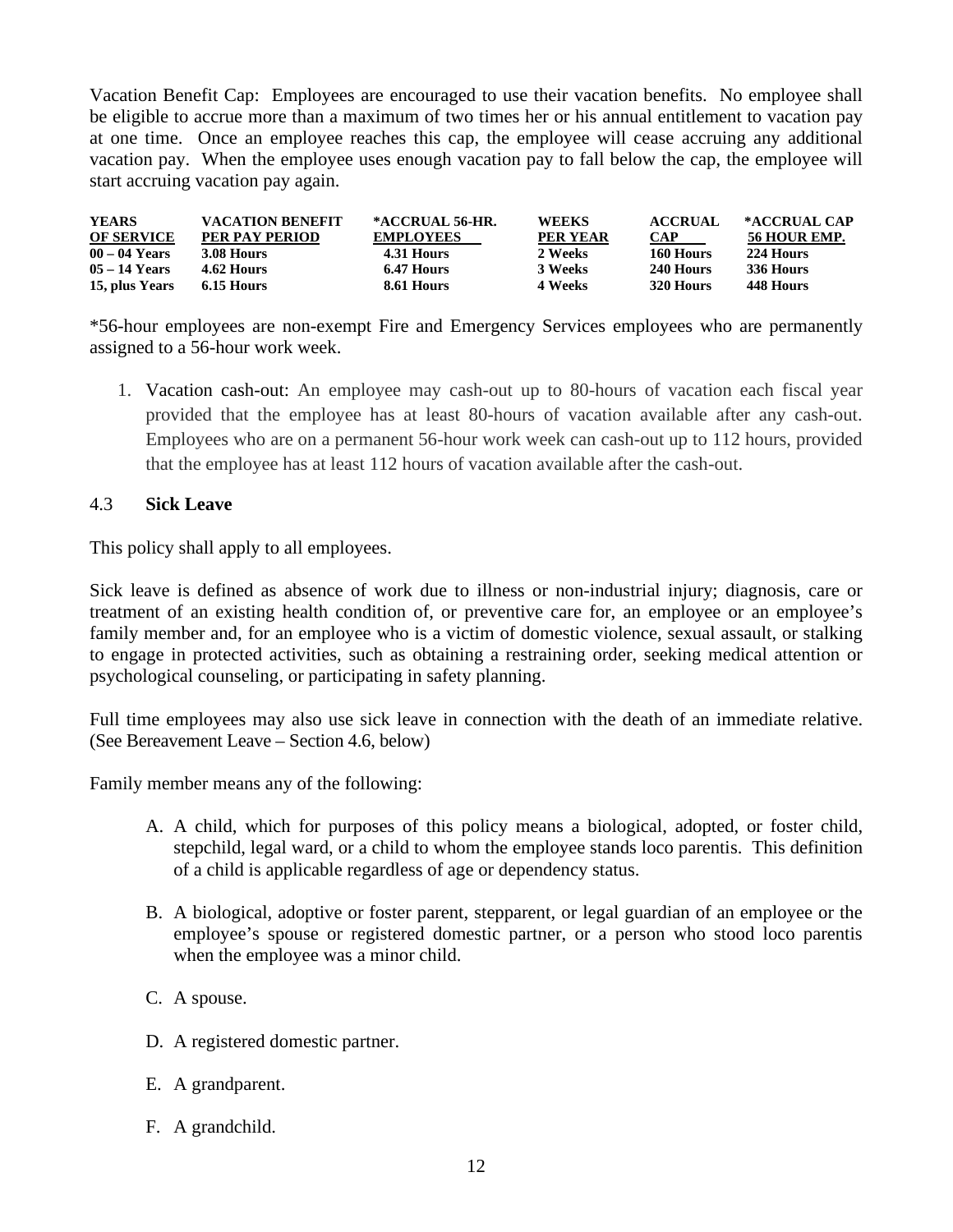## G. A sibling.

## Rates of Accrual:

Full time employees accrue paid sick leave benefits beginning with the first pay period of employment at the rate of three (3.69) hours, per pay period. However, if an employee starts employment in the middle of a pay period, sick leave accrual is prorated during the pay period beginning on the day the employee starts work. Employees permanently assigned to a 56-hour work week will accrue 5.17 hours per pay period.

If an employee takes time off without pay for one day or less the employee's sick leave accrual is not prorated.

If an employee works more than their regular hours during a pay period, the employee's sick leave accrual is not increased.

- Regular part-time benefitted employees who were employed as of November 27, 2012, and who are regularly scheduled to work at least 21 hours per week will accrue paid sick leave benefits on a pro-rated basis of up to three (3.69) hours, per pay period.
- All other employees, as defined in section 2.1, who are employed 30 or more days within a year shall be entitled to paid sick leave. Sick leave for eligible temporary or seasonal employees shall accrue at the rate of one (1) hour for every thirty (30) hours worked and accrual of sick leave shall be capped at 48 hours. Such employees shall be limited to the use of no more than 24 hours per fiscal year. Such employees shall be entitled to accrue sick leave after 30 days of employment and to use accrued sick leave beginning on the 90<sup>th</sup> day of employment.

Employees are not permitted to take more paid sick leave than they have accrued. However, full-time employees may use their paid sick leave in the same pay period that it is earned. Employees on leave of absence without pay for any reason accrue no paid sick leave during the unpaid absence.

Employees who leave TCSD employment for any reason other than retirement will not receive pay or other compensation for any accrued but unused sick leave accumulated at the time of the termination of their employment.

If an employee separates from employment and is rehired within one year from the date of separation, previously accrued and unused paid sick days shall be reinstated. The employee shall be entitled to use those previously accrued and unused paid sick days and to accrue additional paid sick days upon reemployment.

Sick leave may be used for fractions of workdays in increments of a minimum of  $\frac{1}{4}$  of an hour.

Notification: If an employee is unable to report to work because of sickness or injury, the employee must notify her or his supervisor of the absence before or within the first working hour of the first day of absence, unless such notification is impossible. Fire and Emergency Services employees shall notify the on-duty Fire Captain as soon as possible but no later than 2-hours before the beginning of their assigned shift.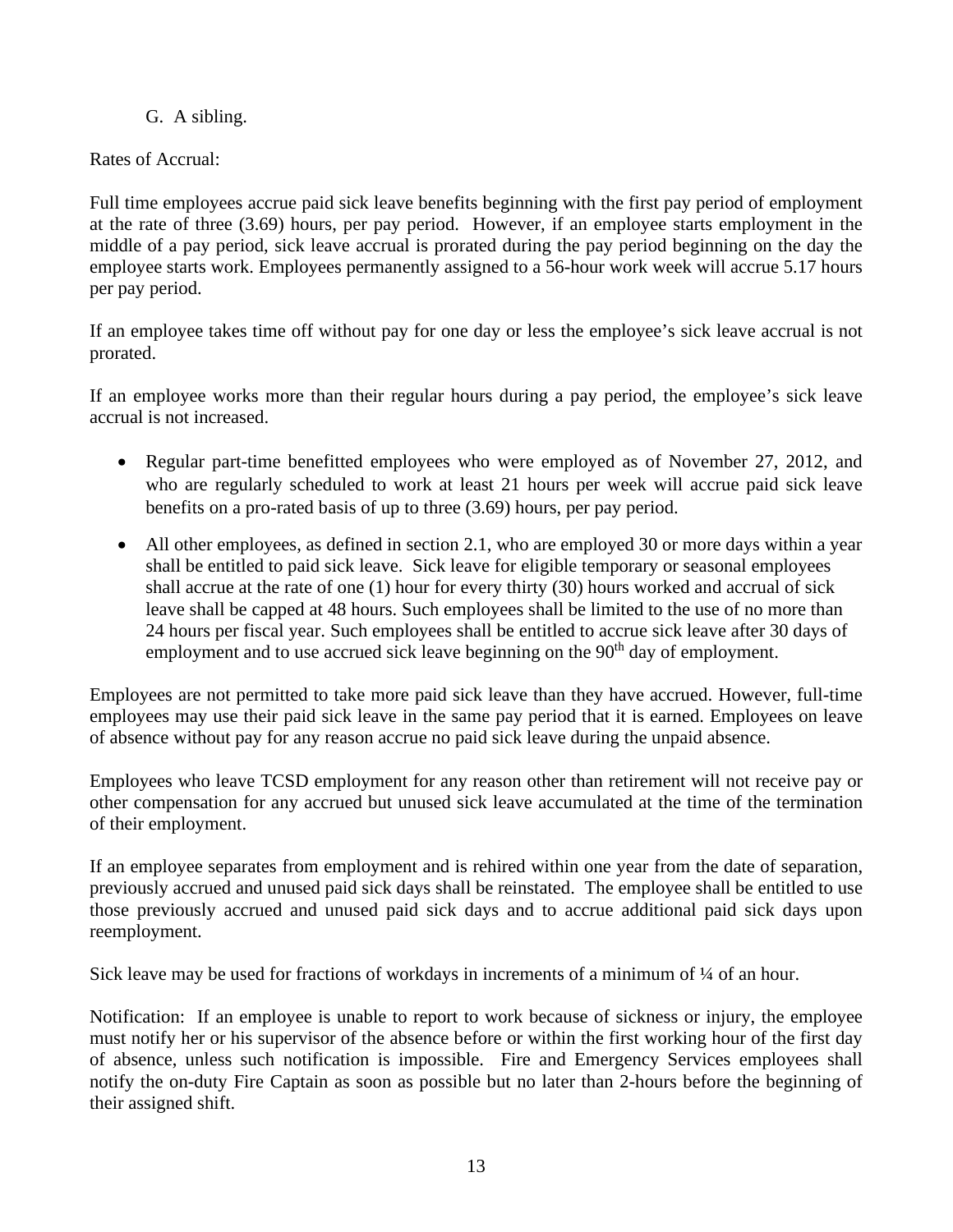If an employee exhausts all of her or his paid sick leave, and is absent because of illness or injury, the employee may use accrued vacation time and or accrued compensatory time, if any, or else may request to take unpaid time off.

# 4.4 **Physician's Report for Sick Leave**

TCSD reserves the right to require that an employee using sick leave, or returning from sick leave, provide a written statement of a physician as to the expected duration of the absence and the employee's fitness to return to work, as appropriate. The General Manager or his/her designee may require the employee to provide a statement from the employee's physician certifying the need for leave.

## 4.5 **Military Leave**

Employees are provided military leave in accordance with the law.

## 4.6 **Bereavement Leave**

Regular full-time Employees may use up to a maximum of 24-hours of sick leave to take paid time off on the account of the death of a member of his/her immediate family. Non-exempt Fire and Emergency Services employees permanently assigned to a 56-hour work week may use up to 48-hours of sick leave. If the employee doesn't have accrued sick leave the employee may request an unpaid leave of absence generally not to exceed three days for this purpose. For purposes of this policy, "immediate family" is spouse, domestic partner, child, step-child, parent, step-parent, grandparent, grandchild, brother, sister, half-brother, half-sister, aunt, uncle, cousin, niece, nephew, or in-laws (or analogous relationship of those enumerated above in connection with a domestic partnership. Under special circumstances the General Manager may grant additional time beyond three days when approved in advance.

## 4.7 **Medical Leave**

Employees who are temporarily unable to work because of a medical condition may request a medical leave of absence. Employees granted a medical leave are required to exhaust any accrued paid sick leave during the absence. Employees may, but are not required, to exhaust any accrued unused vacation during an otherwise unpaid medical leave.

A request for medical leave must be accompanied by medical certification from the employee's health care provider that the employee is unable to work, and a statement of the anticipated duration of the need for medical leave. An employee who plans to take a medical leave must provide reasonable notice of the date the leave will commence, the estimated duration of the leave, and the date on which it is expected that the employee will be able to return to work. When an unplanned medical situation or emergency occurs that does not allow the employee to provide advance notification of the need for a medical leave, the employee must notify the General Manager of the situation within three working days of an absence.

Employees who must be absent from the workplace for an extended period due to an injury or illness, must maintain regular communication with their supervisor. The purpose of this communication is to keep TCSD informed of the employee's return-to-work status.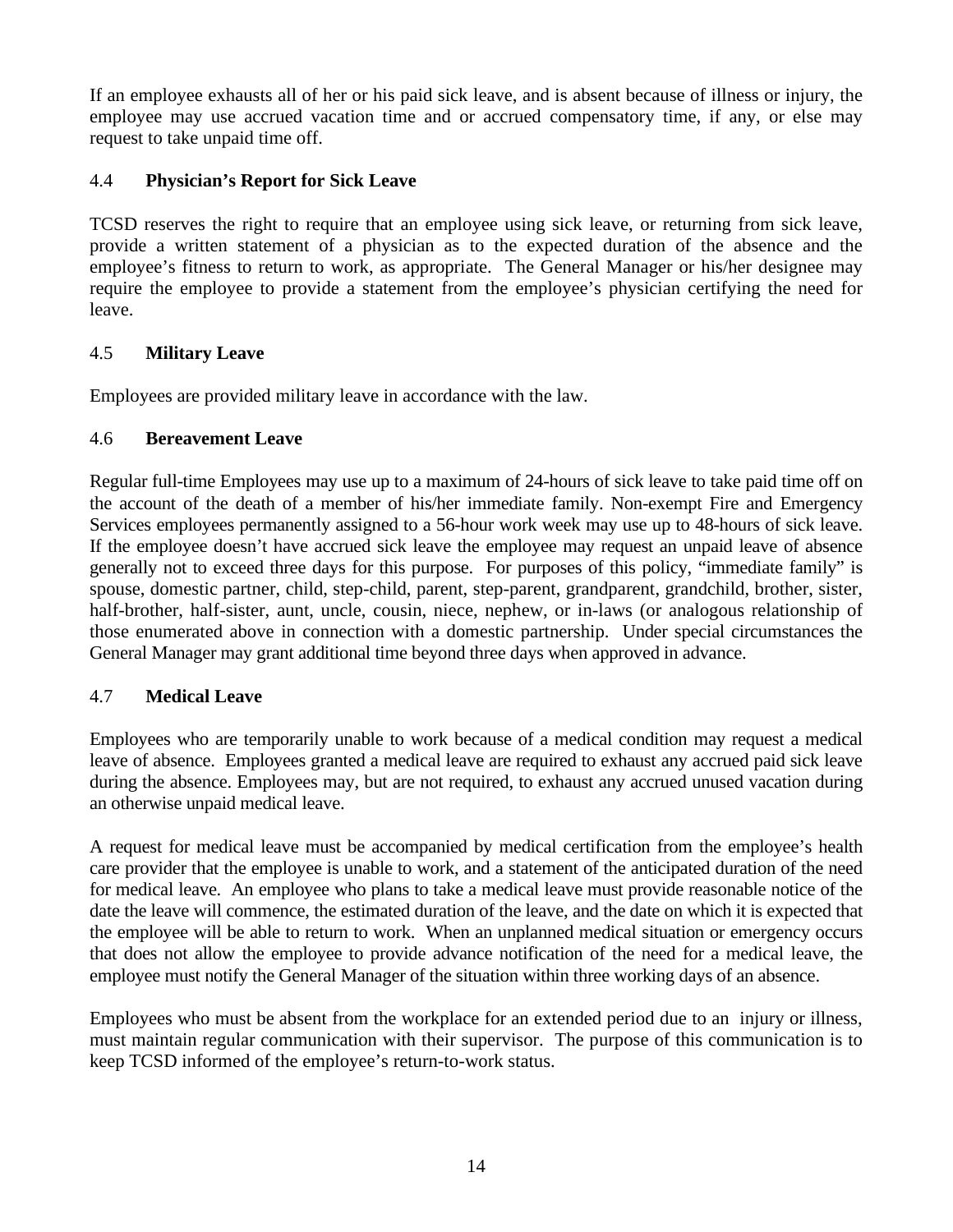When an employee is eligible for State Disability Insurance (SDI) Benefits and the District has agreed to a policy of integration/coordination of benefits the employee's vacation and sick leave accruals shall be prorated for the hours paid by Templeton CSD.

## 4.8 **Pregnancy Disability Leave**

An employee is entitled to a leave of absence for the period of time that she is required to be absent from work due to pregnancy-related disability, including childbirth, for up to a maximum of four months. The employee must exhaust her accrued paid sick leave time, during the pregnancy disability leave, and may elect to use her accumulated paid time off benefits (e.g., vacation, comp time), during any such period of leave.

## 4.9 **FMLA/CFRA Leave**

Under the Family Care and Medical Leave Act ("FMLA") and California Family Rights Act ("CFRA"), employees who have more than 12 months of service with the District, and have worked at least 1,250 hours in the preceding 12-month period, may request an unpaid leave for family care or medical reasons. This leave may be up to 12 workweeks in a 12-month period for the birth, adoption, or foster care placement of a child with the employee, or for the employee's own serious health condition or the serious health condition of the employee's child, parent, spouse or registered domestic partner, or in connection with the call to active duty of a family member. In addition, eligible employees may request up to 26 weeks in a 12-month period to care for a family member (including a "next of kin") with a serious health condition incurred while on active military duty.

In order to be eligible for leave under the FMLA/CFRA, employees must work at a District facility employing at least 50 employees in a 75-mile radius. If the District employs fewer than 50 individuals at the time an employee requests an FMLA/CFRA leave, the employee will not be eligible to take such a leave.

Employees who are eligible to, and do, take a leave under this policy will be reinstated at the conclusion of the leave to the same or to a comparable position, in accordance with the law.

If possible, employees must provide at least 30 days' advance notice for foreseeable events (such as the expected birth of a child or a planned medical treatment for the employee or for a family member). For events which are unforeseeable, employees must notify their immediate supervisor, at least verbally, as soon as the employee learns of the need for the leave. Failure to comply with these notice rules is grounds for, and may result in, deferral of the requested leave until the employee complies with this notice policy.

The District requires certification from the employee's health care provider before allowing an eligible employee a leave for his/her own serious health condition. In addition, the District requires certification from the health care provider of the employee's child, parent, spouse or registered domestic partner with has a serious health condition before allowing a leave to take care of that family member. When medically necessary, leave may be taken on an intermittent or reduced work schedule.

For eligible employees taking a leave for the birth, adoption, or foster care placement of a child, the basic minimum duration of such leave is two weeks, and must be concluded within one year of the birth or placement for adoption or foster care.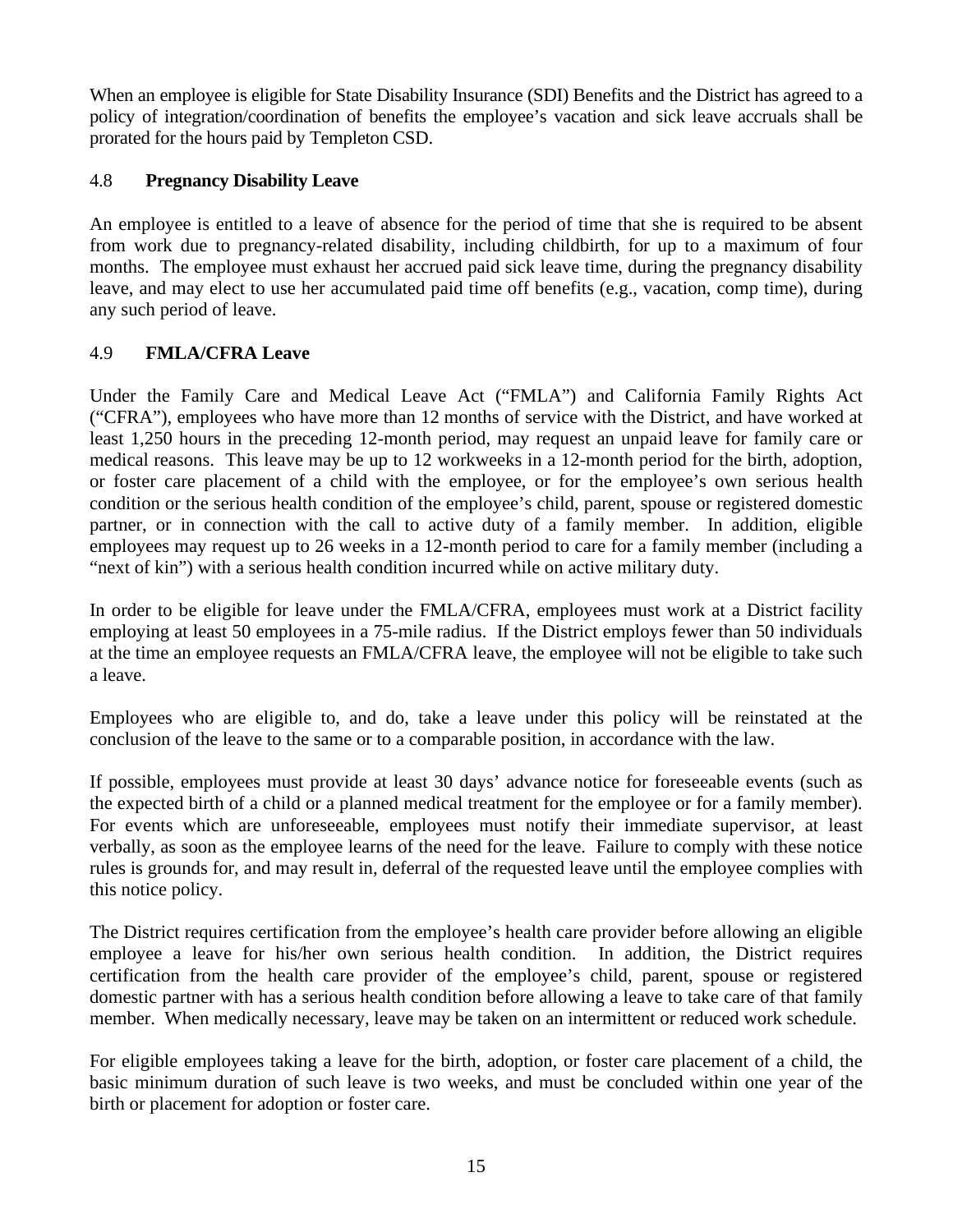Taking an FMLA/CFRA leave may affect certain employee benefits and/or seniority date. Employees who want more information regarding eligibility for a leave and/or the impact of the leave on seniority and benefits should contact the Finance Officer.

#### **4.10 Catastrophic Leave**

- I. Purpose: To establish a consistent policy with regards to the procedures for administering Catastrophic Leave.
- II. Statement of Policy: This policy applies to all full-time and part-time benefitted employees. The following procedures should be followed in the administration of Catastrophic Leave.
	- a. Catastrophic leave benefits have been established for qualified Templeton CSD employees who have exhausted all days) accumulated vacation, sick leave, administrative leave, holiday leave and compensatory time off. The purpose of this benefit is to provide a portion or all of the employee's pay during the time the employee would otherwise be on medical leave of absence without pay pursuant to the District's Personnel Guidelines. Catastrophic leave benefits are contingent on the receipt of donated time in the manner described below.
	- b. Catastrophic leave shall conform to the guidelines for leave of absence without pay set forth in the District's Personnel Guidelines except that, during the portion of the leave of absence that is also catastrophic leave, the employee will be paid. Although employees on catastrophic leave will receive catastrophic pay, for all other purposes, except as indicated below such employees will be considered on a leave of absence without pay pursuant to the District's Personnel Rules and they shall not accrue any leave rights while on catastrophic leave.
	- c. In no event, may an employee take more than six (6) months of catastrophic leave during any twelve (12) month period. To calculate the remaining leave entitlement, the balance shall be any balance of the six (6) months that has not been used during the immediately preceding 12 months.
	- d. Catastrophic leave and leaves of absence without pay shall run concurrently.
	- e. An employee is eligible for catastrophic leave when the employee faces injury, prolonged illness (based on documented medical evidence) or a family member which will result in the employee being absent from work because the employee is a primary caregiver to such family member. Family members include the employee's spouse, parent, child, foster child, step-parent, step-child, foster child or other family member approved by the General Manager.
	- f. Catastrophic leave requests are not accepted, or considered, for pregnancy related leave. Any event during pregnancy or birth that has resulted in a significant medical condition or illness may be considered.
	- g. Any District employee may donate vacation and/or compensatory time to any covered employee who meets the conditions described above. Employees may not donate sick leave, holiday leave, administrative leave, floating holiday, or any other leaves.
	- h. Employees (or their designees) requesting establishment of a catastrophic leave bank must submit a written request to Human Resources. The request must provide sufficient information to enable the General Manager, or designee, to determine whether the reason for the leave qualified as catastrophic. This information will be maintained confidentially to the extent required by law. Catastrophic leave requests for injury/illness must include supporting medical verification form a licensed physician. Leave requests must include the estimated date of return to work.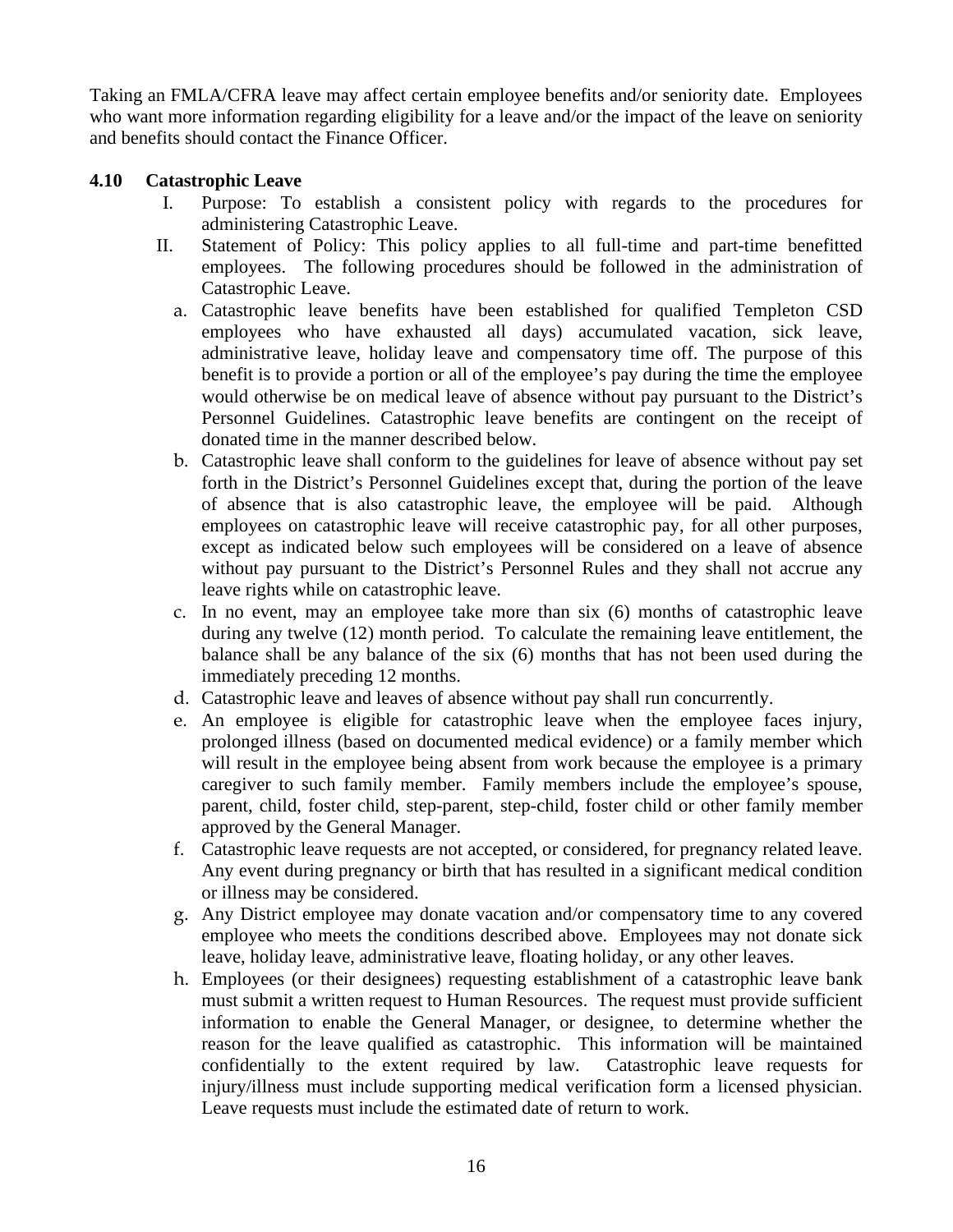- i. Human Resources will canvass employees for leave donations and donations are voluntary.
- j. Donations must be made on the District-approved authorization form submitted to Human Resources to be deducted in the order received. All donations are irrevocable. Donations are taxable on the part of the recipient, in accordance with IRS regulations, and are subject to withholding as required by law.
- k. Donations must be a minimum of two (2) hours. The donated hours will be allocated to the requesting employee based on the hourly rate of pay for the donor, converted to the hourly rate of pay for the recipient. For examples, if the recipient has a rate of pay of \$20 per hour and the donor has a rate of pay of \$20 per hour, the donated time shall be hour for hour. However, if the donor has an hourly rate of pay of \$40 per hour the donated time shall be two hours for every hour. And, if the donor has a rate of pay of \$10 per hour, the donated time shall be  $\frac{1}{2}$  hour for every hour.
- l. Health insurance coverage and retirement contributions will continue in the same manner as if the recipient employee were on sick leave. The recipient employee will not accrue sick leave or vacation benefits while using catastrophic leave.
- m. Catastrophic leave shall be terminated when one or more of the following occurs:
	- i. The employee has exhausted six (6) months of catastrophic leave during the period defined in II (c) above.
	- ii. The employee has exhausted all of his or her rights under the District's Personnel Guidelines for unpaid medical leaves of absence, whether paid in part or in full from catastrophic leave.
	- iii. Donated leave balance has been exhausted.
	- iv. Death of the ill or injured employee or subject family member.
	- v. The employee returns to full-time, active District employment.

## 4.11 **Educational Training Time**

In support of TCSD's overall belief in the continuing education and development of staff, employees may request educational leave for time spent attending classes, training, seminars, or other training specified or approved in advance by the General Manager. The amount of the educational time granted, if any, and whether or not some or all of the time will be paid, will be determined in advance of attendance and at the sole discretion of the General Manager. Employees will be paid their regular wages when required to attend classes or courses for the benefit of TCSD, and/or when needed for the employee's continuing education for required licenses or certification.

#### 4.12 **Jury Duty**

Any employee who is summoned for jury duty will be allowed time off as necessary to fulfill jury duty responsibilities. A copy of the subpoena or order requiring such duty must be submitted with a leave request.

Employees will receive paid time while serving on jury duty if it occurs during their normal work days. Employees who are normally scheduled to work 21 hours or more per week qualify for pay. Upon release from jury duty employees shall provide a receipt from the Court Clerk verifying times away from work.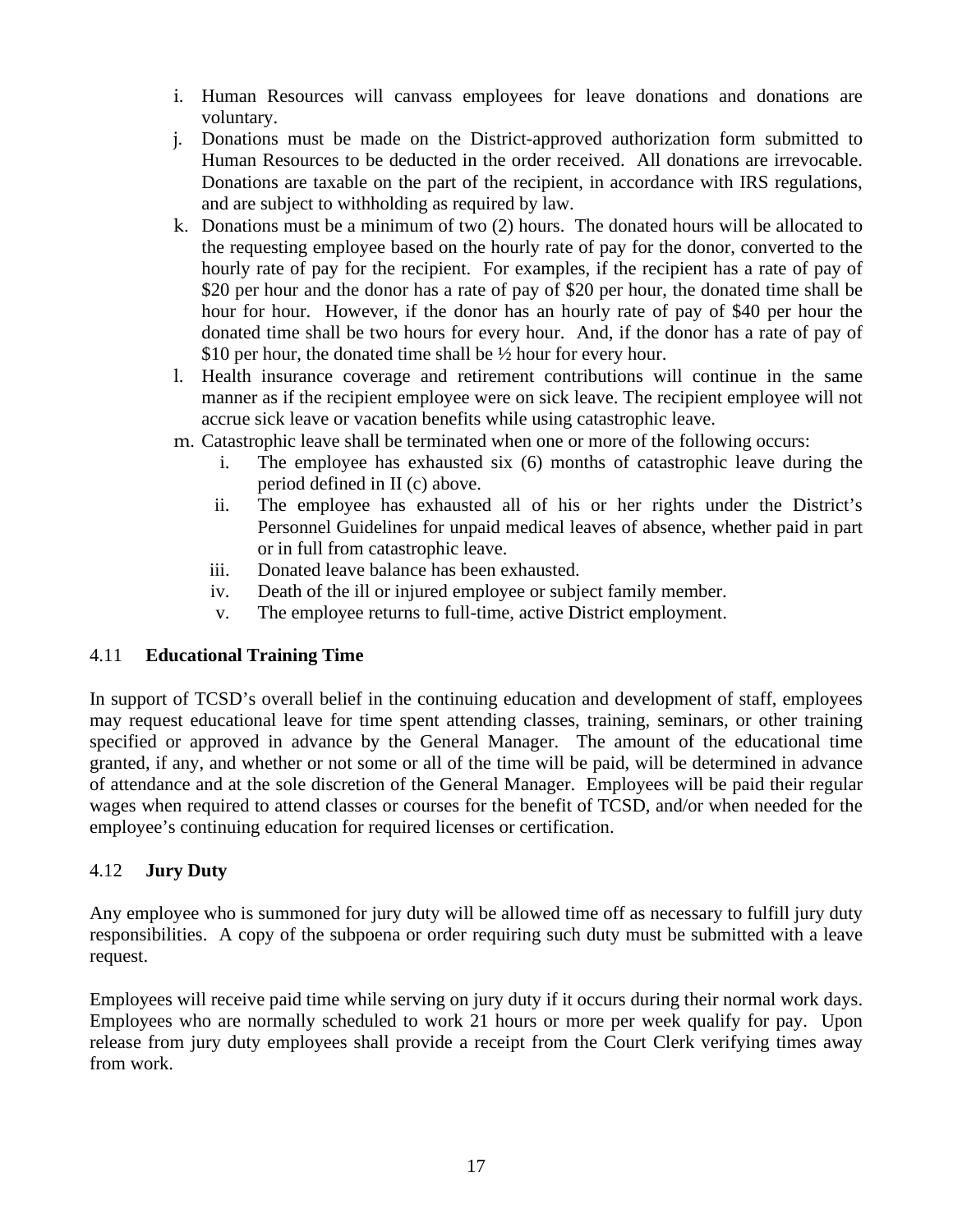## 4.13 **Voting**

Any employee whose work schedule effectively prevents him or her from voting in a federal, state, or municipal election before or after work hours, or during break time, shall be permitted paid leave for this purpose not to exceed two (2) hours.

## 4.14 **Health – Medical Insurance Benefits**

TCSD provides paid group medical insurance benefits, through CalPERS, for eligible employees and one dependent. Eligible employees include all employees regularly scheduled to work at least 21 hours per week and CalPERS members. Employees may elect to cover costs associated with additional dependents through a payroll deduction. Employees are encouraged to consult with Human Resources regarding eligibility, costs and enrollment procedures.

Eligible employees may enroll in group health benefits on their hire date.

# **5.0 District Honesty Policy**

## 5.1 **Purpose**

TCSD is a public entity whose mission involves the public trust. This policy requires that each and every employee, vendor, contractor or other party that works for or with TCSD is required to act honestly and truthfully with respect to TCSD business at all times. TCSD will not tolerate any form of dishonesty or fraud.

## 5.2 **Scope**

The term dishonesty includes dishonest speech (for example, lying) and dishonest acts (for example, theft), as well as fraud, and misappropriation of funds or property. Dishonesty also includes, but is not limited to:

- A. Any dishonest, fraudulent, or otherwise unlawful act;
- B. Misappropriation or misapplication of funds, property or other assets;
- C. Profiting on insider knowledge;
- D. Destroying or taking without authorization any TCSD records, property or other assets;
- E. Unauthorized disclosure of the District's confidential information, including but not limited to information discussed in Executive Closed Sessions of the Board;
- F. Forgery or altering TCSD documents or the documents of third parties submitted to the TCSD;
- G. Falsely reporting transactions, events, work schedules or other TCSD events;
- H. Receiving kickbacks, gifts from valued over \$50 from any single source per year, or other favors.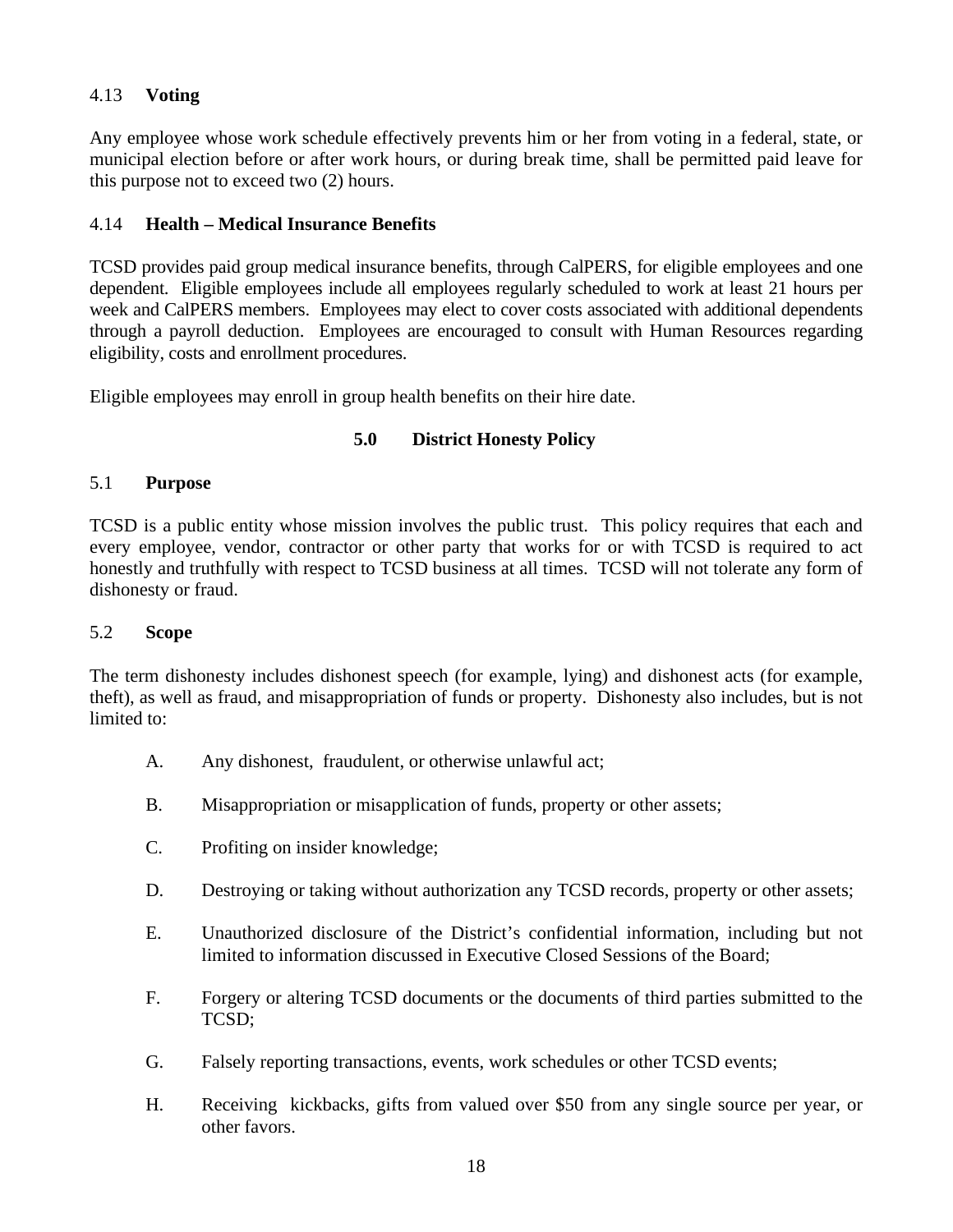## 5.3 **Employee Duty to Report**

Any employee who believes that an act of dishonesty in violation of this Policy has occurred shall immediately contact either their department head or the General Manager. In the event that the employee is unable, for any reason, to report the conduct to their department head or to the General Manager, or in the event that the General Manager is the person accused, the employee shall report the conduct to the TCSD Board President. This report may be made in writing or orally.

#### 5.4 **Investigation**

The General Manager or other person appointed by the TCSD Board of Directors shall investigate any report of dishonesty promptly and thoroughly. Furthermore, to the extent possible and compatible with an investigation, a report of dishonesty shall be kept confidential. Following the investigation, the General Manager or TCSD Board of Directors, as necessary and appropriate, shall take appropriate corrective action. In all events, the investigation and corrective action shall be accomplished as soon as possible.

#### 5.5 **No Reprisals**

TCSD prohibits retaliation of any kind against a reporting employee or any other employee who has assisted in any way in the investigation of a report of dishonesty.

#### 5.6 **Policy Prohibiting Harassment and Discrimination**

Harassment and discrimination in employment on the basis of sex, race, color, national origin, ancestry, citizenship, religion, age, physical or mental disability, medical condition, sexual orientation, gender identity or gender expression, veteran status, marital status, registered domestic partner status, genetic information, or any other protected basis is prohibited by federal and/or state law. The District does not tolerate unlawful discrimination or harassment in the workplace or in a work-related situation. Unlawful discrimination and harassment are a violation of the District's rules of conduct.

**Unlawful harassment** in employment may take many different forms. Some examples are:

- Verbal conduct such as epithets, derogatory comments, slurs, or unwanted comments and jokes;
- Visual conduct such as derogatory posters, cartoons, drawings, or gestures;
- Physical conduct such as blocking normal movement, restraining, touching, or otherwise physically interfering with work of another individual;
- Threatening or demanding that an individual submit to certain conduct or to perform certain actions in order to keep or get a job, to avoid some other loss, or as a condition of job benefits, security, or promotion; and
- Retaliation by any of the above means for having reported harassment or discrimination, or having assisted another employee to report harassment or discrimination.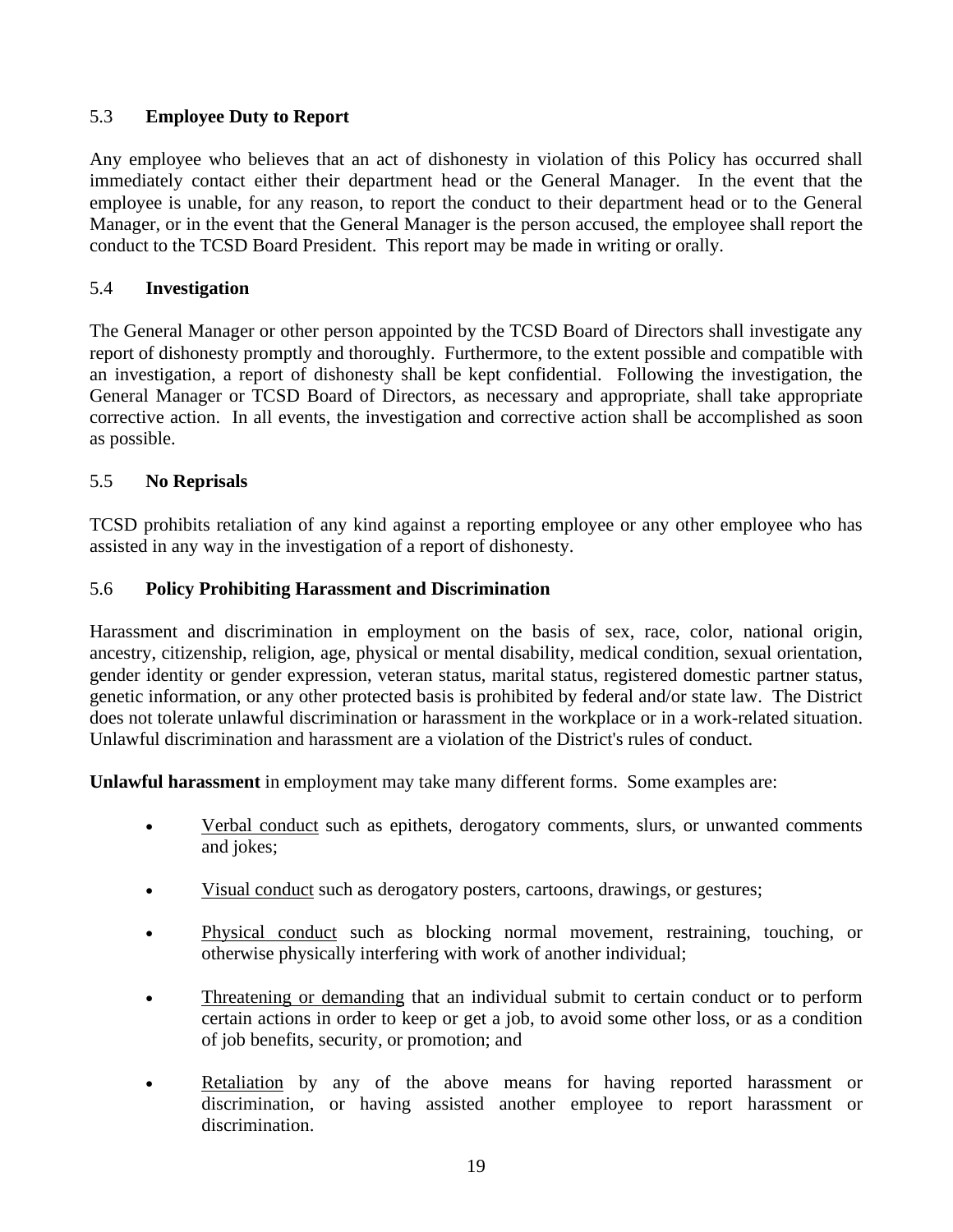**Sexual harassment** under State and Federal laws \_includes unwelcome sexual advances, requests for sexual favors, and other verbal or physical conduct of a sexual nature when:

- submission to such conduct is made either explicitly or implicitly a term or condition of an individual's employment;
- submission to or rejection of such conduct by an individual is used as the basis for employment decisions affecting such individual; or
- such conduct has the purpose or effect of unreasonably interfering with an individual's work performance or otherwise creates an intimidating, hostile, or offensive working environment.

#### **Internal Complaint Procedure**

Every individual is entitled to work free of discrimination and harassment based on sex, race, color, national origin, ancestry, citizenship, religion, age, physical or mental disability, medical condition, sexual orientation, gender identity or gender expression, veteran status, marital status, registered domestic partner status, genetic information, or any other protected basis. Accordingly, discrimination and harassment will not be tolerated. In addition, the District prohibits retaliation for having made a report and/or otherwise participated in the reporting or investigative process under this policy. Violation of this policy will result in disciplinary action up to, and including, immediate discharge.

Any individual who believes that he or she is the object of harassment or discrimination on any prohibited basis, or who has observed such harassment or discrimination, or who believes he or she has been subjected to retaliation, should first notify his or her supervisor, the District's General Manager or his/her designee. The District will investigate the matter and take such action as is warranted under the circumstances. If a complaint is made against the General Manager, then the employee should report the issue to the Templeton CSD Board President.

#### **Agency Complaint Procedure**

Both the state and federal governments have agencies whose purpose is to address unlawful discrimination in the workplace. If an individual who provides services to the District believes he/she has been harmed by unlawful workplace discrimination or harassment, and is not satisfied with the District's response to the problem, he or she may file a written complaint with these agencies. For the State of California, the agency is called the Department of Fair Employment and Housing ("DFEH"). The local address for the DFEH is 1277 East Alluvial Avenue, Suite 101, Fresno, California 93720 (559) 244-4760. For the federal government, the agency is called the Equal Opportunity Commission ("EEOC"). The local address for the EEOC is 2300 Tulare Street, Suite 215, Fresno, California 93712.

If, after an investigation and hearing, either of these agencies finds that unlawful harassment or discrimination has occurred, the injured employee may, depending on the circumstances, be entitled to reinstatement or promotion, with or without back pay.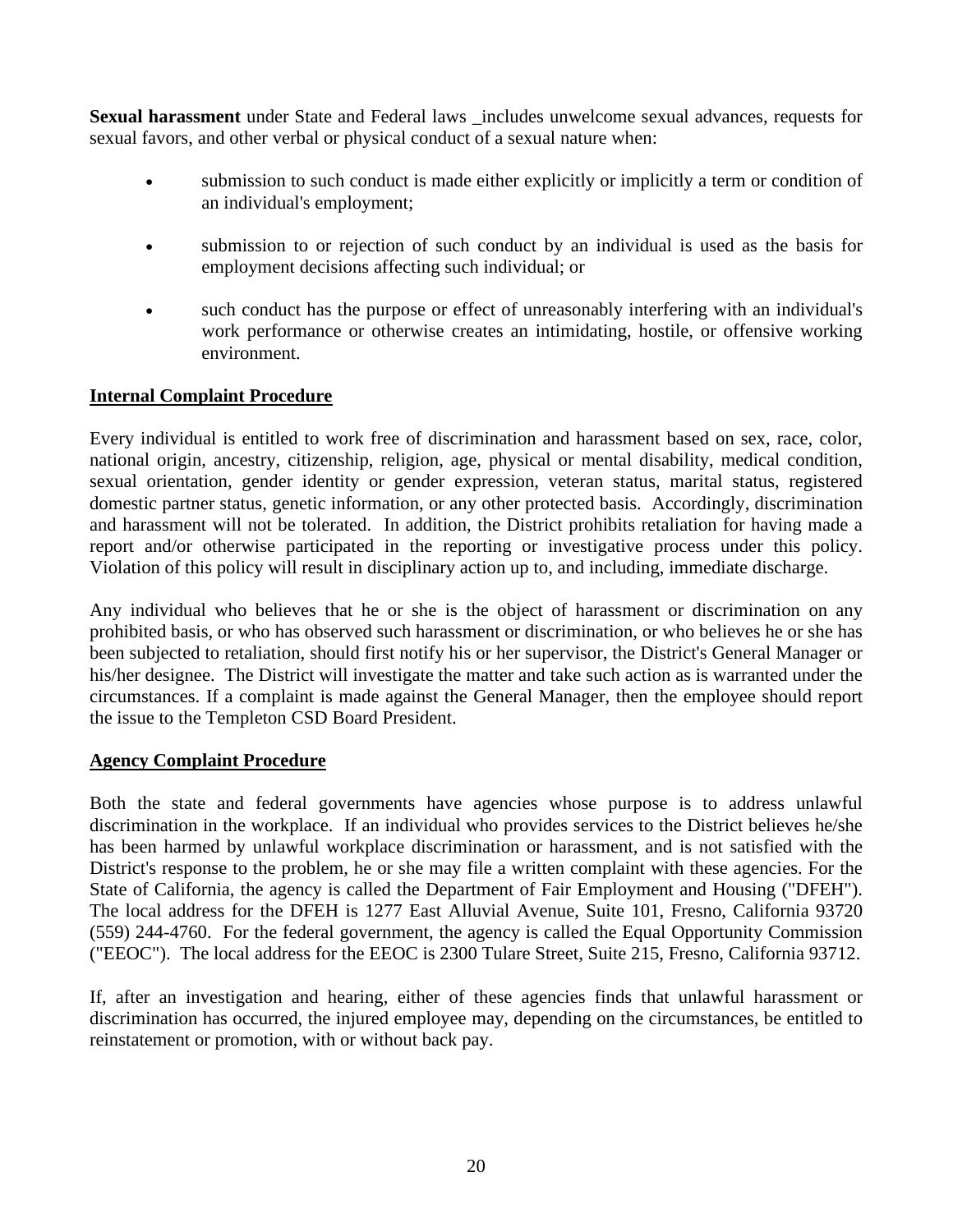#### **Retaliation**

Retaliation against any individual for making a report, or for participating in an investigation, under this policy is strictly prohibited. Individuals are protected by law and by District policy from retaliation for opposing unlawful discriminatory practices, for filing an internal complaint under this policy or for filing a complaint with the DFEH or EEOC, or for otherwise participating in any proceedings conducted by the District under this policy and/or by either of these agencies.

#### **6.0 No Smoking/Tobacco Policy**

#### 6.1 **Smoking/Vaping**

TCSD is committed to a philosophy of good health and a safe workplace. In keeping with this philosophy, smoking/vaping is not permitted inside TCSD offices, vehicles or enclosed work areas or anywhere else prohibited by law.

#### 6.2 **Chewing Tobacco**

TCSD is committed to a philosophy of good health and a safe workplace. In keeping with this philosophy, chewing tobacco is not permitted inside TCSD offices, the Fire Station, vehicles or work areas or anywhere else prohibited by law.

#### **7.0 Drug and Alcohol-Free Workplace**

TCSD recognizes the problem of substance abuse, which we perceive as a serious threat to the welfare of our employees and the public. To address this problem, TCSD has implemented this Drug and Alcohol-Free Workplace Policy. The ultimate goal of this Policy is to maintain a safe, productive, drug- and alcohol-free working environment.

Towards that end, the use, possession, distribution, or sale of alcohol or illegal drugs at the workplace, or elsewhere while conducting TCSD business, is prohibited and is considered a violation of District policy without the prior consent of the General Manager. TCSD also prohibits intoxication or impairment on the job because of alcohol or drugs. All employees must report to work in a condition fit to perform their jobs safely and efficiently.

#### 7.1 **Definitions**

The following definitions shall apply to this Policy:

- A. Alcohol means ethanol, isopropanol or methanol.
- B. TCSD means the Templeton Community Services District.
- C. Drug or Drugs mean any substance considered unlawful under the law, including, but is not limited to: marijuana, other cannabis drugs, cocaine, methamphetamine and other amphetamines, LSD, PCP, ecstasy, stimulants, tranquilizers, sleeping pills, etc. This list is not all-inclusive.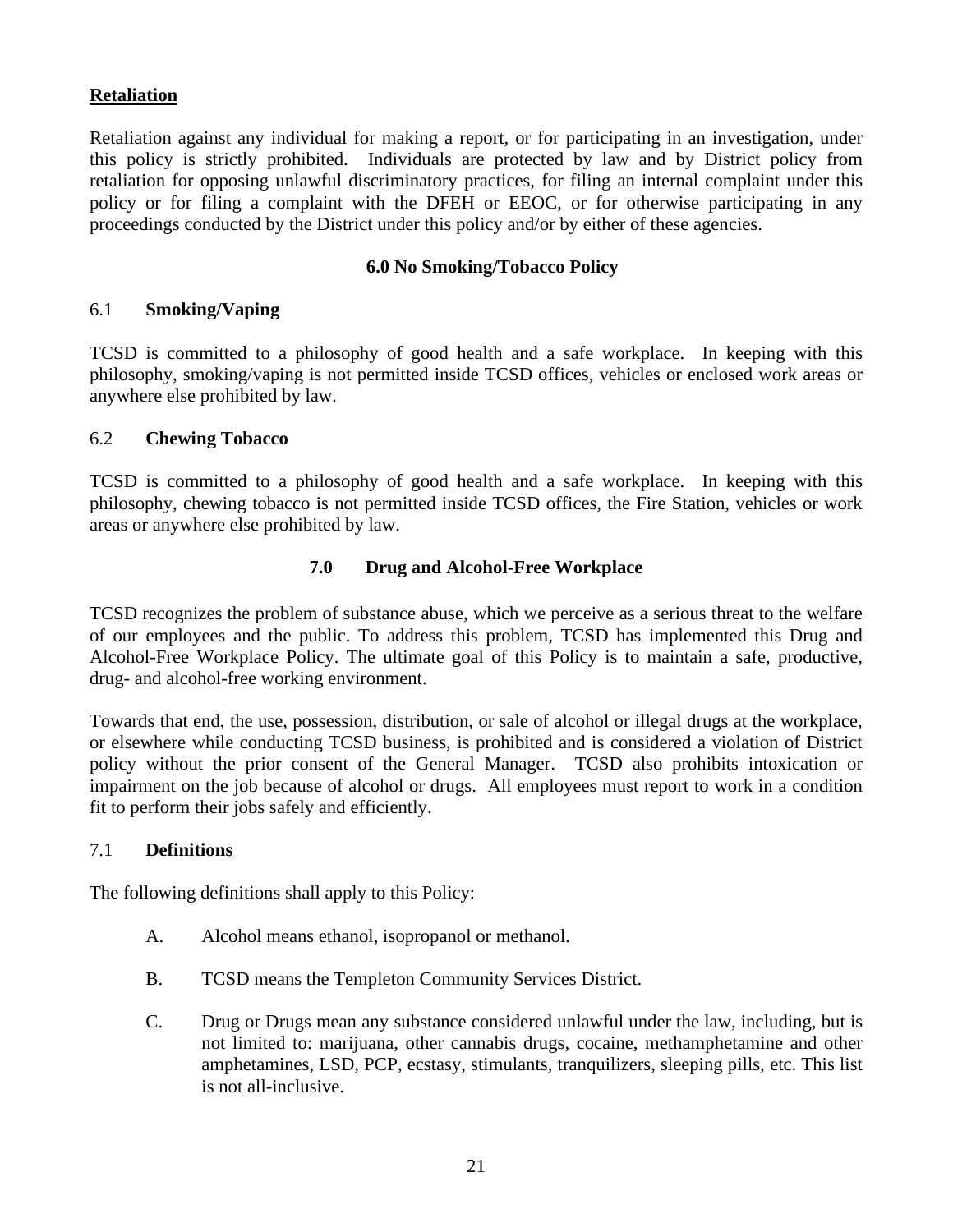- D. Employee means any person in the service of TCSD including full-time, part-time, or temporary Employees.
- E. Manager means the General Manager of TCSD or his/her designee.
- F. Prescription Drugs shall mean drugs or medications that have been properly obtained by the employee through a prescription from a medical professional.
- G. "Reasonable Suspicion" means observations or information sufficient to lead a reasonably prudent person to suspect that the Employee is impaired and/or under the influence of Alcohol or Drugs in violation of this Policy. Reasonable Suspicion may be based on a variety of factors, including but not limited to, slurred speech, inability to walk a straight line, erratic, abnormal or unusual behavior, direct observation of Drugor Alcohol-related activity, sudden and unexplained changes in work performance, violations of TCSD safety policies or failure to follow safe work practices, unexplained or excessive negligence or carelessness, discovery or presence of Drugs or Alcohol in an Employee's possession or in an area controlled or used by the Employee (including but not limited to an Employee's locker, desk, workspace and/or vehicle being used by the Employee), odor peculiar to some Drugs or Alcohol, information received from a reliable person that an Employee has violated this Policy, etc. In general, Reasonable Suspicion sufficient to justify a Drug and Alcohol test under this Policy occurs when there is some behavior, pattern, act, accident, incident, observation, or occurrence which indicates that there is reason to believe that Alcohol or Drugs are involved.
- H. Prospective Employee means any person who has made a written or oral application to TCSD to become an Employee.
- I. Sample means breath, urine, blood, saliva, other bodily fluids, hair, or other substances from the person being tested.
- J. Workplace means the land and improvements owned or operated by TCSD, and any vehicles or personal property owned by TCSD. Workplace includes the administrative offices, fire offices, and water and wastewater plants of TCSD, any public utility easements or job sites where TCSD work is being carried out or vehicles used for TCSD business, both public and private.

# 7.2 **Alcohol and Drug-Free Workplace Requirements**

This Policy applies to all Employees of TSCD and requires them to refrain from:

- The use, possession, manufacture, distribution, purchase or sale of illegal drugs, or of Prescription Drugs illegally obtained, on or off the job.
- The abuse or misuse of Prescription Drugs or over-the-counter Drugs.
- Arriving to work or working under the influence of Alcohol, Drugs, or Prescription Drugs.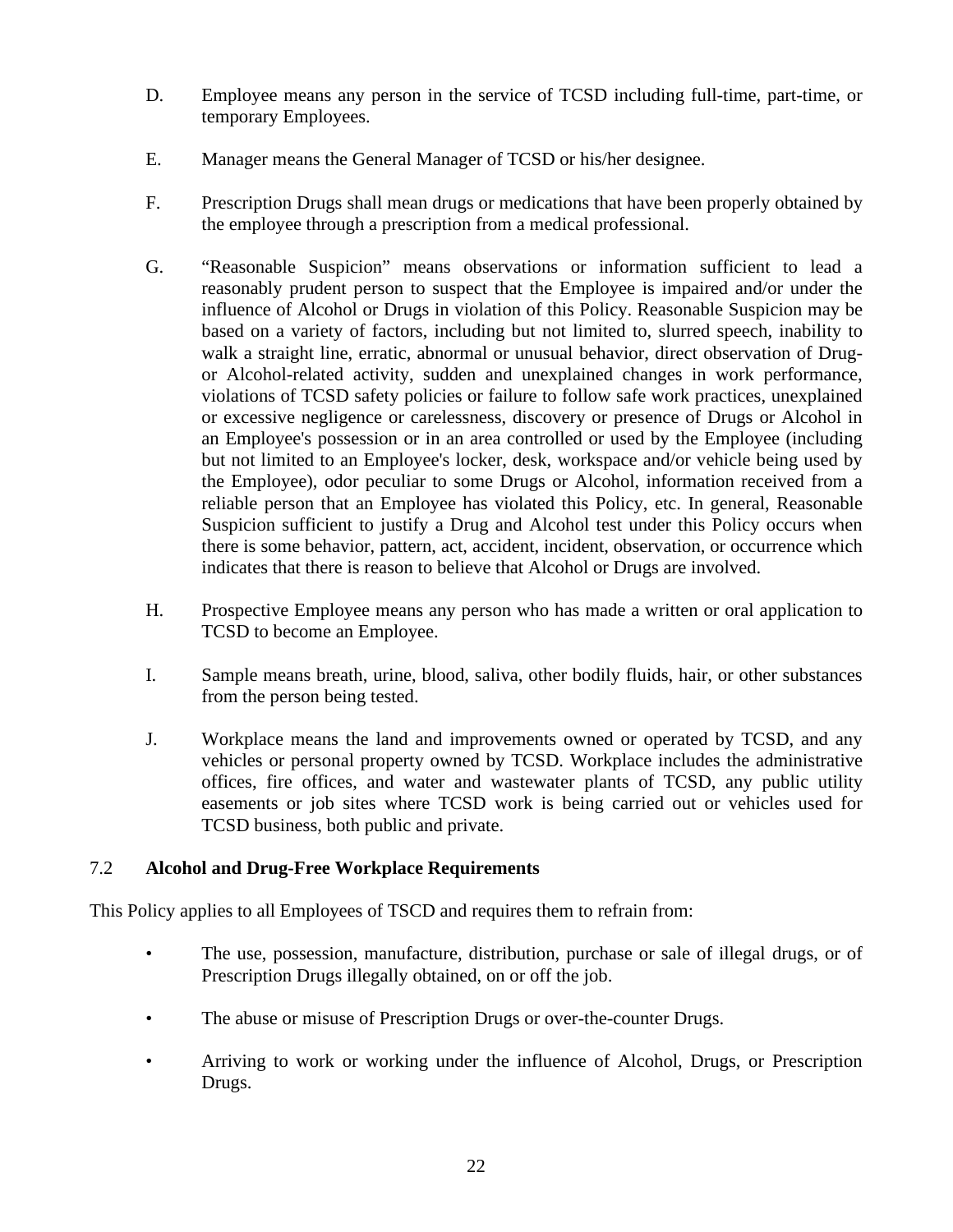If an Employee is taking a Prescription or non-prescription Drug legally that does or may, even to the slightest degree, impact his or her ability to properly or safely perform his or her job responsibilities, the Employee must inform the General Manager of that fact before reporting to work.

# 7.3 **Drug and Alcohol Testing**

Drug or Alcohol tests of Employees and Prospective Employees are required as outlined below.

- 1. **Prospective Employees.** All Prospective Employees that are being considered for employment in safety sensitive positions must undergo a test for Drugs after they have been given a conditional offer of employment, but before their hiring is final and before commencement of work. A Prospective Employee who tests positive may not be eligible for hire.
- 2. **Current Employees.** Drug and Alcohol testing of Employees may be conducted under the following circumstances:
	- **Reasonable Suspicion.** When an Employee's supervisor or the General Manager has Reasonable Suspicion to believe that an Employee has used or misused Drugs or Alcohol or has otherwise acted in violation of this Policy.
	- **Safety Violation**. An Employee may be tested following a safety violation if there is Reasonable Suspicion to believe the safety violation was caused, in whole or in part, because of Drugs or Alcohol.
	- **Follow-up**. As part of a follow-up to a TCSD approved rehabilitation or counseling program.

## 7.4 **Conviction of Alcohol or Drug-Related Crime**

Any Employee who is convicted of any Drug or Alcohol related crime, statute or offense, including any Alcohol related driving offense, must notify the General Manager within five (5) days after such conviction.

## 7.5 **Discipline**

Any Employee or Prospective Employee who tests positive for Alcohol or drugs, or who otherwise violates this policy, will be subject to discipline, up to and including termination, in the sole discretion of TCSD as it deems appropriate on a case-by-case basis and may, at the District's option, include a requirement that the Employee participate in a treatment or rehabilitation program under terms acceptable to TCSD.

Upon request, the Employee or Prospective Employee will be given an opportunity to explain, in a confidential setting, a Positive Test Result, and the presence of any Drug (including Prescription Drugs or non-prescription drugs) or Alcohol in his or her system, and to substantiate the explanation with medical evidence.

In keeping with TCSD philosophy, reasonable efforts will be made to help the Employee deal with a drug or alcohol problem.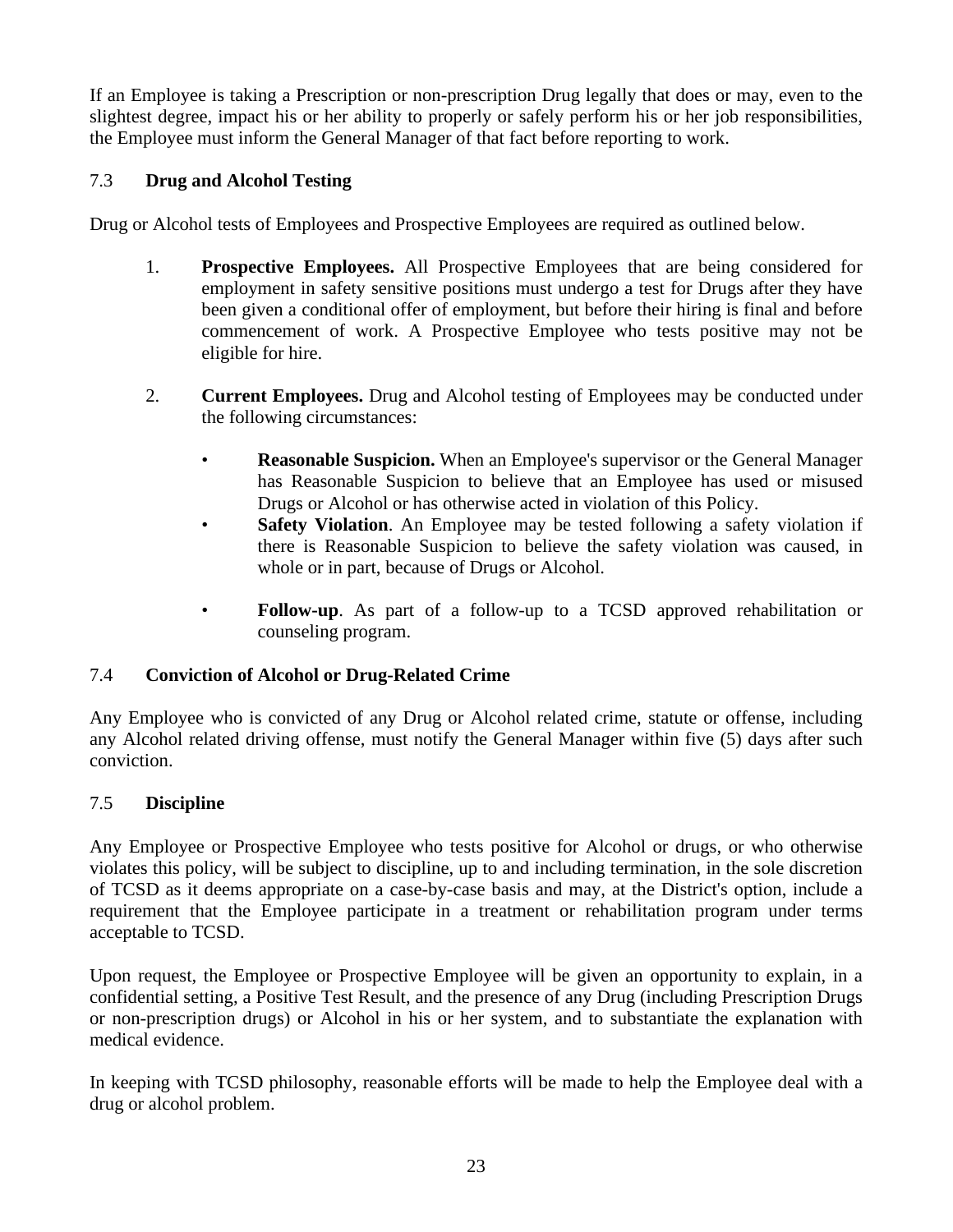## 7.6 **Rehabilitation**

Rehabilitation is the responsibility of the individual Employee. An Employee with a drug or alcohol abuse problem is encouraged to use any resources to resolve the problem, including but not limited to treatment or rehabilitative services available under TCSD's group health plan.

#### **8.0 Conflict of Interest**

TCSD employees shall not place their personal business interest above the best interest of TCSD or Board's constituents. Accordingly, employees of TCSD shall not:

- A. Engage in a substantial financial transaction for private business purposes with another employee whom he or she supervises;
- n. Take any official action directly and substantially affecting his/her economic benefit with any business, undertaking, or enterprise doing business with TCSD;
- C. Disclose or use confidential information acquired in the course of his or her official duties without authorization from the District; or
- D. Employees may not receive gifts valued over \$50 from any single source per year.

## **9.0 District Property**

## 9.1 **Use of TCSD Property**

TCSD property is to be used only for official district business, in an appropriate manner, and in accordance with all applicable rules, operating procedures, or directives. No employee shall remove, misuse, damage, or destroy TCSD property, or the property of other employees, from the TCSD premises or work site without proper authorization.

## 9.2 **Use of TCSD Vehicles**

TCSD vehicles may be used only for the purpose and in the manner authorized by the General Manager. Only authorized and qualified TCSD employees may operate TCSD vehicles, in accordance with all applicable traffic laws, and designated proper use. Use of TCSD vehicles outside the District boundaries is permitted only with prior approval. District vehicles may not be used for travel during employees' paid 15-minute break times. The District encourages employees to carpool when on official business. District employees may not have family members or friends in District vehicles without prior approval of the General Manager.Employees are expected to leave vehicles in clean and working order.

## 9.3 **Fire and Emergency Services Vehicles Use Policy**

Templeton Fire & Emergency Services (TFES) vehicles may be used only for the purpose and in the manner authorized by the Fire Chief or General Manager. Only authorized and qualified TFES employees may operate fire apparatus, in accordance with all applicable traffic laws. Use of TFES vehicles inside and outside the District boundaries is permitted only for on-duty staff and for the use of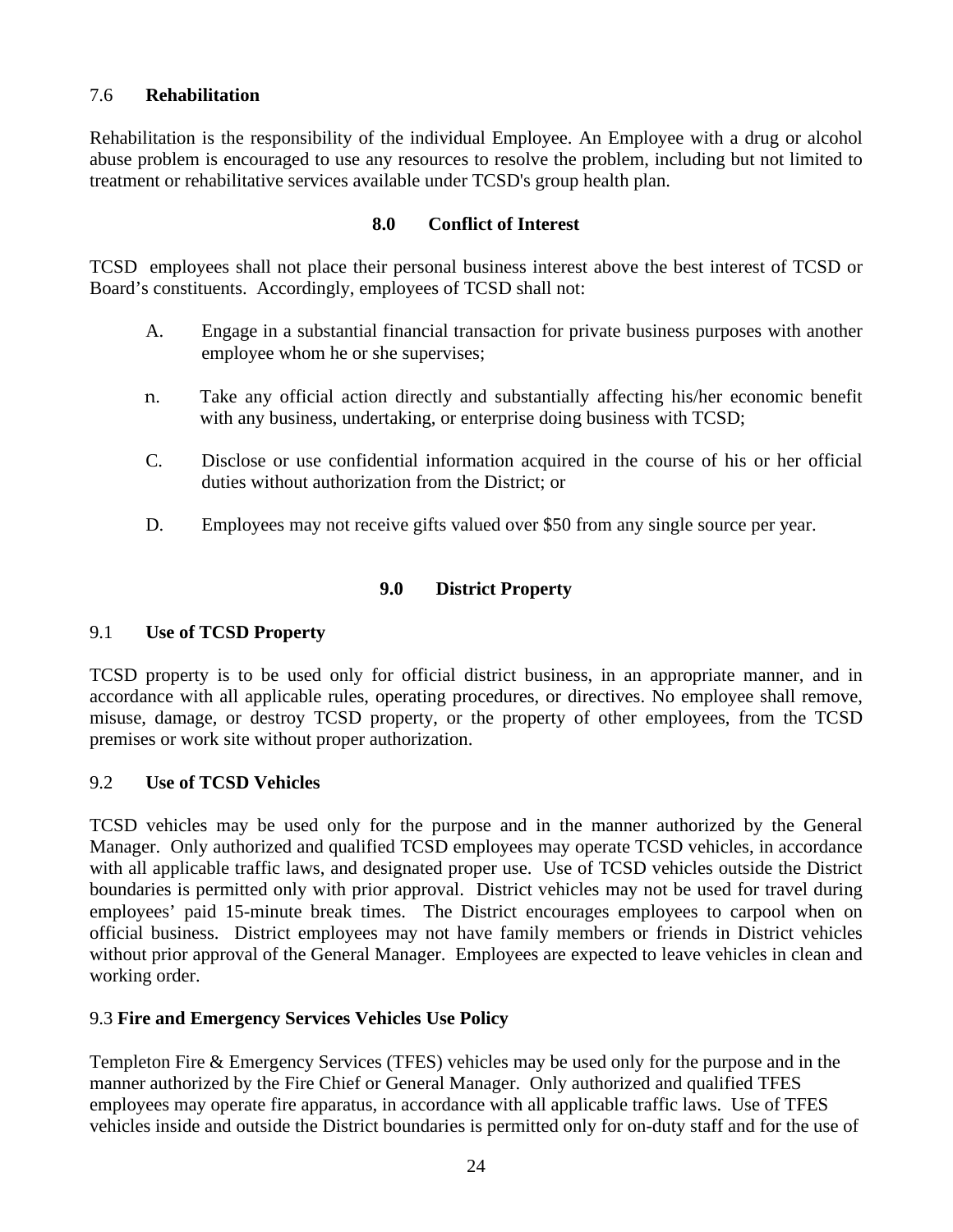daily operations of an engine company. Use of Fire apparatus for essential errands or shopping (such as for station supplies or meals/groceries for on-duty staff) is an authorized use. TFES fire apparatus should not be more than one (1) mile outside the District boundaries, unless responding to or returning from a call for assistance or if approved by the Fire Chief. TFES employees may not have family members or friends in fire apparatus without prior approval of the Fire Chief or General Manager. Employees are expected to leave vehicles in clean and working order.

#### 9.4 **Standby Vehicle Policy**

This document establishes a policy regarding the effective usage of Templeton CSD owned vehicles for standby purposes. Employees assigned to standby may be authorized by their department head to take a District vehicle home when the employee is assigned to duties which may require an emergency first response to a real or present threat to life or property or when an employee is required to have immediate access to specialized vehicles, tools, or equipment when responding to after‐hour emergencies. Vehicle assignment will be based primarily on the operational needs of the department.

A District employee must not use the standby vehicle for personal purposes, other than for commuting or *de minimis* use. This document is intended to serve as a written policy required pursuant to Treasury Regulations 1.61‐21 (f).

#### **PROCEDURES**

Absences

Should an employee with a standby vehicle be unable to perform standby duties, they must return or make arrangements to return the standby vehicle on the next business day.

Carpooling and Standby Vehicles

A standby District vehicle may be used as a carpool vehicle if the employee is a carpool driver at the time of the standby assignment. The District will not incur any additional expense due to the carpooling.

Professional standards of conduct will apply to all occupants of the District vehicle at all times including appropriate use of safety equipment such as seatbelts. Each passenger must have their own seatbelt. It is each rider's responsibility to be on time to work. Therefore, it is each rider's responsibility to arrange for other transportation if the standby employee is called to work and unable to pick up the other carpoolers.

#### **Definitions**

For the purposes of this policy:

**De minimis** means a minimal amount of use secondary to the primary vehicle use of benefit to the District. Example: A stop for a brief personal errand on the direct route between work and the employee's home.

**Employee** means any individual employed by the Templeton CSD.

**On-Call duty** is defined as that circumstance which requires an employee so assigned to: Be ready to respond immediately to a call for service; be readily available at all hours by telephone or other agreed‐ upon communication equipment; and refrain from activities which might impair his/her assigned duties upon call.

#### Citations and Violations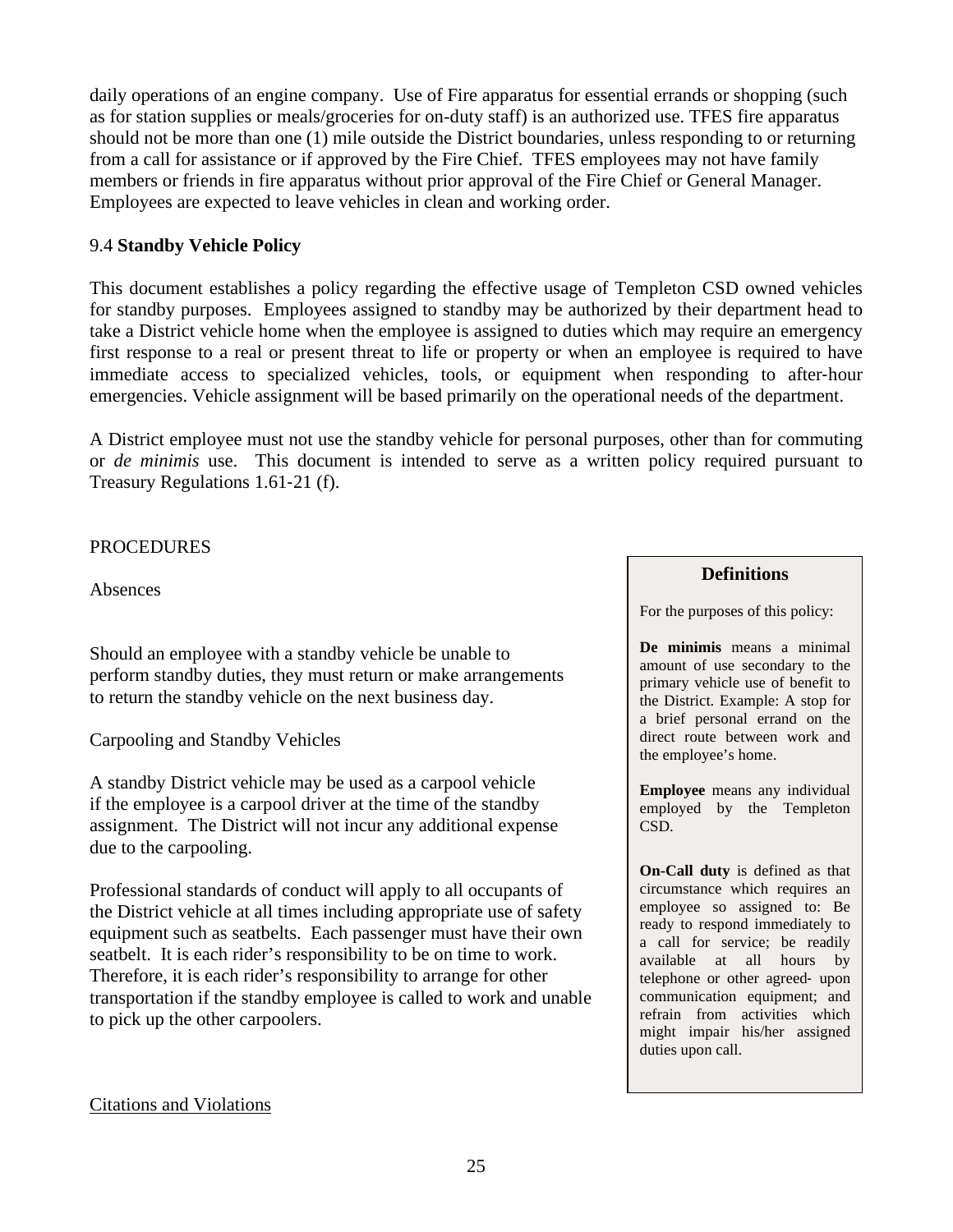An employee who is operating a District vehicle is required to pay for moving violations and/or parking citations incurred when on standby for which he/she is responsible.

#### Other Employment

Standby vehicles shall not be driven to and from other non-District employment.

#### Public Perception

Use of a District vehicle by an employee is neither a right nor a privilege; rather, it is a trust conferred to facilitate necessary performance of job duties. Use of a District vehicle should always lead to positive perceptions by our citizens. *Employees should be impartial and dedicated to the best interests of the District. They should conduct themselves, both inside and outside the District's service, so as not to cause distrust of their impartiality or of their dedication to the District's best interests.*

#### Residency Requirement

Employees are not permitted to use a standby vehicle for travel between home and the work site if they reside more than 30 minutes from District facilities.

#### Safety

District vehicles shall be operated in a safe and courteous manner at all times. Drivers must have an appropriate valid driver's license for the vehicle they are operating. While all employees are on the DMV Pull Notice Program, if driver's license status changes, the employee must notify their supervisor and the General Manager by the close of the next business day. Drivers are required to comply with the laws and ordinances concerning operation of motor vehicles and rules of the road and shall not be operated by an individual using or under the influence of drugs and/or alcohol. Seat belts for drivers and any passenger must be fastened at all times.

It is the employee's responsibility to check to make certain that all vehicle safety equipment is working properly. Any vehicle damage or defect affecting the safe operation of the vehicle must be documented and reported to the employee's supervisor and the Utilities Manager.

## Smoking

Smoking and the use of tobacco products are prohibited in District vehicles.

## Supplemental Policies

Department Heads may develop supplemental polices on the use of standby vehicles to address issues specific to their operations provided that these policies are:

- 1. Consistent with the intent and purpose of this policy.
- 2. Reviewed and approved by the General Manager.

## **Towing and Transporting Personal Items**

District vehicles shall not be used for towing personal items or transporting personal property from one place to another. No alcohol or firearms should be carried in a District vehicle unless specifically authorized in advance for the performance of official District business.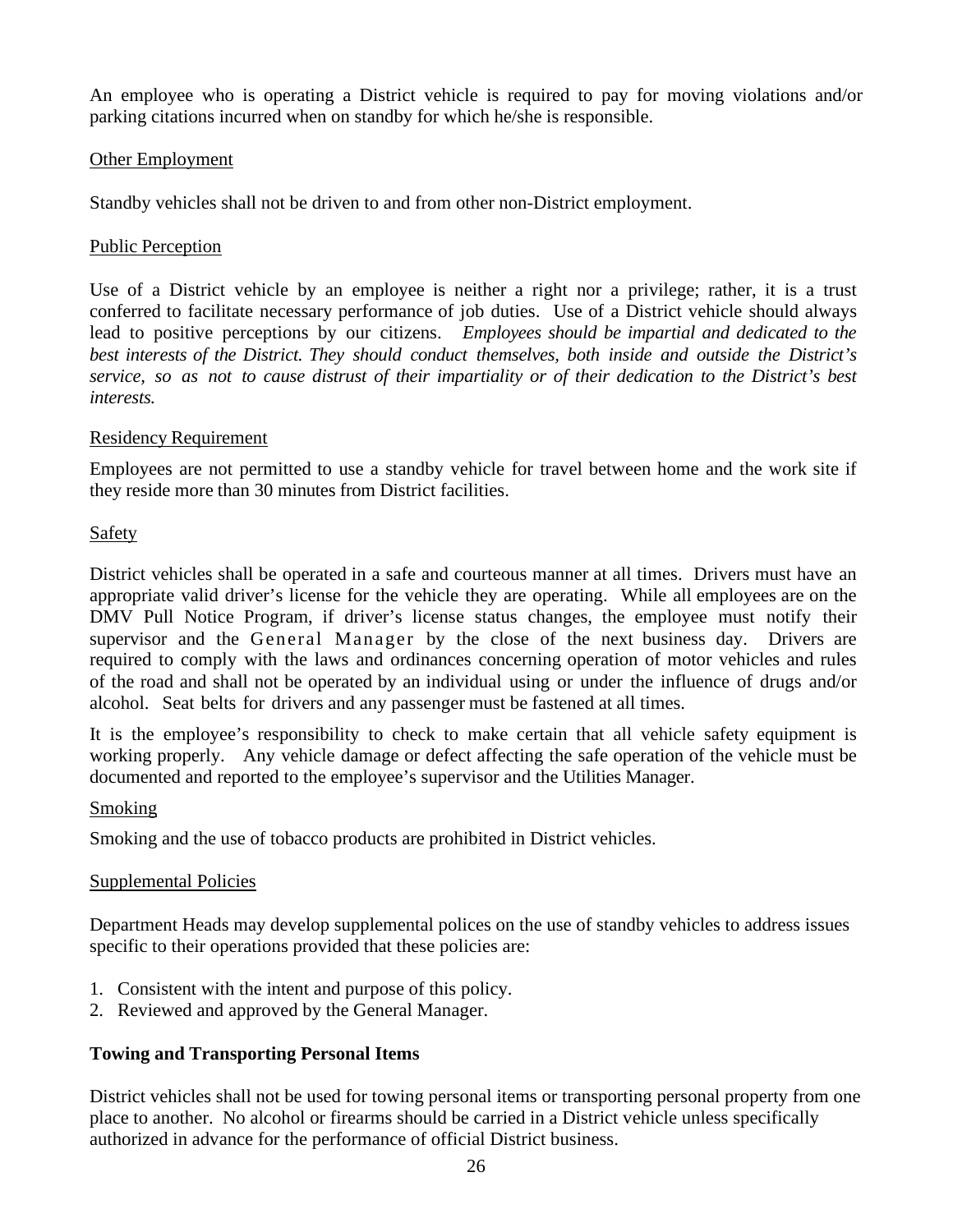#### Vehicle Storage and Security

An employee who is assigned a vehicle while on standby, especially those with District equipment stored in them, must take reasonable precautions to secure and safeguard all District property. When possible, employees will provide secure, off‐street parking for standby vehicles.

## EXAMPLES

The following are examples of standby vehicle use that are likely to be allowed or not allowed under this policy and the IRS definition of de minimis use. (Note: These examples are just that: examples to help guide implementation of this policy.)

#### *Allowed – Considered De Minimis Use*

- 1. Jim makes a brief stop at a grocery store for a non‐alcoholic item on the direct route while on the way home from work.
- 2. Joe stops by the bank and uses the ATM machine on the way to work before his scheduled shift.
- 3. Lynn lives in Morro Bay, but often stays over at her friend's house in Atascadero.
	- a. While her friend's house is not on the route between work and home, this is allowed if Lynn is using the friend's house as her residence that night.

## *Not Allowed*

- 1. Mary lives in Atascadero, but decides to take the District vehicle to dinner in Morro Bay. This would not be allowed as the District would be incurring gas and vehicle usage cost, and a negative public perception may be created.
- 2. Bob drops off his daughter at school on the way to reporting to work. Only, transportation of District employees is allowed.
- 3. Doug stops at a furniture store on the direct route between home and work to transport a new sofa. While no additional miles are being driven, this could lead to negative public perception when the public views a sofa in the back of a District truck.
- 4. Betty and Drew are dating. Betty lives in Atascadero and Drew lives in Paso Robles. Betty often goes to dinner at Drew's house in Paso Robles. Betty should not be taking the standby vehicle to Drew's house as the trip to Paso Robles would not be considered a de minimis trip.
- 5. Greta lives in Paso Robles and uses the standby vehicle to visit her mother in San Luis Obispo. This would not be considered de minimis use as the District would be incurring gas and vehicle usage costs.
- 6. Shawn makes a brief stop at a winery to pick up his recent wine order. This could be interpreted negatively by the public and Shawn should not be transporting alcohol in his District vehicle.
- 7. On Kyle's day off he goes to the barber to get his haircut. The barber is on the direct route between home and work. The standby vehicle should not be used for personal errands that are not part of the workday commute.
- 8. After work one evening, Chris stops by an equipment rental business and rents a tow-behind cement mixer for use at his home. The standby vehicle should not be used to tow non‐District owned or rented equipment for personal use.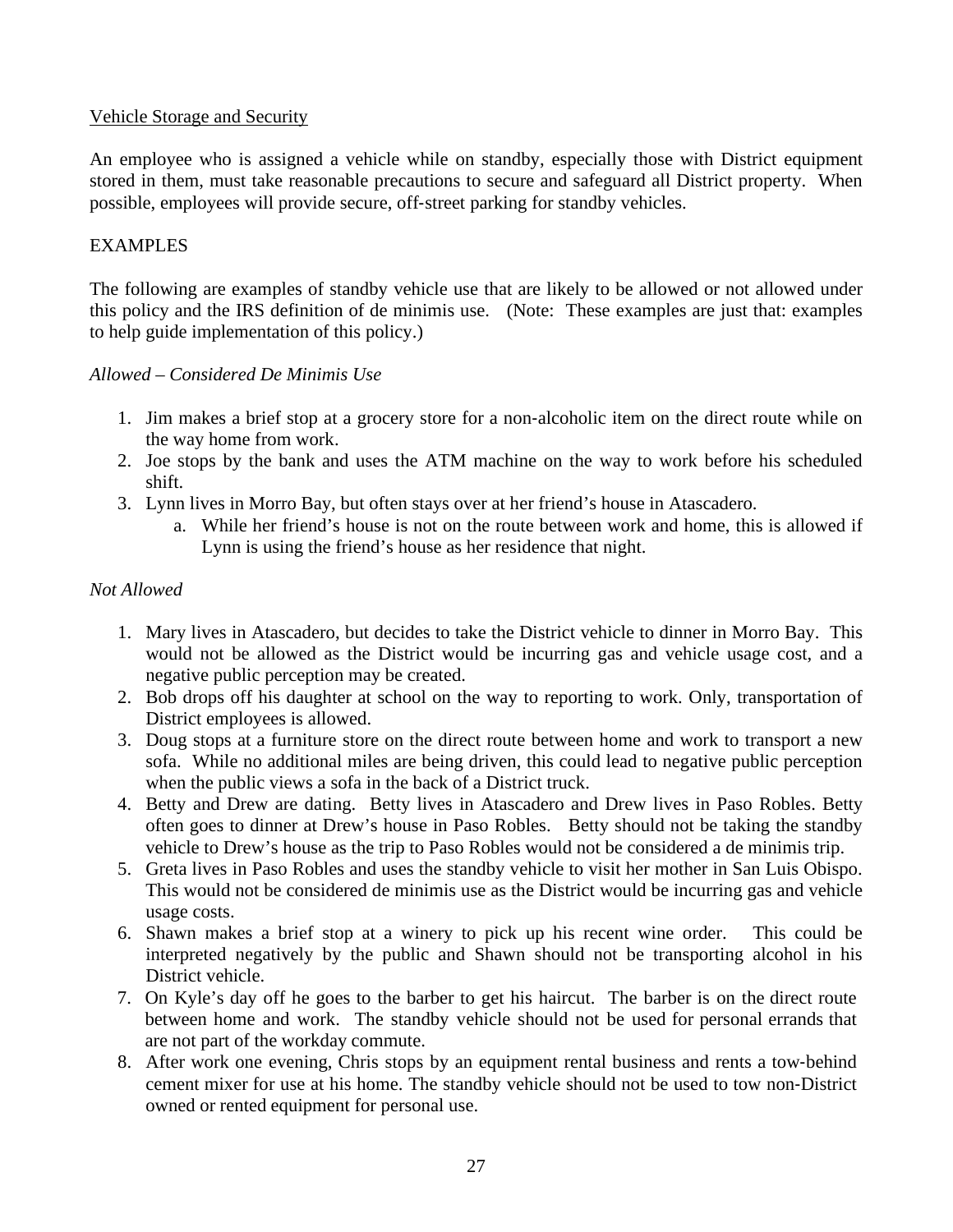# 9.5 **Cellular Telephone Usage**

Employees may be provided with a business cell phone and/or camera for conducting official business. All uses of cell phones and/or cameras shall be done in conformance with District policies and federal/State law.

Personal cellular telephones may be used by employees during work time hours only for essential personal calls, or for an occasional personal business call. Essential personal calls are defined as calls of minimal duration and frequency that are urgent in nature and cannot be made at another time. Examples of essential personal calls are calls to arrange for care of a child or other family emergency, to alert a family member of an unexpected delay due to a change in work schedule, or to arrange for transportation or service in the event of car trouble, etc.

To the extent possible, personal cellular telephone usage should be confined to rest and lunch breaks, and in locations such that the conversation is not disrupting to other employees or District business.

For safety reasons personal and District-owned cellular telephone usage is not be permitted while employees are engaged in a continuous operation, such as a member on a utility crew engaged in the construction or repair of District facilities.

Employees are expected to operate District vehicles and equipment in a safe and prudent manner. Accordingly, employees may not use cell phones while driving unless the phone is specifically designed and configured to allow hands-free listening and talking. Similarly, employees are not permitted to text while driving.

# **10.0 Discipline**

## 10.1 **Purpose**

The purpose of this policy is to communicate to all employees the District's standards of conduct. Such policies and procedures are necessary for the orderly operation of our business, and for the protection and proper treatment of all employees and the general public. Employees are urged to use reasonable judgment at all times and to seek supervisory advice as appropriate.

## 10.2 **General Rules of Conduct**

TCSD expects all of its employees to act in the best interest of TCSD and its customers and residents. It is the responsibility of all employees to observe all rules, guidelines, operating procedures, and directives of TCSD. TCSD further expects that each of its employees will act in a polite and professional manner when dealing with members of the public and other employees. These General Rules of Conduct, along with the Examples of Unacceptable Conduct listed below, are not meant to be all-inclusive, but rather to provide illustrations of acceptable conduct versus problematic conduct.

## 10.3 **Examples of Unacceptable Conduct**

The following list presents examples of some of the types of unacceptable conduct that may result in disciplinary action, up to and including immediate termination:

A. Inadequate job performance;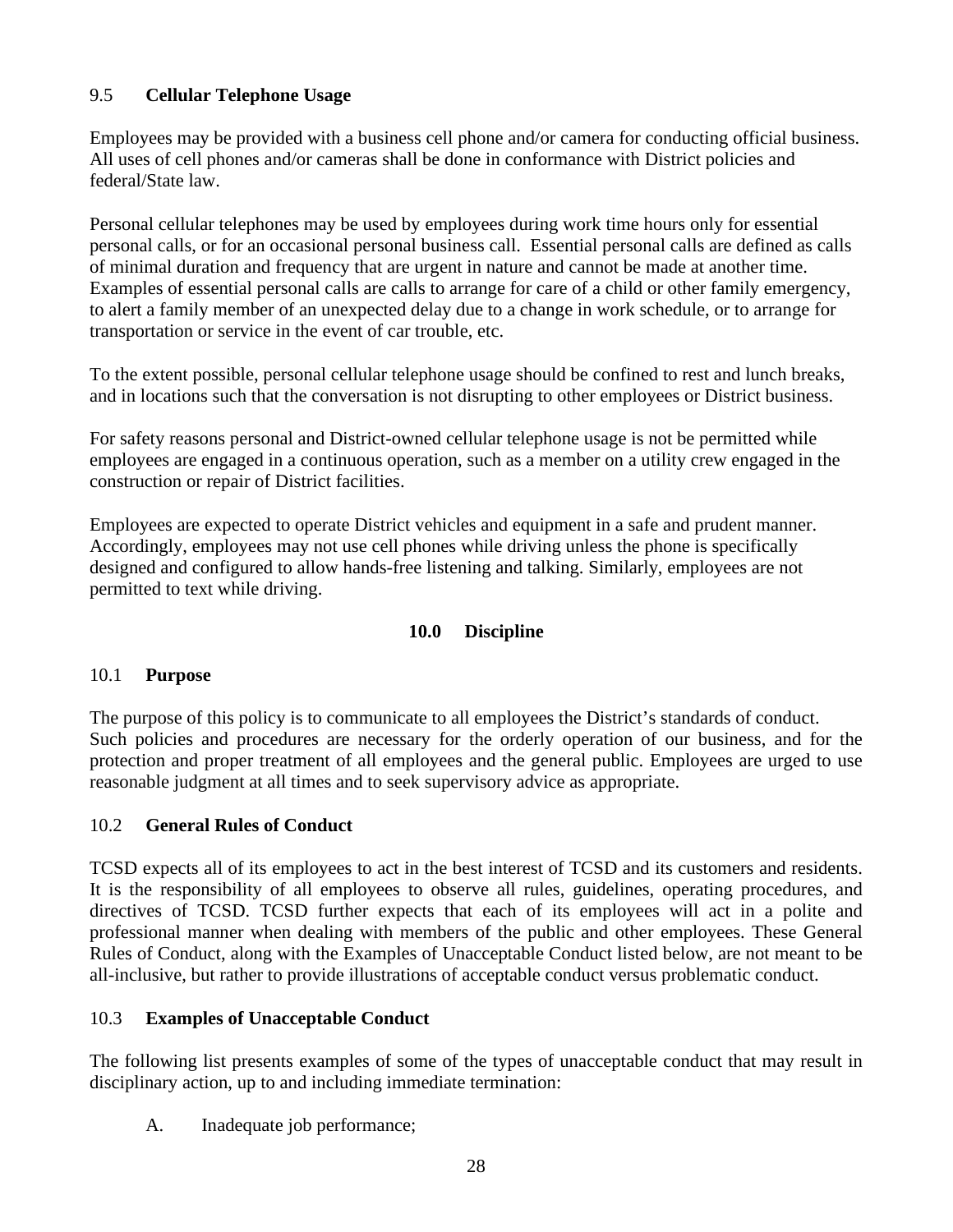- B. Insubordination;
- C. Violence or threat violence;
- D. Conviction of a crime:
- E. Falsification of, or material omission from any employment application, payroll records, time reports, or other TCSD documents;
- F. Violation of any of the TCSD's Policies, Procedures, Administrative or Operational Directives, including any policies in these Personnel Guidelines, or inducting other employees to violate any such rules;
- G. Violation of safety rules or practices;
- H. Unauthorized and/or excessive absence or tardiness;
- I. Possession of firearms or dangerous weapons on TCSD property;
- J. Unauthorized disclosure of or other failure to properly protect confidential information of TCSD;
- K. Violation of the District's policy prohibiting harassment or discrimination;
- L. Violation of the District's Drug and Alcohol-Free Workplace Policy;

#### 10.4 **Disciplinary Notice/Appeal Procedure**

This Section 10.4 does not apply to probationary or temporary employees.

#### 1. Minor Discipline

In the event the District imposes disciplinary action consisting of a written reprimand or a suspension without pay of five days or fewer, the employee will be given a Notice of the disciplinary action. The Notice shall include: 1) the action taken and its effective date; 2) the specific grounds/particular facts upon which the discipline was taken; 3) the materials upon which the action is based; and 4) a statement informing the employee of his/her right to respond in writing to the discipline by the date specified in the notice. The affected employee may appeal such discipline in the manner set forth below.

- (1) Within ten (10) calendar days of the date an employee received the disciplinary notice, the employee may file a written appeal with the General Manager. The General Manager shall schedule a meeting with the employee to discuss the appeal. Within ten (10) calendar days after that meeting, or such longer period as the General Manager deems necessary, the General Manager shall provide the employee with a written response to the appeal. This response shall be final and binding.
- (2) In the case of a written reprimand, the employee may also, within ten (10) calendar days of the date an employee received the disciplinary notice, submit to the General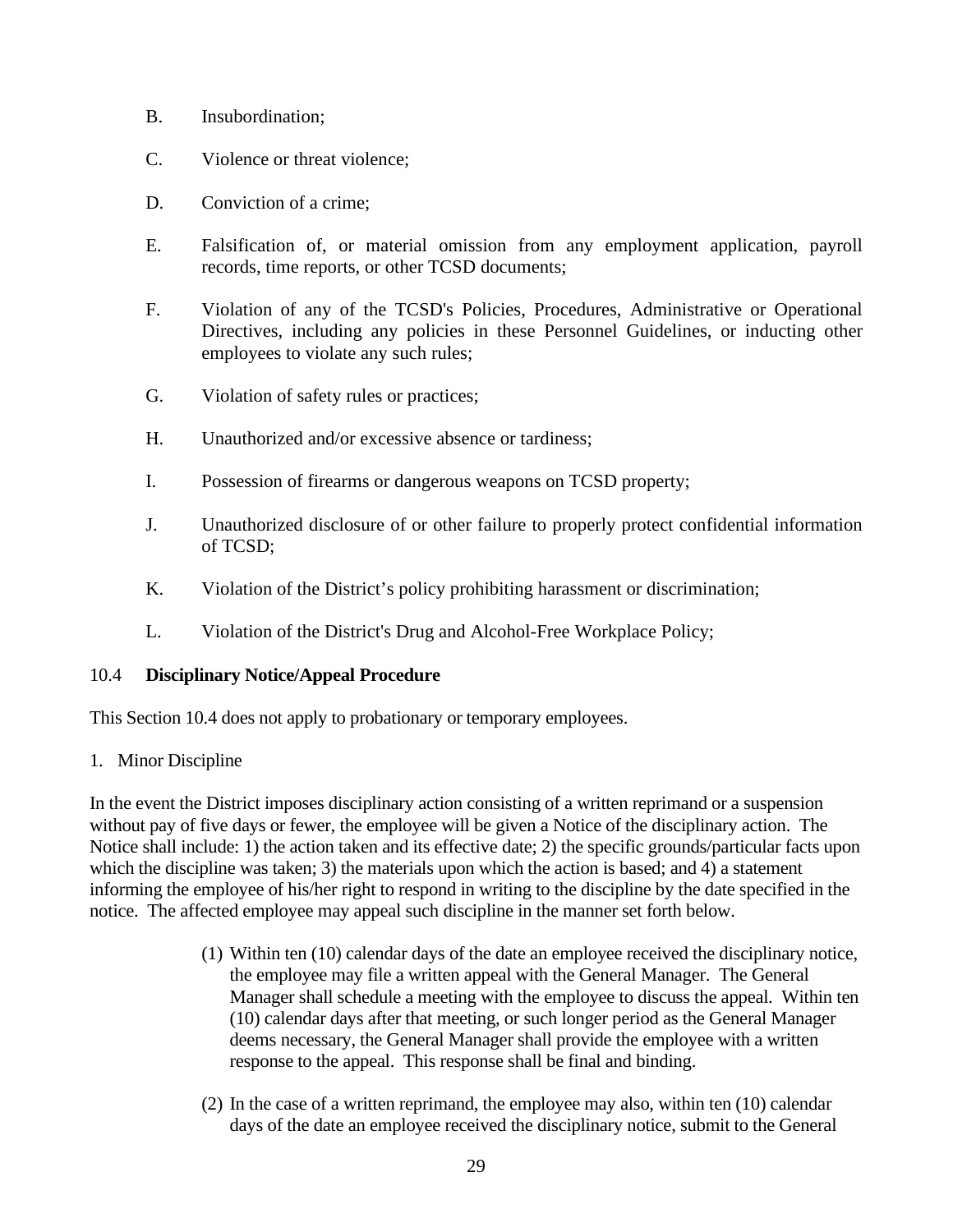Manager a written response to the reprimand, which will be maintained in the employee's personnel file, along with the reprimand.

- (3) If an employee does not in a timely manner file an appeal as set forth herein, the right to appeal shall be considered waived.
- 2. Major Discipline

When the District is considering taking disciplinary action consisting of a suspension without pay of more than five days, reduction in pay, demotion, or termination (i.e., a "Major Disciplinary Action"), the employee will be given a Notice of the disciplinary action. The Notice shall include: 1) the proposed action taken and the date it is intended to become effective; 2) the specific grounds/particular facts upon which the discipline was taken; 3) the materials upon which the proposed action is based; and 4) a statement informing the employee of his/her right to respond, either orally in writing, to the proposed discipline by the date specified in the notice (and before the effective date of the proposed discipline).

The affected employee may appeal such discipline in the manner set forth below.

## Before Effective Date of Discipline

- (1) If the employee does not respond within the time specified in the notice of proposed disciplinary action, the proposed disciplinary action will be considered conclusive and shall take effect as described in the notice.
- (2) If the employee does respond within the time specified in the notice of proposed disciplinary action, the General Manager or his designee will consider the employee's response and all of the information upon which the charge(s) is based. The General Manager shall then issue a determination on the notice of proposed disciplinary action.

The District may, during the time disciplinary action is pending against an employee, place the employee on paid administrative leave.

## After Effective Date of Discipline

If the determination sustains or includes Major Disciplinary Action as described above, the employee will be notified of his/her right to appeal such determination in writing by submitting a request for hearing to the General Manager within ten (10) calendar days of the effective date of the determination. If no such appeal is timely filed, the determination of disciplinary action shall stand.

## Hearing to Review Major Disciplinary Decisions

- (1) In the event that an employee timely files an appeal and request for hearing, as described above, the General Manager will select an impartial hearing officer/arbitrator who will work with the parties to schedule a date for the hearing.
- (2) The arbitrator will issue a recommendation to the Board of Directors. The arbitrator's recommendation shall be limited to the issue of whether "cause" existed for the discipline imposed. The arbitrator shall have no authority to add to, detract from, alter, amend, or modify any of the District's rules, policies, or procedures.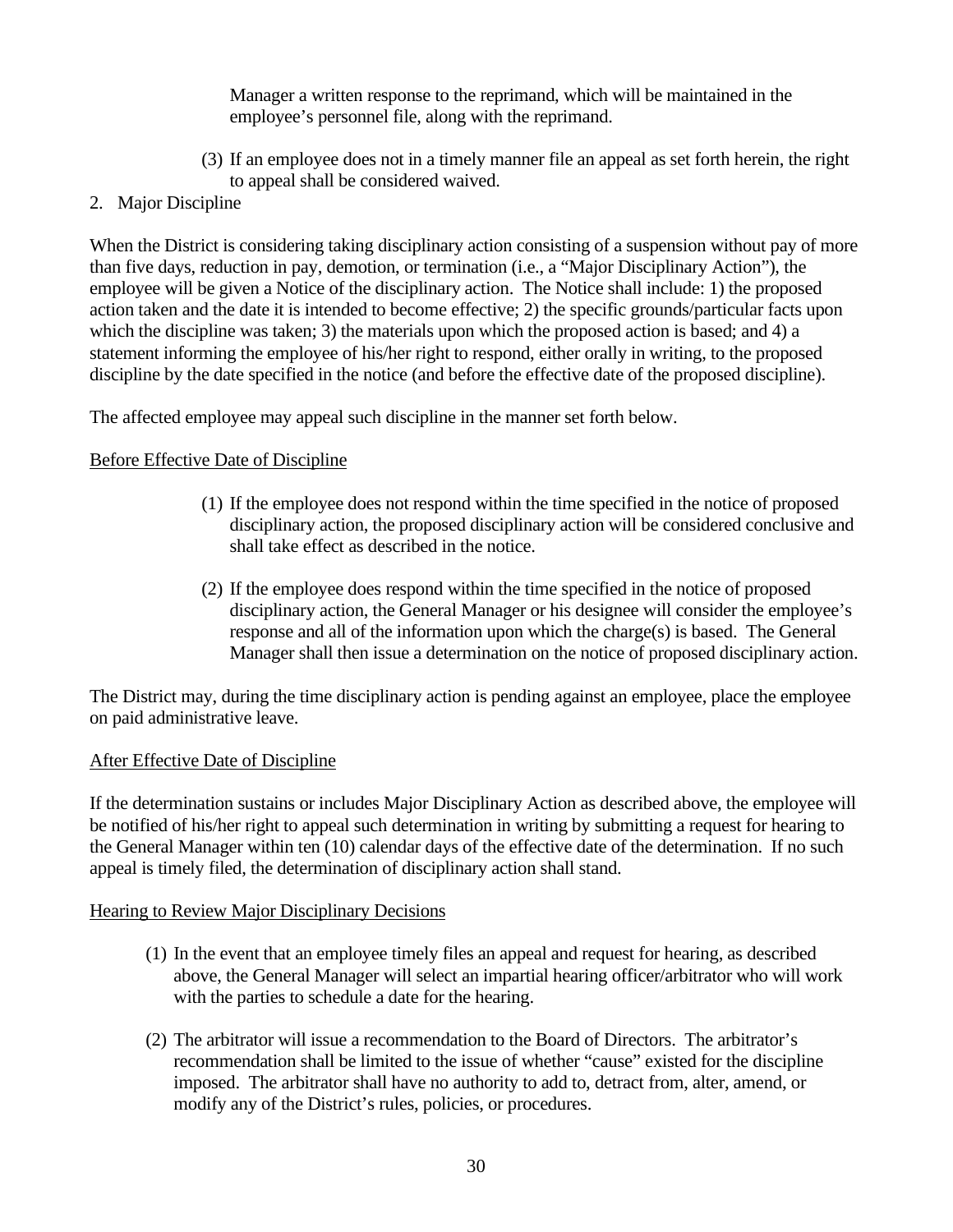(3) Within thirty (30) calendar days after the arbitrator issues his/her recommendation, the Board will review it and issue a determination, accepting, rejecting or modifying the arbitrator's recommendation. The Board's decision shall be final and binding.

## **11.0 Grievance Procedure**

This policy shall apply to all regular full-time and regular part-time employees. Probationary and temporary employees are not covered by this policy.

With the exceptions below, a grievance is defined as a complaint by a regular employee that the District has violated a written policy contained in this Manual. Specifically excluded from the grievance procedure are claims or complaints of alleged discrimination or harassment (Section 10.3), performance evaluations (Section 2.6), and all disciplinary actions (Section 10.3). Specific procedures for concerns regarding those items are addressed in separate sections of these Guidelines.

## 11.1 **Grievance Procedure Steps**

**Level I, Preliminary Informal Resolution**. An employee who believes she/he has a grievance shall present it orally to her/his immediate supervisor within seven (7) calendar days after the employee knew, or reasonably should have known, of the circumstances that form the basis for the grievance. The immediate supervisor will discuss the grievance with the employee and respond to the employee in writing within five (5) calendar days after their discussion. If the grievance is against the employee's supervisor, the grievant may skip Level I and advance to Level II, provided s/he complies with all applicable time limits and other requirements for Level I.

**Level II, Designee of General Manager**. If the grievance is not resolved at Level I, the grievant may present her/his grievance in writing to the Department Head or Manager within seven (7) calendar days of the date of the Level I response. If the grievance is against the Department Head, the grievant may skip Level II and advance to Level III, but must comply with the time limit and other requirements for Level II.

The Level II grievance shall include the following:

- a. A concise statement of the grievance, including specific reference to the policy allegedly violated;
- b. The circumstances involved;
- c. The decision rendered at Level I;
- d. The dates when: (i) the grievance was first discussed with the immediate supervisor; (ii) the Level 1 response was issued; and (iii) the employee submitted the grievance to Level II;
- e. The specific remedy sought.

Within ten (10) calendar days of receipt of the employee's Level II grievance, the Department Head or Manager shall meet with the grievant and try to resolve the dispute. He/she shall issue a written response to the grievant within ten (10) calendar days of the meeting with the grievant. If no response is issued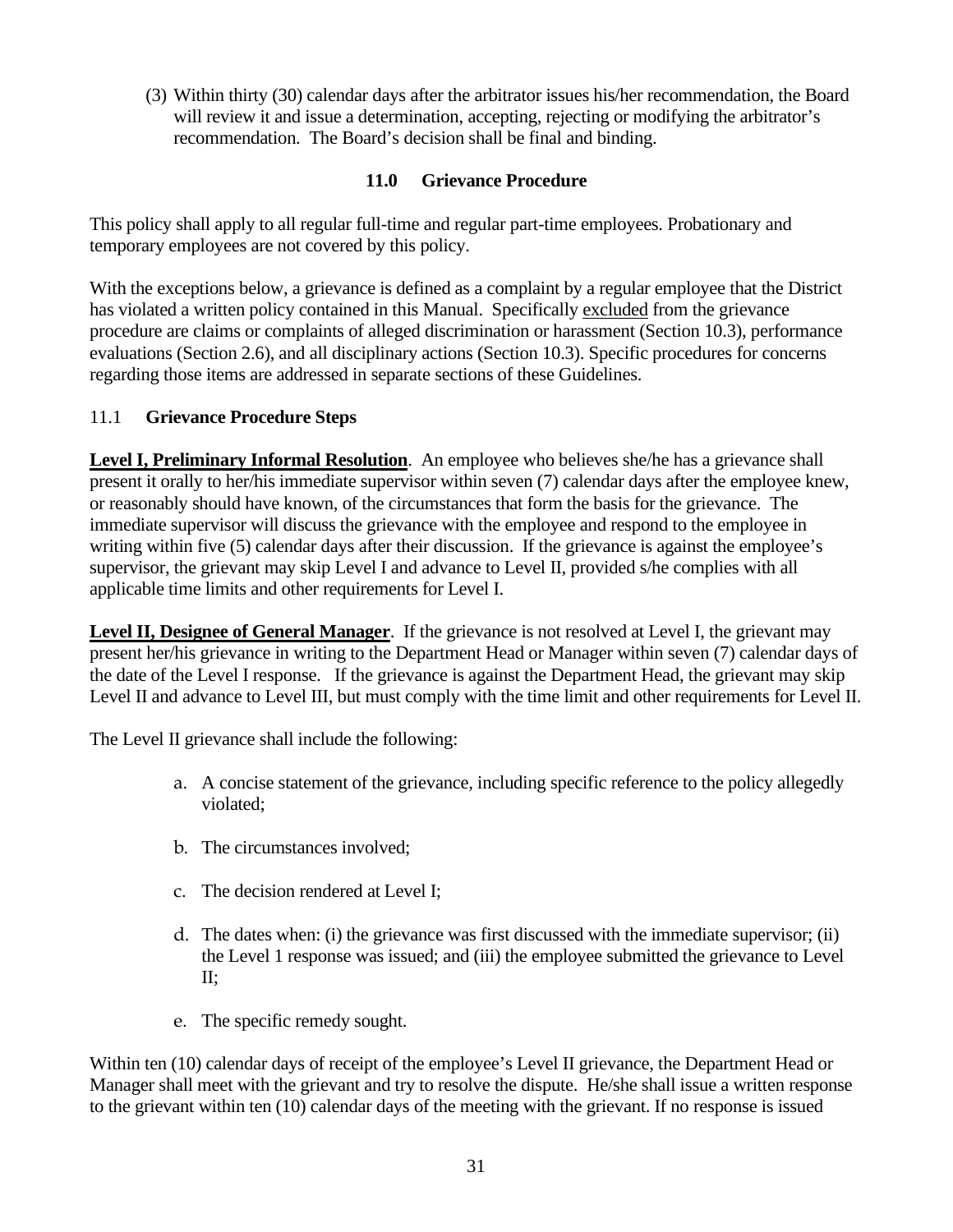within the time limit, the grievance will be deemed denied at that level and the grievant may appeal to the next level.

**Level III, General Manager**. In the event the grievance is not resolved at Level II, the grievant may, within seven (7) calendar days of the date of the Level II response, appeal the decision in writing to the General Manager. If the decision being applied was made by the General Manager then the employee may skip Level II and proceed to Level IV. The Level III appeal shall include a copy of the original grievance; a copy of the written Level II decision; and a clear, concise statement of the reasons for the appeal to Level III.

Within ten (10) calendar days from the date of General Manager's receipt of the Level III grievance, the General Manager will issue a written determination to the grievant.

**Level IV, Hearing**. If the grievance is not resolved at Level III, the grievant may, within seven (7) calendar days of the date of the Level III written response, appeal the decision by submitting to the General Manager a written request for appeal by a designated Hearing Officer. The General Manager will designate a Hearing Officer, who will then schedule and hear the appeal. Both the parties to the appeal and their respective representatives may be present and submit testimony and/or evidence at the hearing before the Hearing Officer. The costs, if any, for the services of the Hearing Officer will be split equally between the grievant and the District, except the grievant will not, in any event, be required to spend more than \$500 on this cost. After the hearing, the Hearing Officer will submit an advisory written recommendation on the matter to the Board of Directors, who will consider the recommendation in closed session. The Board of Directors will then issue a final and binding decision on the appeal.

## 11.2 **Rules**

General Rules for Grievances.All employee grievances must follow the steps outlined above. Except as expressly stated in this policy, at no time may an employee bypass a step. At no time may an employee approach the General Manager with a grievance as an initial matter. Time limits set forth above may be extended upon the written consent of both parties. Employees will not be retaliated against for filing or pursuing a grievance in good faith under this procedure.

If an employee does not present the grievance, or does not appeal the decision rendered regarding the grievance, within the time limits specified above, the grievance shall be considered withdrawn.

A copy of all formal grievance decisions shall be placed in a grievance file belonging to TCSD. A copy of the grievance decision will be provided to the grievant.

## **12.0 Employee Records**

# 12.1 **Personnel Records and Information**

TCSD retains personnel records concerning its employees. Such records ordinarily include, e.g.: applications, insurance forms, payroll deduction authorizations, performance appraisals, certain pay records, transfer and promotion forms, records of disciplinary action, training records, and any certificates or credentials required for an employee's job. Other information concerning employees may be kept as personnel records at the discretion of TCSD.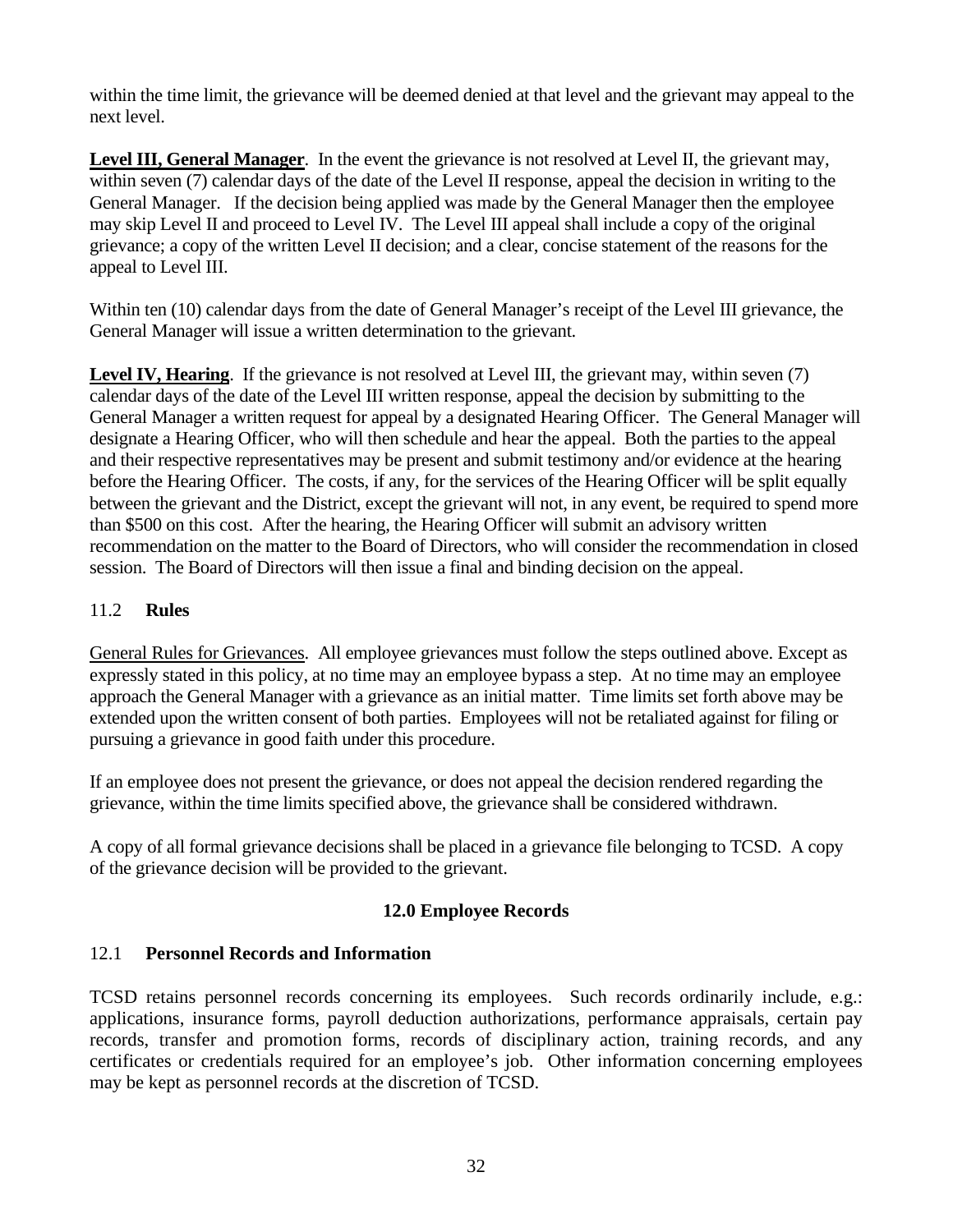In order to keep personnel records current, the General Manager or his or her designee must be notified of any change in an employee's personal status/information, such as: changes of address, telephone number, marital status, or military status, any birth or death in an employee's immediate family, any change in the name or telephone number of the person to be notified in case of emergency, any change in insurance beneficiary, or any other information needed to maintain accurate records. Each employee is also responsible for providing TCSD with records concerning any licenses or certificates required in the performance of his or her job, as well as any documents showing that education or training relevant to employment has been completed.

## 12.2 **Release of Information**

Personnel records are considered confidential. Employees may examine their own personnel records, except for letters of reference, by contacting the General Manager or his or her designee. Employees may authorize the release of their own personnel records by executing a written request identifying the records to be released and the person or entity to which they may be released.

Ordinarily, no information on past or present employees shall be provided by TCSD, other than employment dates and job title, unless such requests for information are accompanied by a signed authorization by the employee to release the information requested.

## **13.0 Separation from Employment**

## 13.1 **Disciplinary Termination**

Employees who are terminated for disciplinary reasons are not eligible for rehire.

## 13.2 **Layoff Policy and Procedure**:

- 1. Statement of Intent: Whenever, the Board of Directors, determines, necessary to abolish any District position, the employee holding such position or employment may be laid off or demoted without disciplinary action and without the right of appeal.
- 2. Notification: Employees to be laid off will be given, whenever possible, at least 14 calendar days prior notice, if possible.
- 3. Order of Layoff: Employees are generally laid off in the inverse order of their seniority in their classification in the department, although this order is subject to business needs. Seniority is determined based upon date of hire in the department. Within each class, and subject to business needs, employees will generally be laid off in the following order: temporary, parttime, probationary, and regular.

In cases where there are two or more employees in the classification in the department from which the layoff is to be made who have the same seniority date, such employees will be laid off on the basis of the last evaluation rating in the class, providing such rating has been on file at least 30 days and no more than 12 months prior to lay off, as follows:

First, all employees having ratings of "improvement needed;" second, all employees having ratings of "competent;" third, all employees having rating of "outstanding."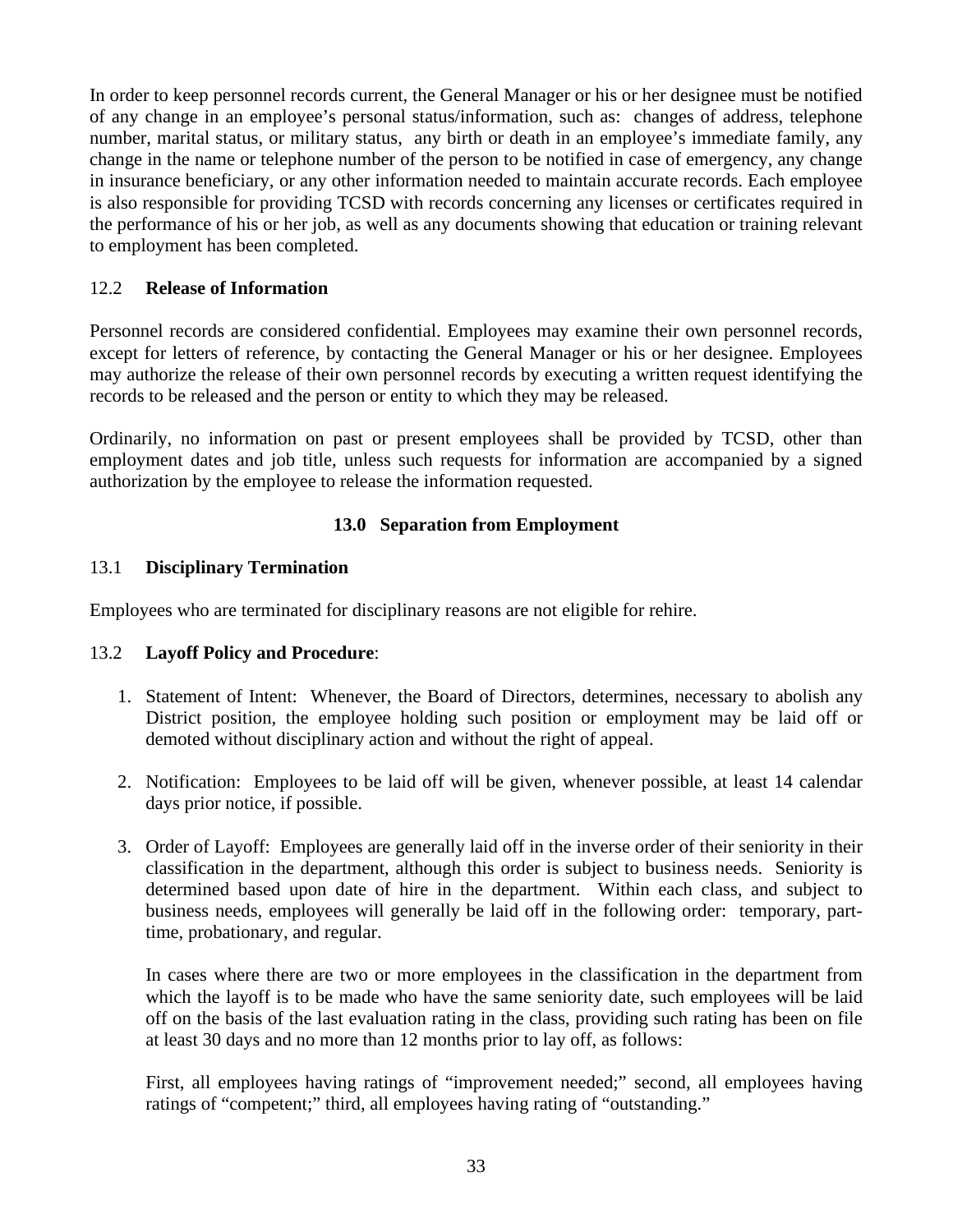4. Re-employment Rights for Laid Off Employees: Regular employees who have been laid off shall be automatically placed on a re-employment list for 2 years from the date of layoff for the classification from which they were laid off.

## 13.3 **Voluntary Resignations in Good Standing**

An employee who resigns in good standing is eligible to seek for re-employment with TCSD. Good standing shall mean providing at least a two (2) week notice and the completion of all necessary exit forms and exit interview.

## 13.4 **General Guidelines**

Employees who separate from TCSD for any reason will be paid for any comp time and/or vacation time that is accrued but unused at the time of their termination. Employees do not receive any pay out for accrued but unused sick leave at termination, or at any other time.

Terminating employees may be eligible to continue coverage under TCSD's group health insurance at their own expense pursuant to COBRA.

## 13.5 **Retirement Health Benefits**

Government Code Section 22892(a) provides that a local agency contracting under the Public Employees' Medical and Hospital Care Act shall fix the amount of the employer's contribution at an amount not less than the amount required under Section 22892(b) of the Act.

That the employer's contribution for each employee or annuitant shall be the amount necessary to pay the full cost of his/her enrollment, including the enrollment of family members, in a health benefits plan up to a maximum of:

| Management & Confidential | PEMHCA Minimum |
|---------------------------|----------------|
| Safety                    | PEMHCA Minimum |
| <b>Miscellaneous</b>      | PEMHCA Minimum |

## 13.6 **Retirement Health Benefits- Current Employees and Annuitants Hired Before May 1, 2014**

The employer's contribution for each annuitant shall be the amount necessary to pay the full cost of his/her enrollment, including the enrollment of family members, in a health benefits plan up to a maximum of PERS Choice other/Southern 2 party basic/supplemental. The District shall fund the difference between this plan and the PEMHCA minimum through a monthly reimbursement to the annuitant. If only the annuitant is enrolled in CalPERS health insurance, the District shall provide reimbursement the employee rate less the PEMHCA minimum. If the annuitant and one or more dependent(s) are enrolled, the District shall provide reimbursement the employee plus one rate, less the PEMHCA minimum.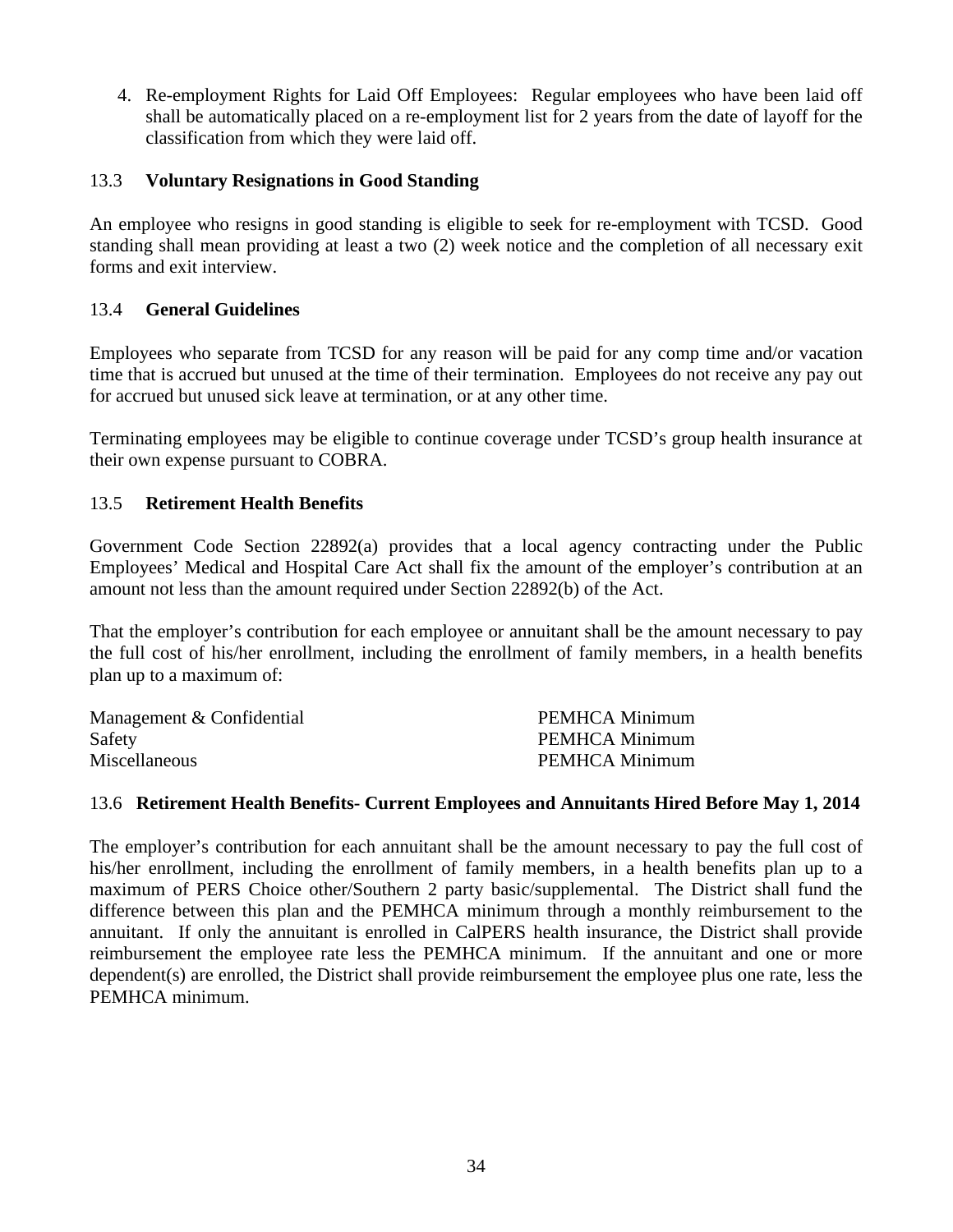#### **14.0 Internet, E-mail and Electronic Communications**

TCSD believes that employee access to and use of the internet, e-mail, and other electronic communications resources benefits TCSD and makes it a more successful local public agency. However, the misuses of these resources have the potential to harm TCSD's short- and long-term success.

TCSD has established this policy to ensure that TCSD employees use the TCSD-provided computer resources, such as the internet and e-mail, in an appropriate manner.

#### 14.1 **Rules Regarding Prohibited Use**

Employees shall not use the District internet and e-mail in an inappropriate manner. Prohibited use of the internet and e-mail systems includes, but is not limited to:

- 1. Accessing internet sites that are generally be regarded in the community as offensive (e.g., sites containing pornography or that exploit children), or accessing sites for which there is no official business purpose.
- 2. Engaging in any profane, defamatory, harassing, illegal, discriminatory, or offensive conduct or in any conduct that is otherwise inconsistent in any way with TCSD policies.
- 3. Distributing copyrighted materials.
- 4. As computer viruses can become attached to executable files and program files. Receiving and/or downloading executable files and programs via electronic mail or the internet without express permission of the Systems Administrator is prohibited. This includes, but is not limited to, software programs and software upgrades. This does not include e-mail and/or documents received via e-mail and the internet.
- 5. Use of another person's name/account, without express permission of the System Administrator, is strictly prohibited.
- 6. Using TCSD's computer resources for personal commercial activity.
- 7. Employees must respect all copyright and licensed agreements regarding software or publication they access or download from the internet. TCSD does not condone violations of copyright laws and licenses and the employee will be personally liable for any fines or sanctions caused by the employee's license or copyright infringement.

#### 14.2 **Additional Guidelines**

TCSD employees are expected to understand and comply with the following additional guidelines regarding use of the internet and District computer systems.

1. Internet access is to be used for TCSD business purposes only. Employees who have completed all job tasks should seek additional work assignments. Use of the internet should not interfere with the timely and efficient performance of job duties. Personal access to the internet and e-mail is not a benefit of employment with TCSD. Limited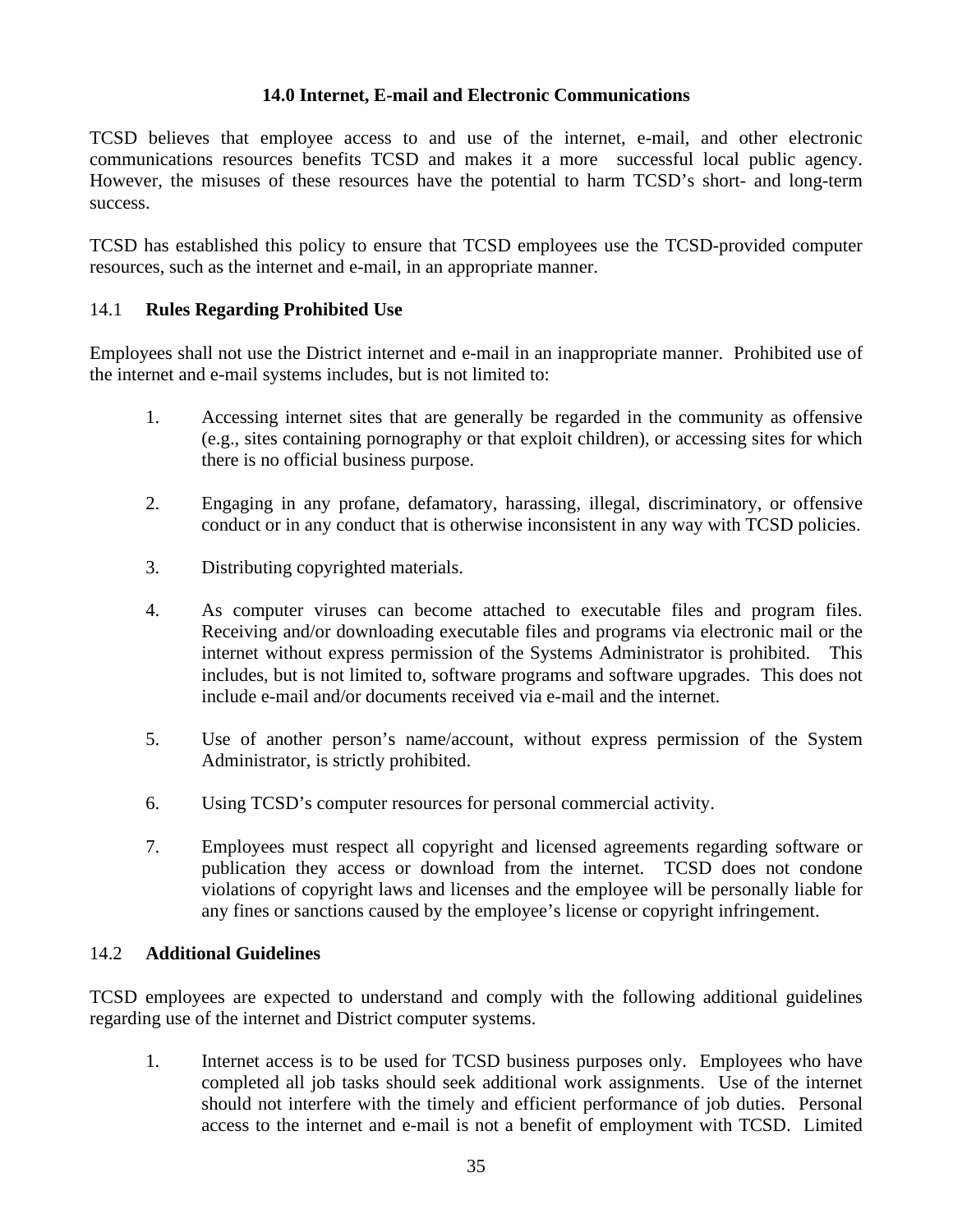personal use of the District's systems to access internet, e-mail, and other electronic communications may be permitted only during the employee's authorized break time.

- 2. Employees do not have any right or expectation to privacy in any TCSD computer resources, including e-mail messages produced, sent, or received on TCSD computers or transmitted via TCSD's servers and network. TCSD may monitor the contents of all computer files and e-mail messages to promote the administration of TCSD operations and policies.
- 3. Employees' access to and use of the internet, e-mail, and other electronic communications on TCSD systems is monitored, and such files and electronic communications may be reviewed by TCSD at any time.
- 4. Deleting an e-mail message does not necessarily mean the message cannot be retrieved from TCSD's computer system. Backup copies of all documents, including e-mail messages, that are produced, sent, and received on TCSD's computer system, can be made.
- 5. E-mail and any attachments are subject to the same ethical standards, and standards of good conduct, as are memos, letters, and other paper-based documents.
- 6. Currently all District e-mail sent is not encrypted. Unencrypted electronic mail is not a secure way of exchanging information or files. Accordingly, employees are cautioned against transmitting information in an electronic mail message that should not be written in a letter, memorandum, or document available to the public.
- 7. E-mail, once transmitted, can be printed, forwarded, and disclosed by the receiving party without the consent of the sender. Use caution in addressing messages to ensure that messages are not inadvertently sent to the wrong person.
- 8. Virus scanning software shall be used where provided.
- 9. It is advisable for all employees of TCSD to remind customers/clients/contractors of security issues when sending confidential electronic mail and/or documents to TCSD via electronic mail. If applicable, our customer/clients/contractors should be reminded to implement a security policy and make sure their employees understand the ramifications of sending confidential information via electronic mail.
- 10. Employees must scan all downloadable materials before using or opening them on their computers to prevent the introduction of any computer virus.
- 11. Fire and Emergency Services Employees may use available internet during rest periods for personal use in accordance with Department policy.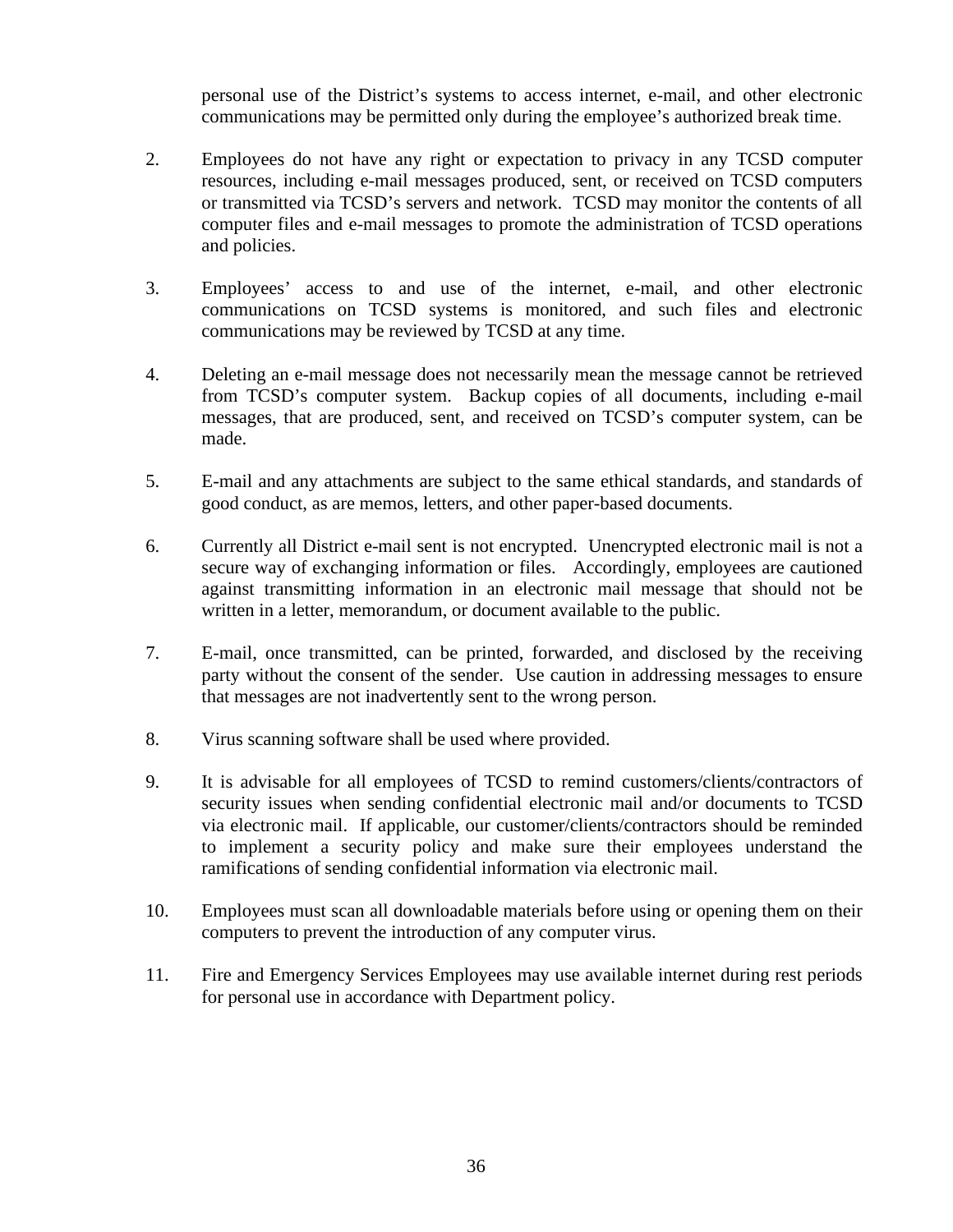#### **15.0 Miscellaneous Policies**

#### 15.1 **Political Activity**

Every TCSD employee has the right as a citizen to participate fully in the political process. Employees are encouraged to participate by attending public meetings, running for elected office, voting, and otherwise participating in the community as a good citizen. No TCSD employee, however, shall campaign for himself or herself or any other candidate or cause on TCSD work time or using TCSD resources. No TCSD employee shall publicly campaign for any candidate or cause while wearing a TCSD uniform, insignia, or otherwise while representing TCSD.

#### 15.2 **Desks/Lockers/Storage/Personal Inspections**

TCSD reserves the right to open and enter any office, desk, locker, file cabinet, or other storage location on TCSD premises or work sites (including TCSD parking areas) and to inspect vehicles or any containers brought into the workplace or work site.

Although an employee may be assigned an office, desk, vehicle, locker, file cabinet, or other storage area or device by TCSD, such assignment shall not create an expectation of privacy in the use of such items or areas. These items remain the property of TCSD and may be searched at any time.

#### **15.3 District Visitors**

Access to TCSD facilities, except for public areas, is restricted for safety reasons. Employees shall not receive visitors at non-public areas of District facilities office except with the express permission of the General Manager. All visitors must check in at the business office and wait until TCSD personnel are available to meet with them at the business office.

## **15.4 Fire Station Visitors**

- i. Policy
	- A. The on-duty Command Officer or designee is responsible for the operation of the Fire Station during their shift.
	- B. The Fire Station shall be maintained and operated in a manner which promotes efficiency, good appearance, and safety to the personnel assigned there and to the public.
	- C. All personnel shall abide by those guidelines contained within this policy.

#### ii. Security

- A. All members shall be responsible for overall Fire Station security.
- B. All personnel shall be mindful of Station security and abide by all those policies which concern the same.
- C. During normal business hours  $(8 \text{ a.m.} 5 \text{ p.m.})$  and when occupied, the Station shall be open to the public.
- D. During those business hours, unless otherwise engage in station duties, personnel will remain on the first floor of the station.
- E. When not occupied or members are unable to monitor the facility, the Fire Station shall be secured with doors and windows locked.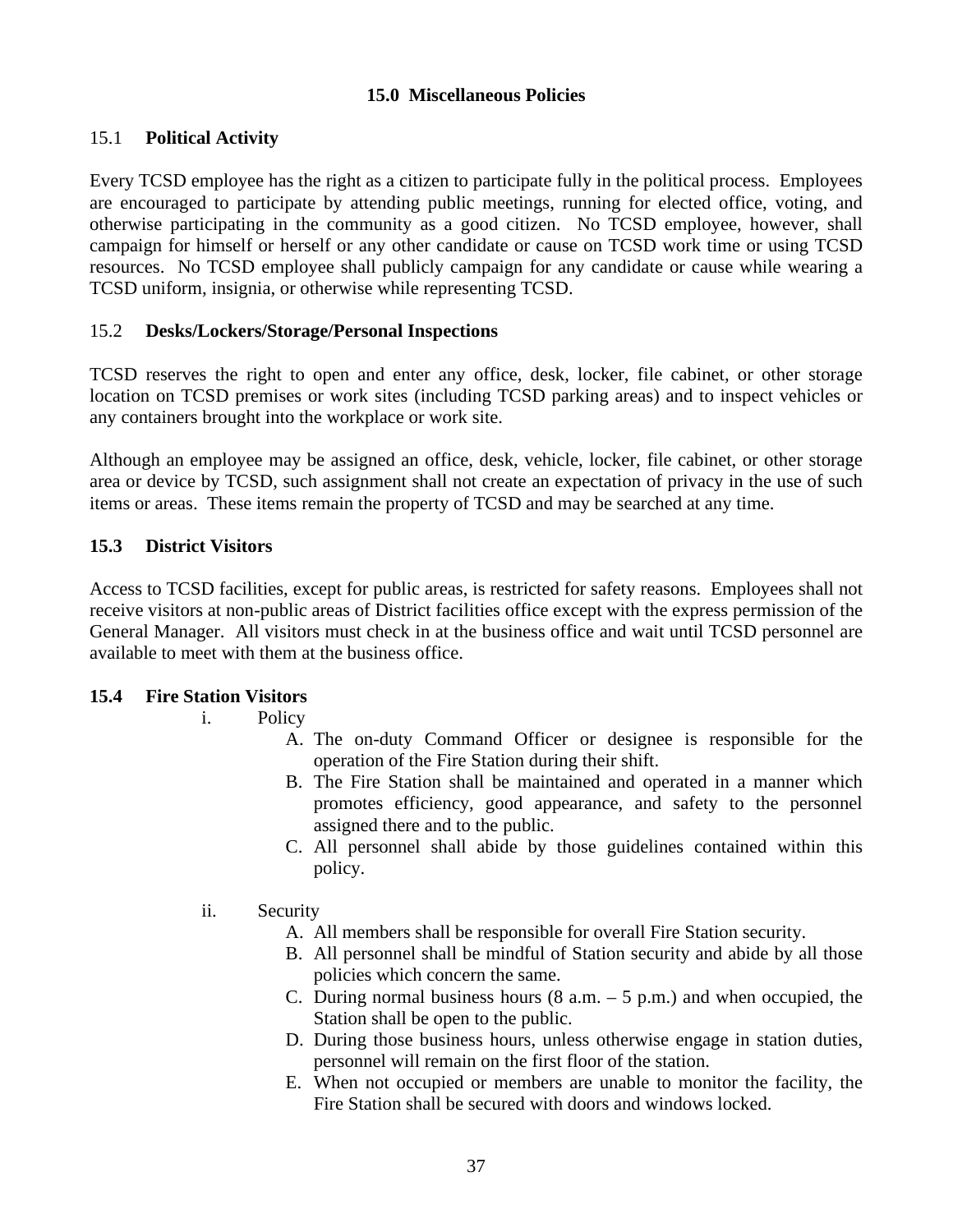- F. Business Hours may be altered for specific functions as may be necessary to better serve the public.
- G. If it is discovered that any part of the Fire Station, its contents or grounds have been damaged, stolen or vandalized, the Officer-In-Charged shall be notified immediately.
- H. The Officer-In-Charge shall assess the situation and contact the Sheriff's Office to file an incident report. The Fire Chief shall also be notified as to the circumstances involved.
- iii. Visitors
	- A. Visitors shall be in accordance with Station hours and policy.
	- B. Visitors staying beyond Station hours must have the permission of the Officer-In-Charge.
	- C. Visitors may only be in the Station between the hours of 7 a.m. and 9:00 p.m.

#### **15.5 Templeton Firefighters Association (TFA) – Use of Facilities**

- A. The Association shall have the ability to use TCSD bulleting board space allocated for Association materials and notices at all work sites.
- B. Upon prior arrangement with the General Manager or Fire Chief, TCSD shall provide a meeting room in the Fire Station, if available, at no cost to TFA for the purpose of conducting Association meetings, as well as special events, i.e., Fourth of July Pancake Breakfast, Flower Sales, THS Senior Day Breakfast, etc. TFA is responsible for clean-up and associated costs with clean-up.

#### 15.6 **Media Contact Policy**

The General Manager is the designated point of contact for TCSD for all media contact, as the General Manager is the official spokesperson for TCSD. Any contact by the media to an employee of TCSD regarding TCSD shall be immediately reported to the General Manager. Unless approved by the General Manager, no employee shall issue a statement or communicate with the media on behalf of TCSD.

## 15.7 **Phone Policy**

The personal use of the TCSD phones should be limited to break and lunch times unless it is an emergency. Long distance use of any TCSD landline for personal use is prohibited unless specifically authorized by the employee's supervisor or General Manager.

## 16.0 **Disaster Response Reporting for Duty/Recall of Full Time & Part-time Employees (Not Applicable to Seasonal Employees**

## 16.1 **POLICY**:

The purpose of this policy is to clarify how District employees should respond to work in response to a disaster emergency. Major disasters or emergencies can occur with little or no warning, and may result in severe conditions that require some or all District departments to recall off-duty personnel to assist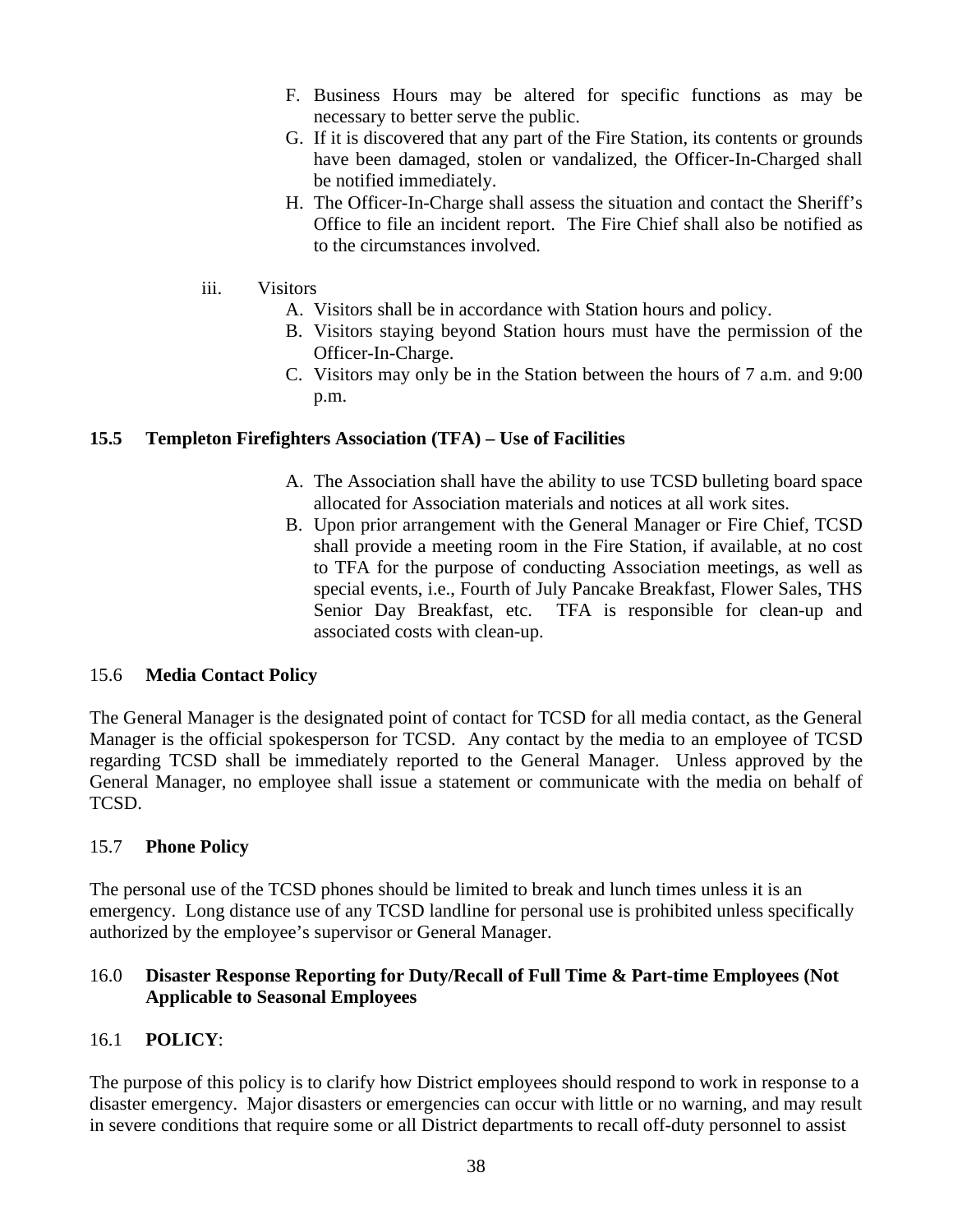with the District's response. Some disasters/emergencies may provide the opportunity for a planned or orderly recall of District employees, while other types of disaster/emergencies (i.e., a major earthquake) may result in extreme conditions that impact or prevent direct contact and may require emergency recall through the media or other methods.

## 16.2 **Disaster Service Workers**

In the event of a declaration of a local emergency by the General Manager or his/her designee all fulltime and part-time public employees, whether in technical specialties or not, are considered *essential*  and are deemed disaster service workers. As such, employees:

- A. Are provided the immunities, protections, and benefits as provided in the California Emergency Services Act and the Master Mutual Aid Agreement (California Labor Code, Division 4, Chapter1, Section 3211.92);
- B. must remain on their jobs until authorized to leave;
- C. may be required to remain on their jobs after their shift ends;
- D. are expected to report to their normal work locations if at all possible and understand they may be reassigned to other departments, other facilities, or to do work that they do not normally perform;
- E. may be asked to cancel vacations that were approved before the disaster occurred; and
- F. may be pre-identified, trained, and deployed to disaster areas, with the concurrence of their supervisors or managers.

# 16.3 **Reporting to Work**

- A. The Templeton Community Services District and its employees have responsibility to staff their positions and assist the District in the event of a declared disaster or emergency. Upon declaration of an emergency (as declared by the General Manager or his/her designee and ratified by the Board of Directors at the next Board meeting), which impacts the District, it shall be the duty of every District employee to report to work as further directed by the employee's respective department recall procedure.
- B. For declared disasters or emergencies occurring during work hours, it shall be the duty of every employee to respond to the disaster or emergency and to work towards its mitigation. This response to the disaster/emergency should be further directed by the employee's respective department recall procedure. This includes working overtime hours as deemed necessary and making every effort to be of assistance.
- C. For disasters or emergencies occurring during non-working hours, it shall be the duty of every employee, upon being recalled or made aware of the disaster/emergency recall, to report to work or attempt to report to work as further directed by the employee's respective department recall procedure.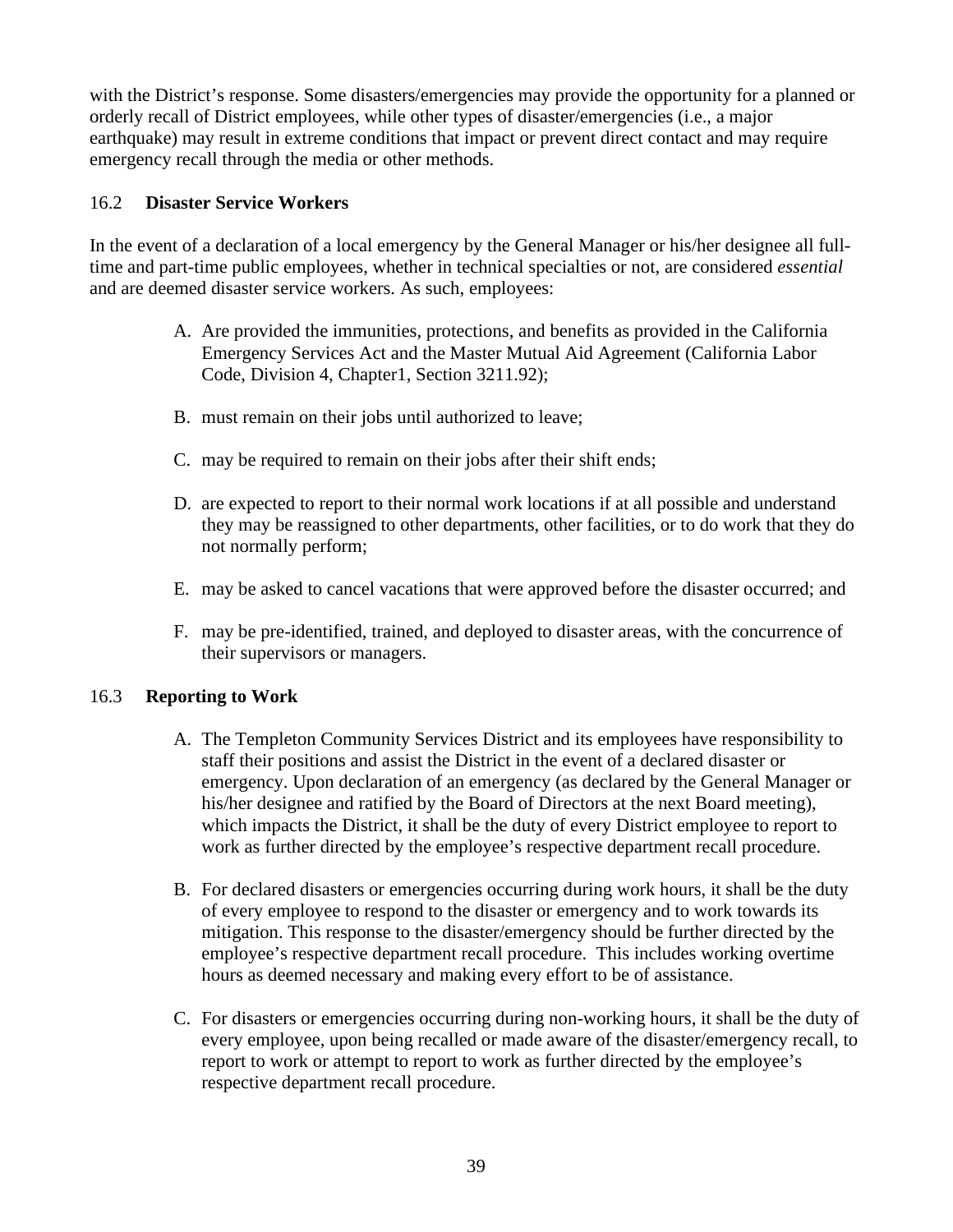- D. In the event that a major disaster or emergency occurs resulting in substantial widespread damage and/or risks to life and property, and electronic communications are impacted and prevent contact of the employee per the recall procedure, an employee shall report to work to determine the status of disaster work assignments.
- E. If the extent of the disaster is unknown and electronic communications are impacted and prevent contact of the employee per the recall procedure, employees must:
	- 1. Follow their respective department response plans.
	- 2. Monitor local television news media, local radio stations, monitor phones with numbers on record, and the District's Website and Facebook for instructions.
	- 3. Attempt to make contact with the General Manager, Utilities Manager or Fire Chief for instructions.
	- 4. Report for their next scheduled shifts if no emergency instructions are available.
- F. When reporting to work in response to a disaster, all employees shall immediately complete ICS Form 211 (or its successor form) to be eligible for possible Federal and State funding reimbursement. All employees will be provided ICS Form 214 (or its successor form) in order to track all time worked on disaster related activities.

#### 16.4 **Recall Roster**

- A. The District will maintain a master recall roster of all full and part-time personnel, including the Templeton Fire Department. This master roster will be maintained on the District's network for limited authorized access to be used only in a test recall or an actual emergency.
- B. It shall be the responsibility of the Payroll Department to maintain a complete and up to date roster based on District employment status.
- C. All District departments, including the Templeton Fire Department, shall forward any changes in contact information regarding individual employees assigned to their respective department on a Payroll Action Form to be submitted to the Administrative Department within 72 hours of being notified of the change.
- D. The master recall roster shall be divided into individual department lists that include as a minimum the following:
	- 1. Title/position (In department rank order)
	- 2. Last name, first name
	- 3. Residence address
	- 4. Home telephone number
	- 5. Mobile telephone number
	- 6. Personal email address